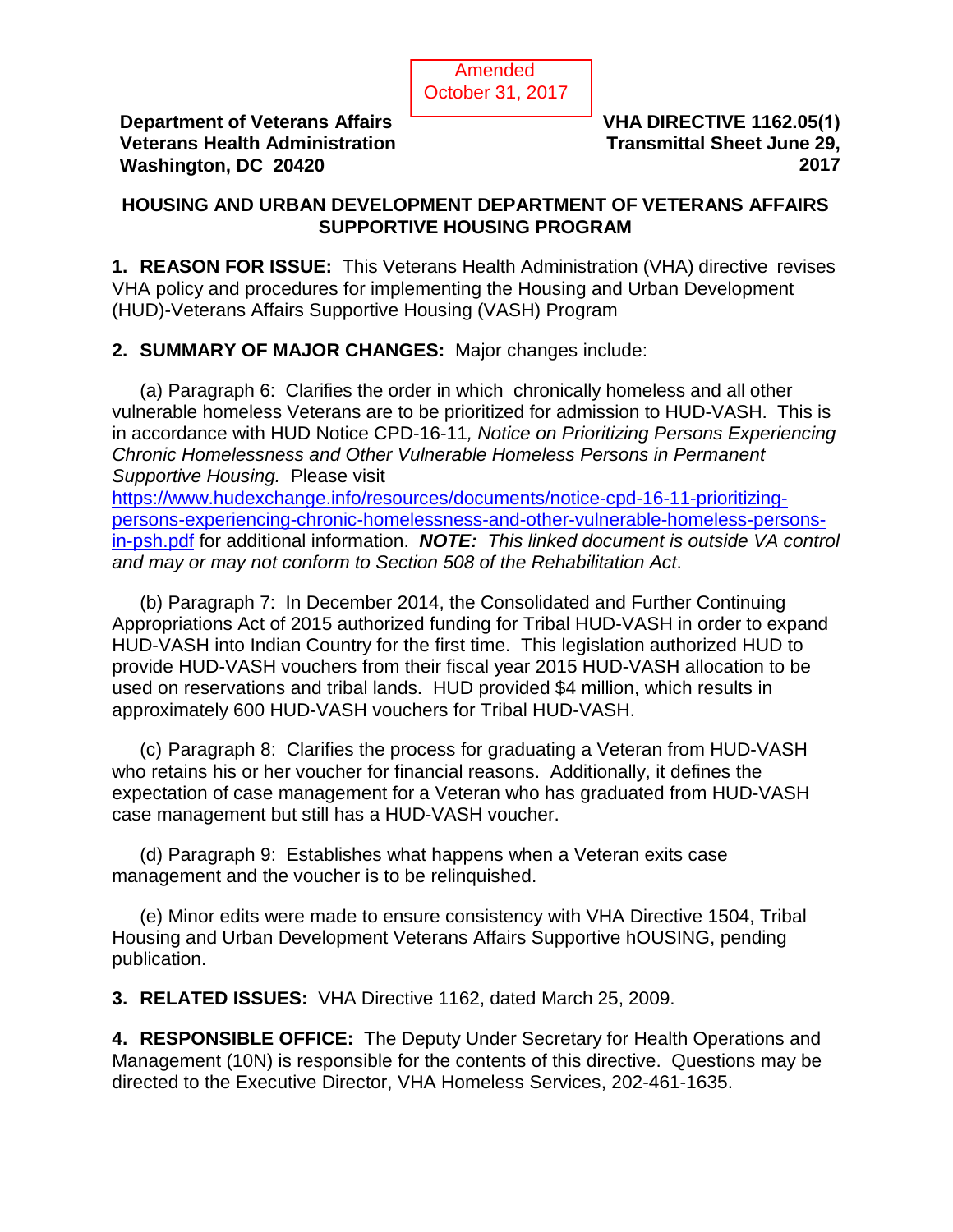**5. RESCISSIONS:** VHA Handbook 1162.05 dated September 14, 2011 is rescinded.

**6. RECERTIFICATION:** This VHA directive is scheduled for recertification on or before the last working day of June 2022. This VHA directive will continue to serve as national VHA policy until it is recertified or rescinded.

> Poonam Alaigh, M.D. Acting Under Secretary for Health

**DISTRIBUTION:** Emailed to the VHA Publications Distribution List on July 3, 2017.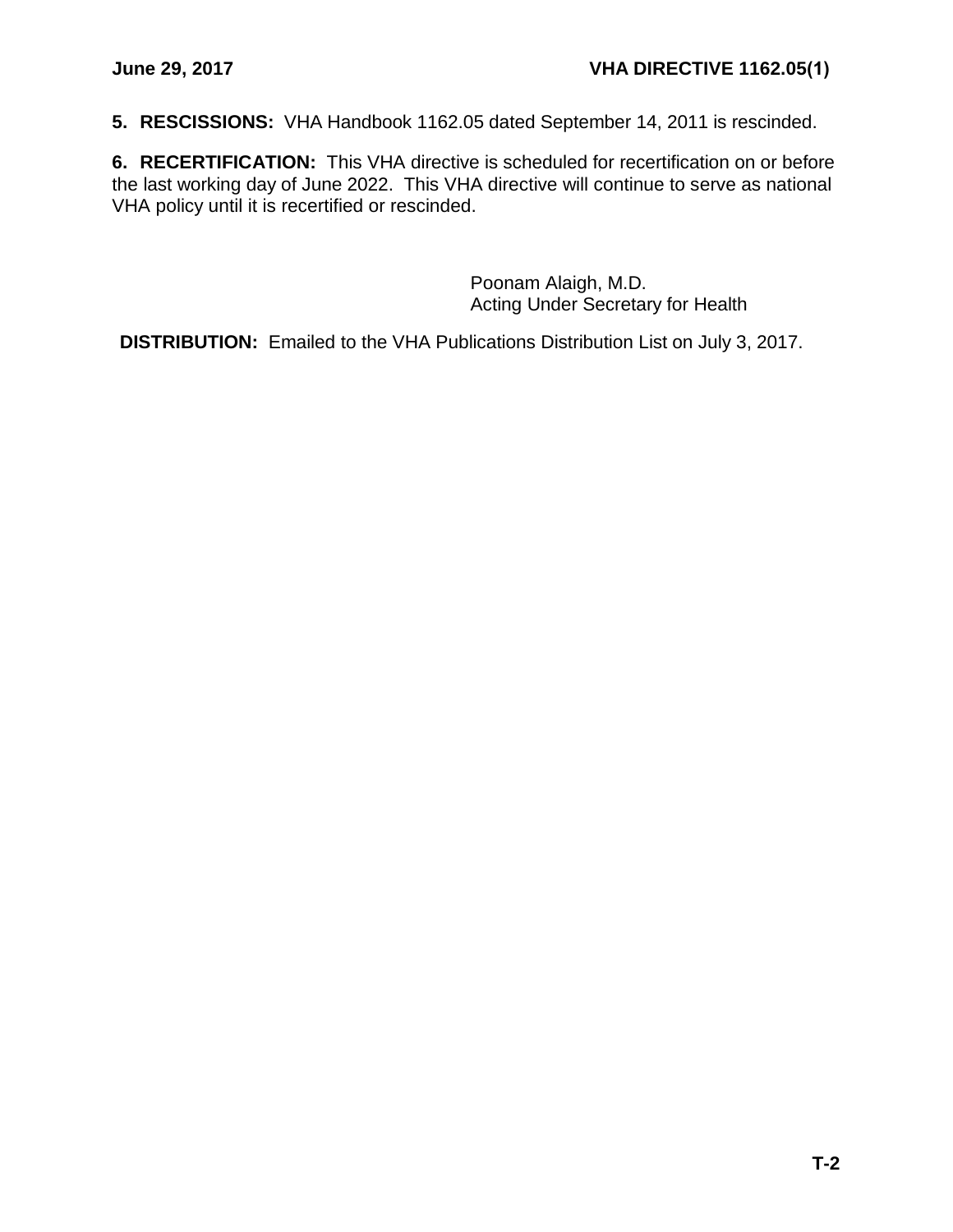# **CONTENTS**

# **HOUSING AND URBAN DEVELOPMENT (HUD)-DEPARTMENT OF VETERANS AFFAIRS SUPPORTIVE HOUSING (VASH) PROGRAM**

| 2.             |                                                      |  |
|----------------|------------------------------------------------------|--|
| 3.             |                                                      |  |
| 4.             |                                                      |  |
| 5.             |                                                      |  |
| 6.             |                                                      |  |
| 7 <sub>1</sub> |                                                      |  |
| 8.             |                                                      |  |
| 9.             |                                                      |  |
| 10.            |                                                      |  |
| 11.            | DOCUMENTATION AND HOMELESS OPERATIONS MANAGEMENT AND |  |
|                |                                                      |  |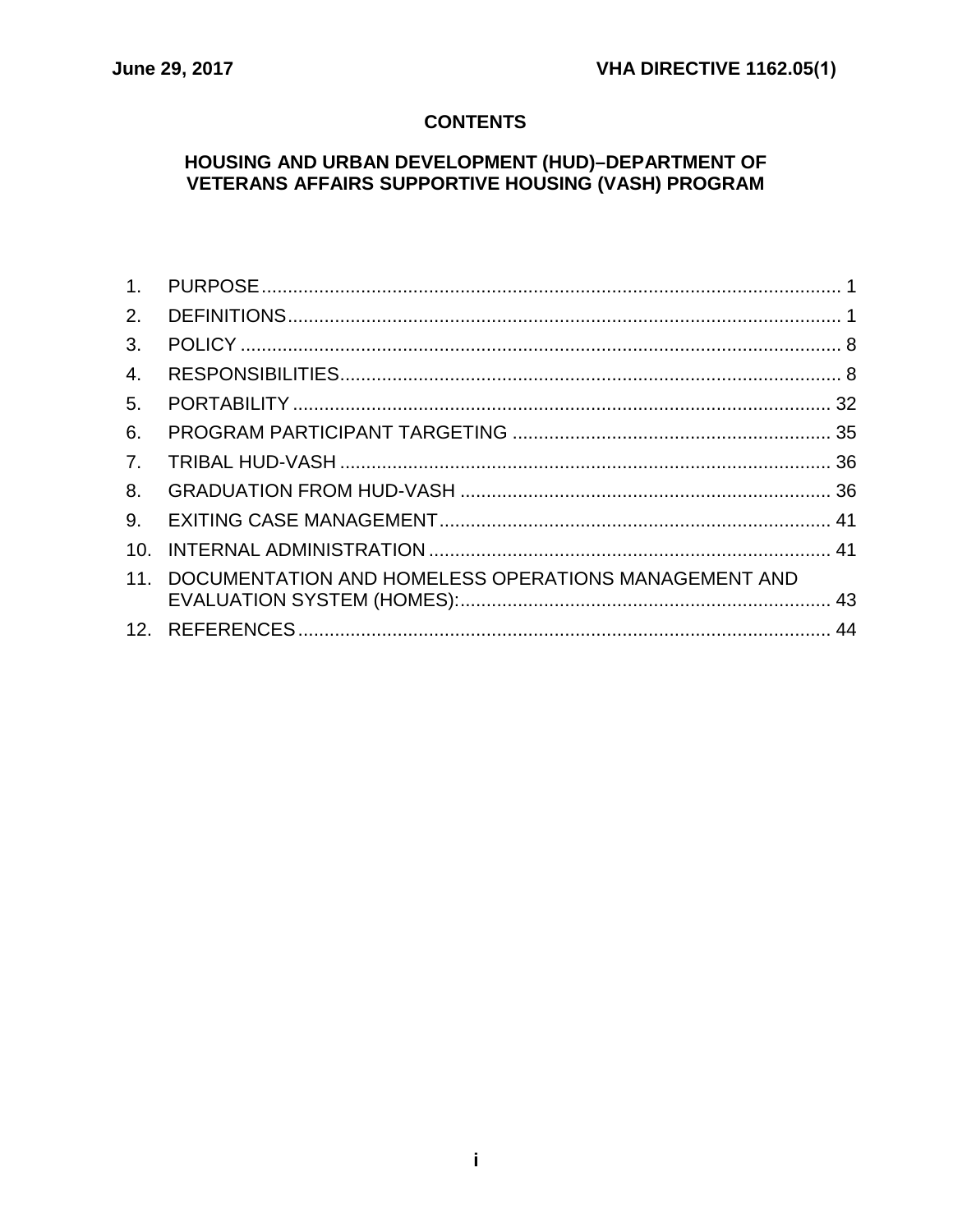### **HOUSING AND URBAN DEVELOPMENT-DEPARTMENT OF VETERANS AFFAIRS SUPPORTIVE HOUSING PROGRAM**

# <span id="page-3-0"></span>**1. PURPOSE**

This Veterans Health Administration (VHA) directive establishes policy procedures for the Housing and Urban Development (HUD) Department of Veterans Affairs Supportive Housing Program (HUD-VASH) and sets forth the national authority and responsibilities for the Department of Veterans Affairs (VA) portion of administration, monitoring, and oversight of these services. **AUTHORITY:** 38 United States Code (U.S.C.) 2003(b).

# <span id="page-3-1"></span>**2. DEFINITIONS**

a. **Acuity.** The severity of illness or client condition that indicates the need for the intensity of the subsequent case management intervention.

b. **Assertive Community Treatment.** Assertive Community Treatment (ACT) is an evidence-based service-rich team approach designed to provide comprehensive, community based mental health treatment, rehabilitation, and support to individuals with serious and persistent mental illness, who have not responded well to traditional treatment program approaches. For additional educational materials and information please visit the following Operational Planning Web site [http://vhaindwebsim.v11.med.va.gov/hub2/hp/.](http://vhaindwebsim.v11.med.va.gov/hub2/hp/) *NOTE: This is an internal VA Web site not available to the public.*

c. **Bridge Housing**. Transitional housing used as a short-term stay when a Veteran has been offered and accepted a permanent housing intervention (e.g., Supportive Services for Veteran Families [SSVF], HUD-VASH, Housing Coalition/Continuum of Care [CoC]) but is not able to immediately enter the permanent housing. Bridge Housing is generally provided for up to 90 calendar days.

d. **Chronically Homeless.** HUD-VASH follows the definition of "chronically homeless" from the McKinney-Vento Homeless Assistance Act as amended by S. 896 The Homeless Emergency Assistance and Rapid Transition to Housing (HEARTH) Act, published in the Federal Register on December 4, 2015. Pursuant to 24 CFR 91.5, the definition of "chronically homeless" is as follows:

(1) A "homeless individual with a disability" as defined in section 401(9) of the McKinney-Vento Homeless Assistance Act (42 U.S.C. 11360(9)) who:

(a) Lives either in a place not meant for human habitation, a safe haven, or in an emergency shelter; and

(b) Has been homeless and living as described in paragraph (1)(a) of this definition continuously for at least 12 months or on at least 4 separate occasions in the last 3 years, as long as the combined occasions equal at least 12 months and each break in homelessness separating the occasions included at least 7 consecutive nights of not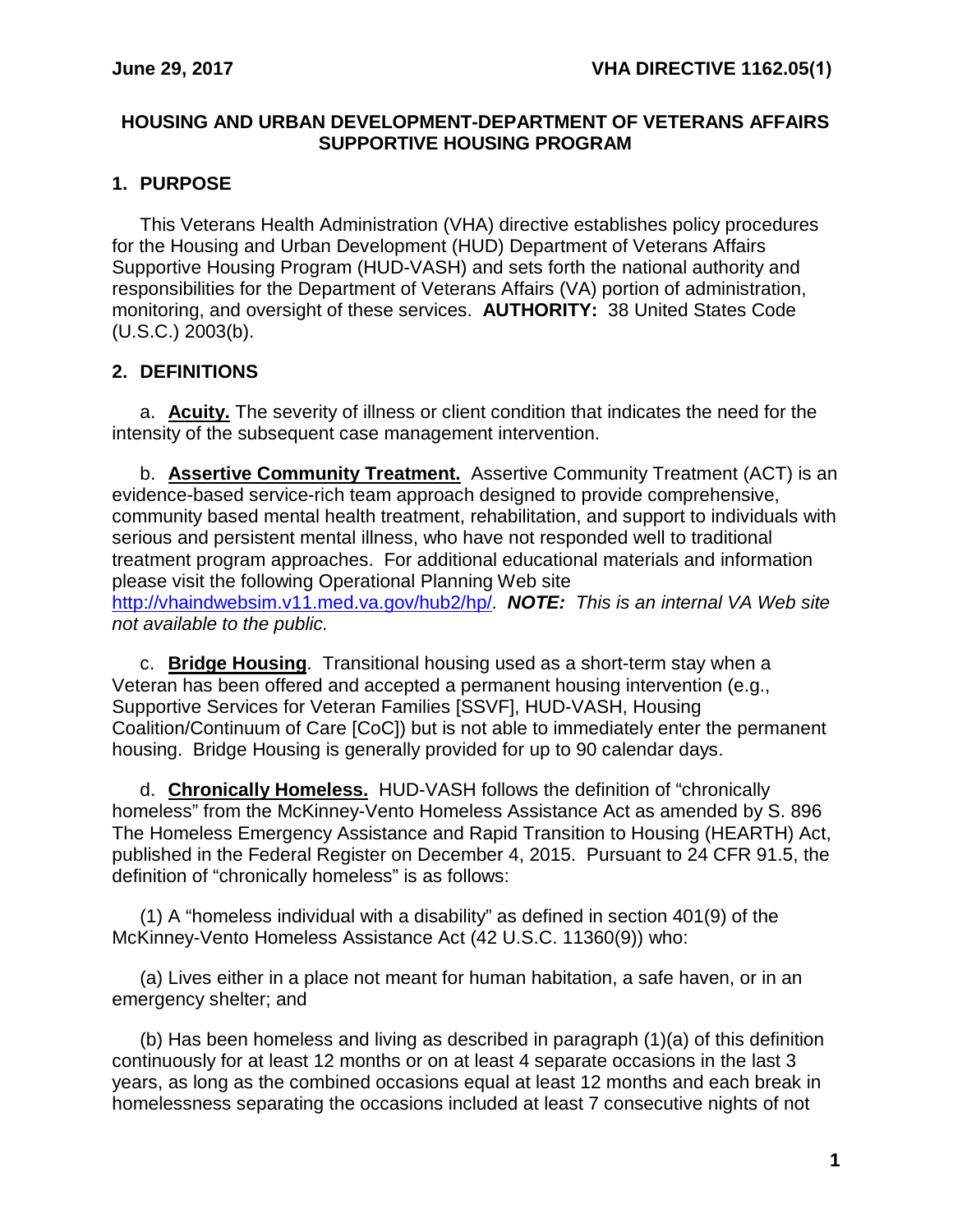living as described in paragraph (1)(a) of this definition. Stays in institutional care facilities for fewer than 90 days will not constitute as a break in homelessness, but rather such stays are included in the 12-month total, as long as the individual was living or residing in a place not meant for human habitation, a safe haven, or an emergency shelter immediately before entering the institutional care facility;

(2) An individual who has been residing in an institutional care facility, including a jail, substance abuse or mental health treatment facility, hospital, or other similar facility, for fewer than 90 days and met all of the criteria in paragraph (1) of this definition, before entering that facility; or

(3) A family with an adult head of household (or if there is no adult in the family, a minor head of household) who meets all of the criteria in paragraph (1) or (2) of this definition, including a family whose composition has fluctuated while the head of household has been homeless or in an institutional care facility if the individual has been living in the facility for fewer than 90 days and had been living in a place not meant for human habitation, a safe haven, or in an emergency shelter immediately before entering the institutional care facility. In order to meet the "chronically homeless" definition, the individual also must have been living as described above continuously for at least 12 months, or on at least four separate occasions in the last 3 years. Each period separating the occasions must include at least 7 nights of living in a situation other than a place not meant for human habitation, in an emergency shelter, or in a safe haven.

(4) Chronically homeless families are families with adult heads of households who meet the definition of a chronically homeless individual. If there is no adult in the family, the family would still be considered chronically homeless if a minor head of household meets all criteria of a chronically homeless individual. A chronically homeless family includes those whose composition has fluctuated while the head of household has been homeless.

e. **Community Homeless Assessment, Local Education, and Networking Groups (CHALENG).** A VA program designed to enhance the continuum of care for Veterans experiencing homelessness. Each VA medical facility is required to participate in CHALENG on an annual basis. Through CHALENG, VA medical facilities are required to collaborate with the community, other state and Federal partners and stakeholders, and Veteran Service Organizations (VSOs) to identify needs of local Veterans who are homeless. Homeless, and formerly homeless Veterans, also provide input regarding gaps in services.

f. **Critical Time Intervention (CTI).** CTI is an empirically-supported, time-limited case management model designed to resolve homelessness and minimize adverse outcomes for individuals with mental illness. CTI, a low-barrier model, engages the Veteran through working on the Veteran's goals. *For additional information visit [http://vhaindwebsim.v11.med.va.gov/hub2/hp/.](http://vhaindwebsim.v11.med.va.gov/hub2/hp/) NOTE: This is an internal VA Web site not available to the public.*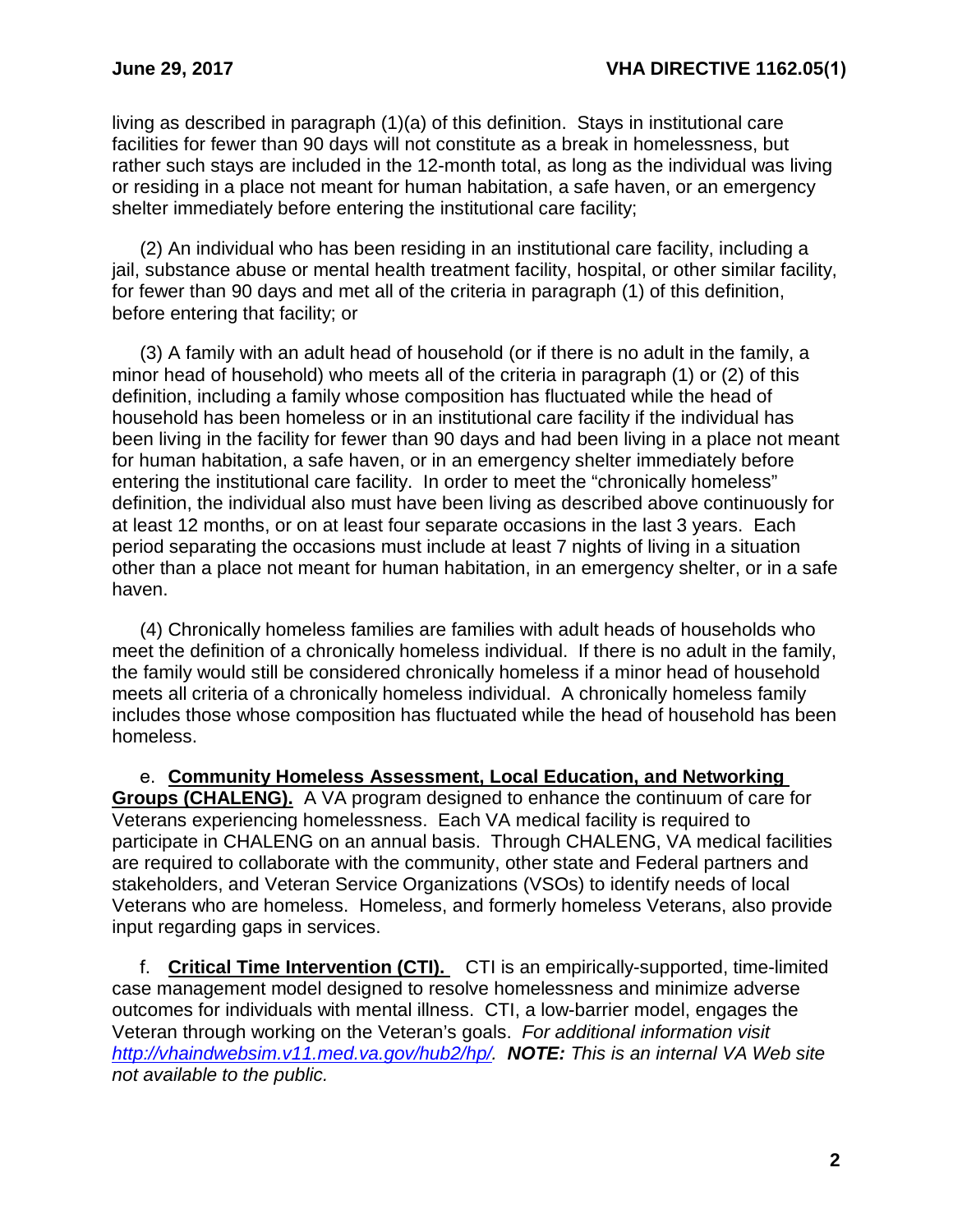g. **Harm Reduction.** Harm Reduction is a public health model focused on decreasing adverse events by looking to alternative ways to moderate the outcome of behavior or events that cannot be controlled or prevented, while working toward overall health and well-being. *See additional information* 

*[http://vhaindwebsim.v11.med.va.gov/hub2/hp/.](http://vhaindwebsim.v11.med.va.gov/hub2/hp/) NOTE: This is an internal VA Web site not available to the public.*

h. **Homeless Veteran.** The term homeless veteran means a veteran who is homeless (as that term is defined in subsection (a) or (b) of section 103 of the McKinney-Vento Homeless Assistance Act (42 U.S.C. 11302)). See 38 U.S.C. 2002. The HUD-VASH definition of homeless as defined in 42 U.S.C. 11302 is as follows:

(1) An individual or family who lacks a fixed, regular, and adequate nighttime residence;

(2) An individual or family with a primary nighttime residence that is a public or private place not designed for or ordinarily used as a regular sleeping accommodation for human beings, including a car, park, abandoned building, bus or train station, airport, or camping ground;

(3) An individual or family living in a supervised publicly or privately operated shelter designed to provide temporary living arrangements (including hotels and motels paid for by Federal, State, or local government programs for low-income individuals or by charitable organizations, congregate shelters, and transitional housing);

(4) An individual who resided in a shelter or a place not meant for human habitation and who is exiting an institution where the individual temporarily resided;

(5) An individual or family who:

(a) Will imminently lose their housing, including housing they own, rent, or living in without paying rent, are sharing with others, and rooms in hotels or motels not paid for by Federal, State, or local government programs for low-income individuals or by charitable organizations, as evidenced by:

1. A court order resulting from an eviction action that notifies the individual or family that they must leave within 14 days;

2. The individual or family having a primary nighttime residence that is a room in a hotel or motel and where they lack the resources necessary to reside there for more than 14 days; or

3. Credible evidence indicating the owner or renter of the housing will not allow the individual or family to stay for more than 14 days, and any oral statement from an individual or family seeking homeless assistance found to be credible must be considered credible evidence for purposes of this clause.

(b) Has no subsequent residence identified; and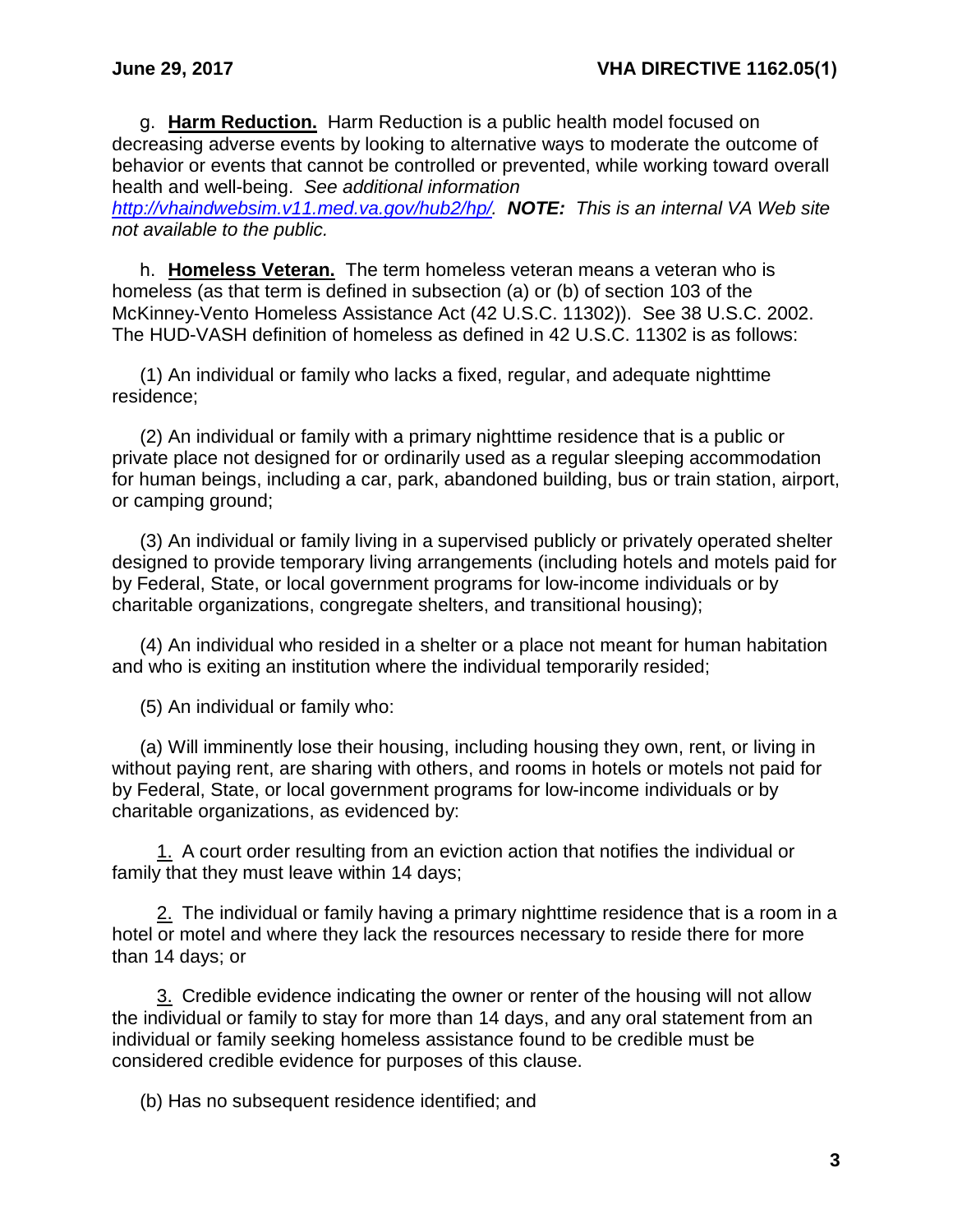(c) Lacks the resources or support networks needed to obtain other permanent housing.

(6) Unaccompanied youth and homeless families with children and youth defined as homeless under other Federal statutes who:

(a) Have experienced a long-term period without living independently in permanent housing,

(b) Have experienced persistent instability as measured by frequent moves over such period, and

(c) Can be expected to continue in such status of an extended period of time because of chronic disabilities, chronic physical health or mental health conditions, substance addiction, histories of domestic violence or childhood abuse, the presence of a child or youth with a disability, or multiple barriers to employment.

(7) Domestic violence and other dangerous or life-threatening conditions. Notwithstanding any other provision of this section, the Secretary [of HUD] shall consider to be homeless any individual or family who is fleeing, or is attempting to flee domestic violence, dating violence, sexual assault, stalking, or other dangerous or lifethreatening conditions in the individual's or family's current housing situation, including where the health and safety of children is jeopardized, and who have no other residence and lack the resources or support networks to obtain other permanent housing.

*NOTE: The term "homeless" or "homeless individual" does not include any individual imprisoned or otherwise detained pursuant to an Act of Congress or a state law.*

i. **Homeless Management Information System (HMIS).** HMIS is a local information technology system used to collect client-level data and data on the provision of housing and services to homeless individuals and families and persons at risk of homelessness.

j. **Homeless Operations Management and Evaluation System (HOMES).** HOMES is VA's primary platform for collecting intake, progress and outcome information for homeless Veterans as they move through VA's system of care.

k. **Homeless Program Operating Plan.** This is a planning tool utilized by VA medical facility homeless program staff members to turn strategies into actions. The tool is used to develop and update plans to maintain or improve homeless program performance measures at the VA medical facility level and develop and update plans to implement national, Veteran Integrated Service Network (VISN), and VA medical facility strategies related to provision of services to Veterans in homeless programs.

l. **Housing Choice Voucher (HCV).** The HCV program allows very low-income families to choose and lease or purchase safe, decent, and affordable privately-owned rental housing. HCVs allow the Veteran to locate scattered site housing allowing the Veteran choice in their locating of a suitable unit. These vouchers may also be referred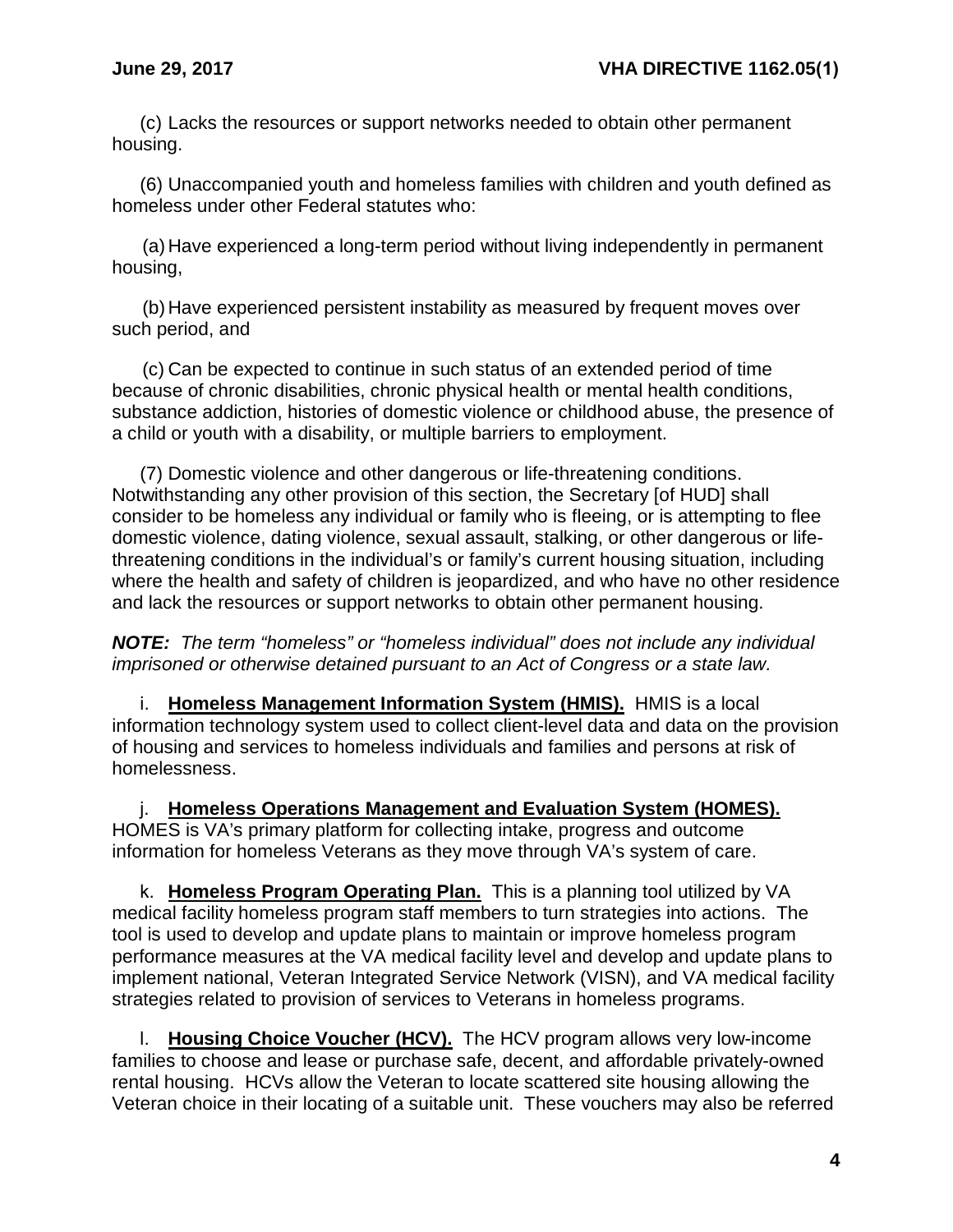as being "tenant-based vouchers."

m. **Housing First.** Housing First is an evidence-based clinical practice that centers on rapid housing for homeless people with high service needs, and then provides case management and supportive services to sustain housing. What differentiates a Housing First approach from other strategies is -there is an immediate and primary focus on helping individuals and families quickly access and sustain permanent housing. *See additional information [http://vhaindwebsim.v11.med.va.gov/hub2/hp/.](http://vhaindwebsim.v11.med.va.gov/hub2/hp/) NOTE: This is an internal VA Web site not available to the public.*

n. **Housing Specialist.** The Housing Specialist is a professional who is responsible for providing assistance to the VA homeless programs acting as a liaison between the public housing authorities (PHA) and the local HUD-VASH Program and in identifying appropriate permanent housing and landlords willing to work with homeless Veterans.

o. **HUD-VASH Veteran or Veteran Family.** A HUD-VASH Veteran or Veteran family refers to either a single Veteran or a Veteran with a household composed of two or more related persons. It also includes one or more eligible persons living with the Veteran who are determined to be important to the Veteran's care or well-being. A HUD-VASH or Veteran family also includes the surviving member(s) of a Veteran's family, described in this definition, who were living with the Veteran in a unit assisted under HUD-VASH at the time of the Veteran's death. The composition of the household must be approved by the PHA. The family must promptly inform the PHA of the birth, adoption, or court-ordered custody of a child. Other persons may not be added to the household without prior written approval of the owner and the PHA**.** *NOTE: HUD referenced "Family" in their regulations for HUD-VASH (Notice Public and Indian Housing (PIH) 2010-12 HA,* 

*[http://portal.hud.gov/hudportal/documents/huddoc?id=DOC\\_9006.pdf.](http://portal.hud.gov/hudportal/documents/huddoc?id=DOC_9006.pdf) NOTE: This linked document is outside VA control and may or may not conform to Section 508 of the Rehabilitation Act.*

*NOTE: The partnerships with HUD and PHA require an understanding of their terminology to improve cross agency communication.*

p. **Intensive Case Management (ICM).** ICM is a team-based approach that offers a coordinated and brokered approach -delivering therapeutic services utilizing a strengths-based model of care. *For additional information visit [http://vhaindwebsim.v11.med.va.gov/hub2/hp/.](http://vhaindwebsim.v11.med.va.gov/hub2/hp/) NOTE: This is an internal VA Web site not available to the public.*

q. **Linear Model.** The Linear Model is a staged treatment approach incentivizing housing and other benefits and requires successful completion of one program before moving to another program with a different level of care in a step-wise series with "housing readiness" as on goal at the end of the last program. The model often includes threshold elements such as –prescribed lengths of sobriety, medication compliance, or treatment completion prior to acceptance into another program. The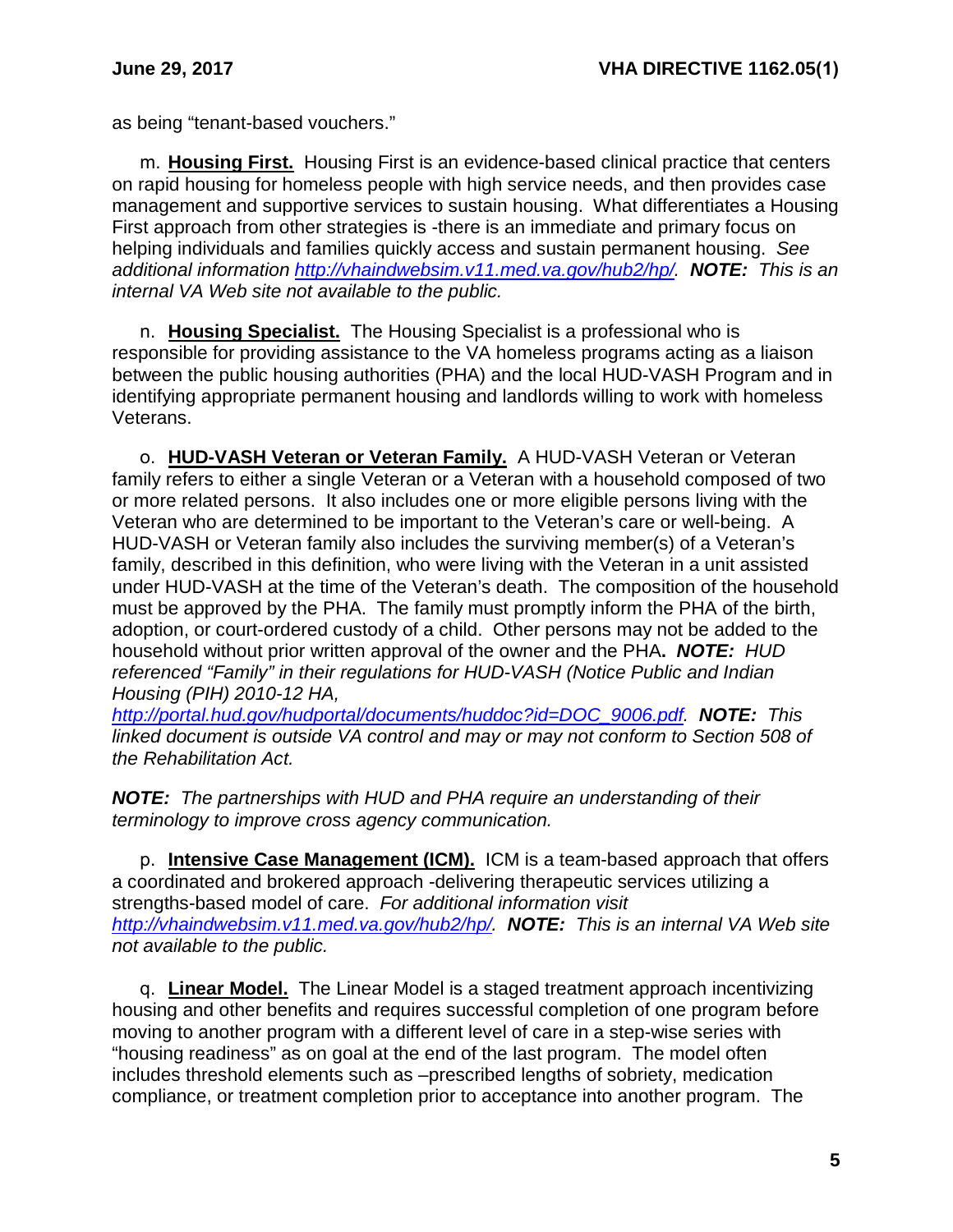model is in contrast to Housing First, which does not require a treatment program prior to housing.

r. **Motivational Interviewing (MI).** MI is a client-centered and semi-directive clinical engagement approach which attempts to increase the Veteran's awareness of the potential problems and complications caused, consequences experienced, and risks faced as a result of the harmful behavior in question. Clients are encouraged to envision a better future by considering what might be gained through change, in hopes of increasingly motivating them to achieve it. The discrepancy between how clients want their lives to be versus how they currently are (or between their deeply-held values and their day-to-day behavior) is explored. The reluctance to change is viewed as natural rather than pathological and client self-efficacy and autonomy is supported.

s. **Peer Support Specialist.** A person with a mental health and/or substance use disorder, who has been trained and certified to help others with these conditions identify and achieve specific life and recovery goals. In HUD-VASH, Peer Support Specialists may also have a personal history of homelessness. In the VA, Peer Support Specialists need to be Veterans.

t. **Point in Time Count (PIT).** The PIT count is a survey of sheltered and unsheltered homeless persons on a single night in January. HUD requires that Continuums of Care (CoCs) conduct an annual count of homeless persons who are sheltered in emergency shelter, transitional housing, and safe havens on a single night. Unsheltered counts are encouraged to be done annually with the sheltered count but is only required every other year.

u. **Portability.** Portability provides Veterans the opportunity to transfer their HCV to live in the community of their choice, within certain limits. In addition to local VA guidelines, Federal Register Notice of May 6, 2008 addresses portability in HUD-VASH. The Notice can be found by clicking the following link: [https://www.federalregister.gov/documents/2014/06/18/2014-14167/section-8-housing](https://www.federalregister.gov/documents/2014/06/18/2014-14167/section-8-housing-choice-vouchers-revised-implementation-of-the-hud-va-supportive-housing-program)[choice-vouchers-revised-implementation-of-the-hud-va-supportive-housing-program.](https://www.federalregister.gov/documents/2014/06/18/2014-14167/section-8-housing-choice-vouchers-revised-implementation-of-the-hud-va-supportive-housing-program) *NOTE: This linked document is outside VA control and may or may not conform to Section 508 of the Rehabilitation Act.*

v. **Project-Based Voucher (PBV).** PBVs are a component of the PHA's housing support program. Under the PBV program, a Public Housing Agency (PHA) enters into an assistance contract with the owner of a property for a specified number of units and for a specified term. The assistance is tied to a unit. A family who moves from a PBV unit does not have any right to continued housing assistance unless they are eligible to receive a HCV when one becomes available.

w. **Public Housing Agency (PHA).** Public housing was established to provide decent and safe rental housing for eligible low-income families, the elderly, and persons with disabilities. A public housing agency (PHA) is a specific city, county, or state agency that receives Federal funds from HUD to administer the Section 8 HCV to provide housing for low-income residents at rents they can afford. Each PHA has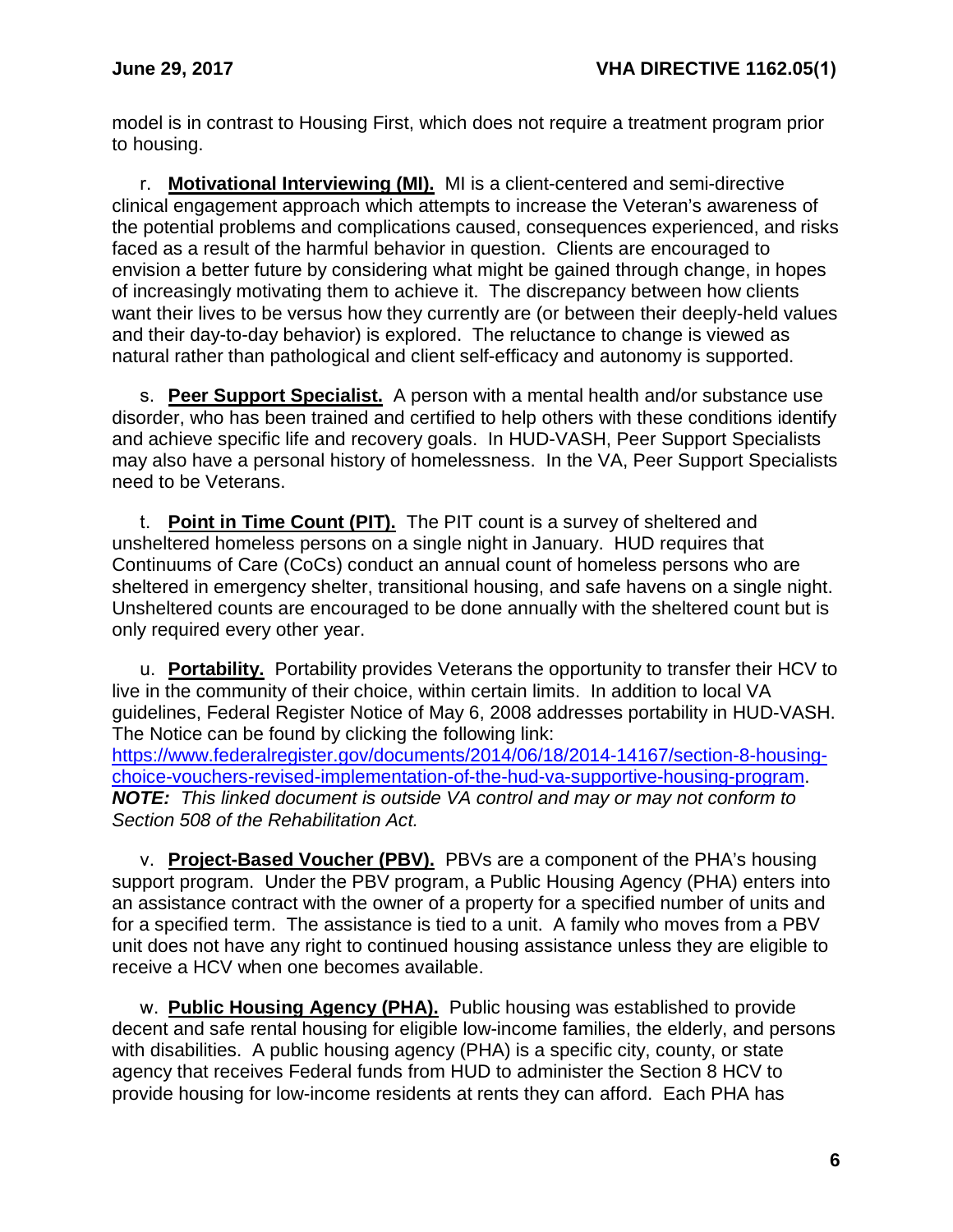developed independent operating procedures that must comply with HUD regulations and the law. PHA is responsible for determining eligibility for this program based on income eligibility and lifetime sex offender status.

x. **Rural Access Network for Growth Enhancement Team (RANGE).** The RANGE program provides intensive case management services to seriously mentally ill (SMI) Veterans residing in rural and small market areas.

y. **State.** State refers to any of the states of the United States (U.S.), the District of Columbia, the Commonwealth of Puerto Rico, any territory or possession of the U.S., or any agency or instrumentality of a state, exclusive of local governments. The term does not include any Public and Indian Housing agency under the United States Housing Authority of 1937.

z. **Substance Use Disorder Specialist.** A clinical professional who is responsible for providing expert guidance on Substance Use Disorder (SUD) to the HUD-VASH team, to other providers in the VA medical facility, and in the community. The SUD Specialist also provides assessments and treatment to certain high-risk Veterans who are using substances and provides support and after care to Veterans who have achieved sobriety. It is recommended that the SUD Specialist have a Master's degree and an independent license.

aa.**Tribal HUD-VASH.** Tribal HUD-VASH is a demonstration program implemented in fiscal year (FY) 2016 to provide HUD-VASH services to eligible Native American Veterans in 26 tribal locations. *For additional information on Tribal HUD-VASH please visit [http://vhaindwebsim.v11.med.va.gov/hub2/hp/.](http://vhaindwebsim.v11.med.va.gov/hub2/hp/) A copy of the policy document will also be available at the VHA Forms and Publications Web site at <http://vaww.va.gov/vhapublications/publications.cfm?Pub=1> upon its publication. NOTE: These are internal VA Web sites not available to the public.*

bb.**Veteran.** A Veteran is, for the purpose of HUD-VASH, a person whose length of service meets statutory requirements, and who served in the active military, naval, or air service, was discharged or released under conditions other than dishonorable and is eligible for VA health care.

cc.**Vulnerable Veteran.** A Vulnerable Veteran has:

(1) Underlying chronic medical or mental health conditions that will substantially impact the Veteran's life expectancy and/or ability to function that cannot be effectively cared for due to their homelessness;

(2) Advanced age and infirmity where the Veteran's unstable and unstructured homelessness places them at substantial risk for being unable to maintain independent activities of daily living; and/or

(3) Diminished cognitive capabilities that place the Veteran at increased risk of victimization physically, mentally, and/or through exploitation.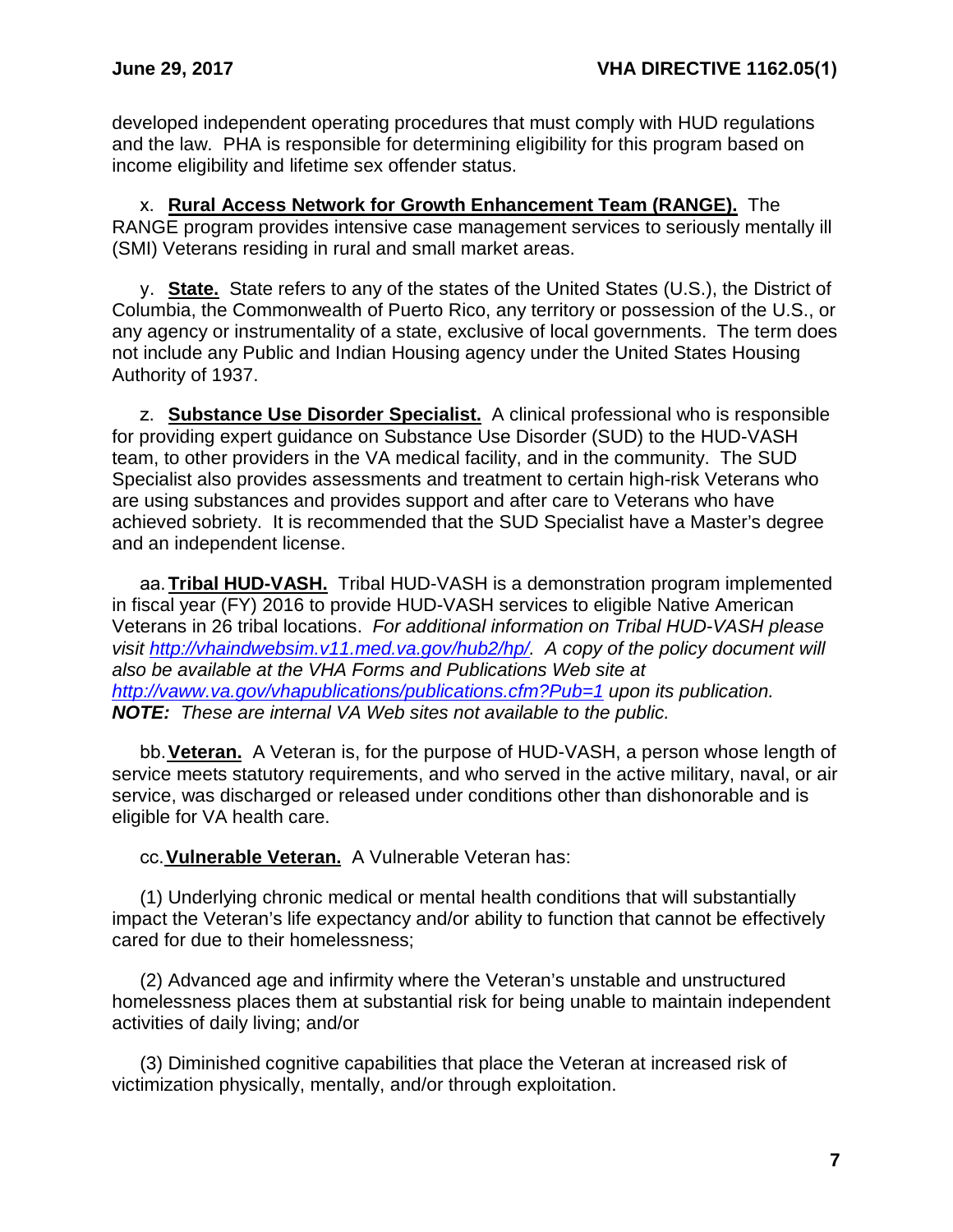(4) This definition should be used to help in the assessment and admission of Veterans to the HUD-VASH program.

# <span id="page-10-0"></span>**3. POLICY**

a. It is VHA policy for HUD-VASH to provide clinical case management and supportive services to Veterans in HUD-VASH by utilizing the principles of Housing First, a team-based model of care, comprised of multi-disciplinary staff, and shared caseloads. Chronically homeless and other vulnerable homeless Veterans, based on the HUD Prioritization Notice, are admitted to case management to support the ongoing effort to end Veteran homelessness. A coordinated entry process will be performed in conjunction with the CoC(s) where possible.

b. Veterans will be treated with dignity, compassion, and respect as an individual. Consistent with Federal law and VA policy, Veterans will not be subject to discrimination for any reason, including for reasons of age, race, ethnicity, religion, culture, language, physical or mental disability, socioeconomic status, sex, sexual orientation, or gender identity or expression.

# <span id="page-10-1"></span>**4. RESPONSIBILITIES**

a. **The Deputy Under Secretary for Health for Operations and Management, or designee.** The Deputy Under Secretary for Health for Operations and Management is responsible for ensuring:

(1) The execution and support to fulfill the operating needs of this directive.

(2) That the regulatory requirements of this directive are being meet and related issues addressed through the appropriate clinical or administrative service.

b. **HUD-VASH Program Office, VHA Homeless Program Office, VA Central Office.** The HUD-VASH Program Office, VHA Homeless Program Office, VA Central Office is responsible for ensuring:

(1) Coordination with HUD Headquarters is consistent and continual for program implementation and administration.

(2) Appropriated funds for HUD-VASH, including support for VA staff, are distributed to VA medical facilities consistent with public laws, regulations, and VA directives and policies.

(3) Guidance and technical assistance based on relevant VA laws, rules, regulations, directives, and analysis of collected data is provided to VISN offices and VA medical facilities to ensure that HUD-VASH is maintained and sustained to ensure that appropriate services and case management are provided to Veterans.

(4) Quality services, which are in compliance with existing laws and policies, are provided and operated in accordance with this VHA directive.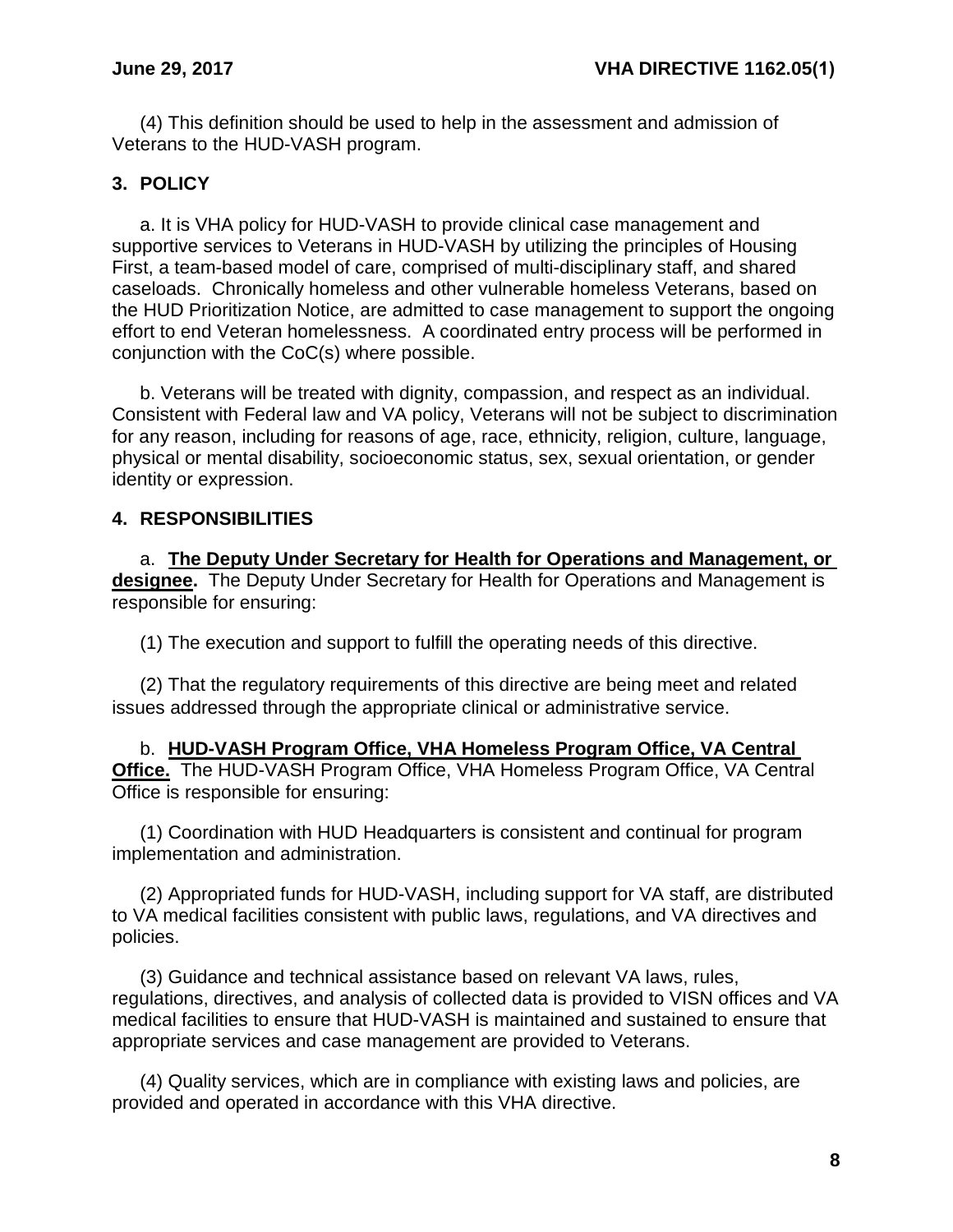(5) Providing subject matter expertise, consultation, and technical assistance to the VISN and VA medical facility HUD-VASH Program staff, as needed.

(6) Educating community partners about VA, VHA eligible Veterans, and VA services and resources, along with the statutes and regulations governing VA.

(7) Conducting three monthly calls with HUD-VASH staff: operations, orientation, and clinical. All HUD-VASH staff are expected to participate in the national HUD-VASH operations call.

(a) The operations call provides program nationwide updates and has presentations related to clinical practice, best practices, performance measures safety, ethics etc.

(b) The orientation call provides foundational training opportunities on HUD-VASH topics such as HOMES documentation, working with the PHA, workload, performance measures, the HUD-VASH Directive, etc. to provide staff with essential knowledge needed to achieve desired outcomes.

(c) The clinical call provides training in evidence-based clinical subject matters, such as Housing First, Trauma Informed Care, CTI, and other best practices to promote familiarity and use of these practices. Continuing Education Units (CEU) are frequently available for these clinical calls.

c. **HUD-VASH Regional Coordinators.** The HUD-VASH Regional Coordinators are responsible for:

(1) Serving as the HUD-VASH subject matter experts and lead points of contact for assigned VISNs.

(2) Ensuring HUD-VASH at each assigned VA medical facility is operating in compliance with existing laws and policies, as well as in accordance with this directive.

(3) Participating in monthly calls with the Network Homeless Coordinators (NHCs) and VA medical facility lead HUD-VASH Program staff to:

(a) Disseminating new information regarding the implementation of HUD-VASH, regularly reviewing performance measures and other data outcomes, and sharing best and innovative practices with the NHC and VA medical facility lead HUD-VASH Program staff.

(b) Providing technical assistance, resources, and support for systemic and consistent deployment of HUD-VASH.

(c) Providing support, guidance, training, and consultation to the NHC and HUD-VASH Program staff to assist with the coordination of services and care.

(d) Providing advocacy and assistance with communicating with HUD to resolve local barriers or clarification of HUD's "HUD-VASH Operating Requirements" found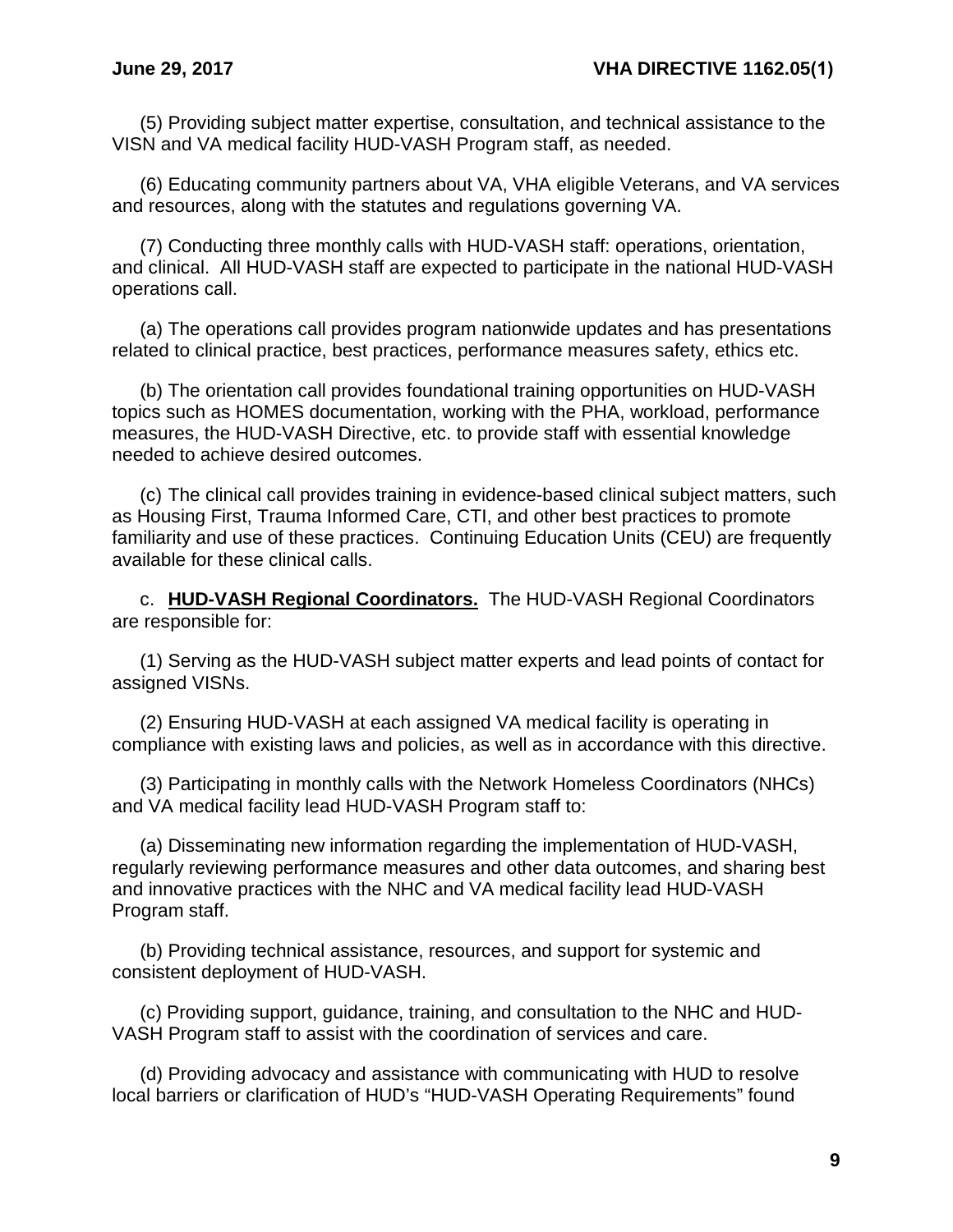here, [https://www.hudexchange.info/resources/documents/HUD-VASH-Operating-](https://www.hudexchange.info/resources/documents/HUD-VASH-Operating-Requirements.pdf)[Requirements.pdf.](https://www.hudexchange.info/resources/documents/HUD-VASH-Operating-Requirements.pdf) *NOTE: This linked document is outside VA control and may or may not conform to Section 508 of the Rehabilitation Act.*

(e) Reviewing critical incident issue briefs and initiating appropriate follow-up activities as necessary.

d. **VISN Director**. Each VISN Director is responsible for:

(1) Supporting the mission to end Veteran homelessness by:

(a) Ensuring resources are in place at each VA medical facility to increase and sustain the progress made on ending Veteran homelessness.

(b) Ensuring each VA medical facility is responsive to Veterans that are homeless or at risk of becoming homeless through the provision of appropriate services, resources, and case management to assist each Veteran to rapidly exit homelessness through permanent supportive housing, or the appropriate clinically indicated services, as determined by the Veteran's needs.

(c) Ensuring a low return to homelessness through the provision of ongoing supportive services and case management.

(2) Ensuring that HUD-VASH within the VISN is:

(a) Operating in compliance with relevant public law, regulations, VHA policies and procedures, and the guidance put forth in this directive.

(b) Fully implementing and utilizing Housing First and other best and innovative practices as demonstrated through data to improve desired outcomes.

(c) Supporting a multidisciplinary case management team or teams.

(d) Supporting VA medical facility staff working with community partners to achieve and sustain the mission of ending Veteran homelessness.

(e) Meeting established VHA performance and descriptive measures.

(3) Hiring and maintaining sufficient staff to meet the mission of ending Veteran homelessness and providing the appropriate level of clinical engagement to help Veterans move out of homelessness and maintain housing.

(4) Ensuring timely documentation of the prevalence of those who are homeless or at risk of homelessness and timely and accurate entry of required HOMES forms. HOMES forms are to be updated within three business days of a change in status for the Veteran.

e. **Network Homeless Coordinator (NHC).** Each NHC has VISN-level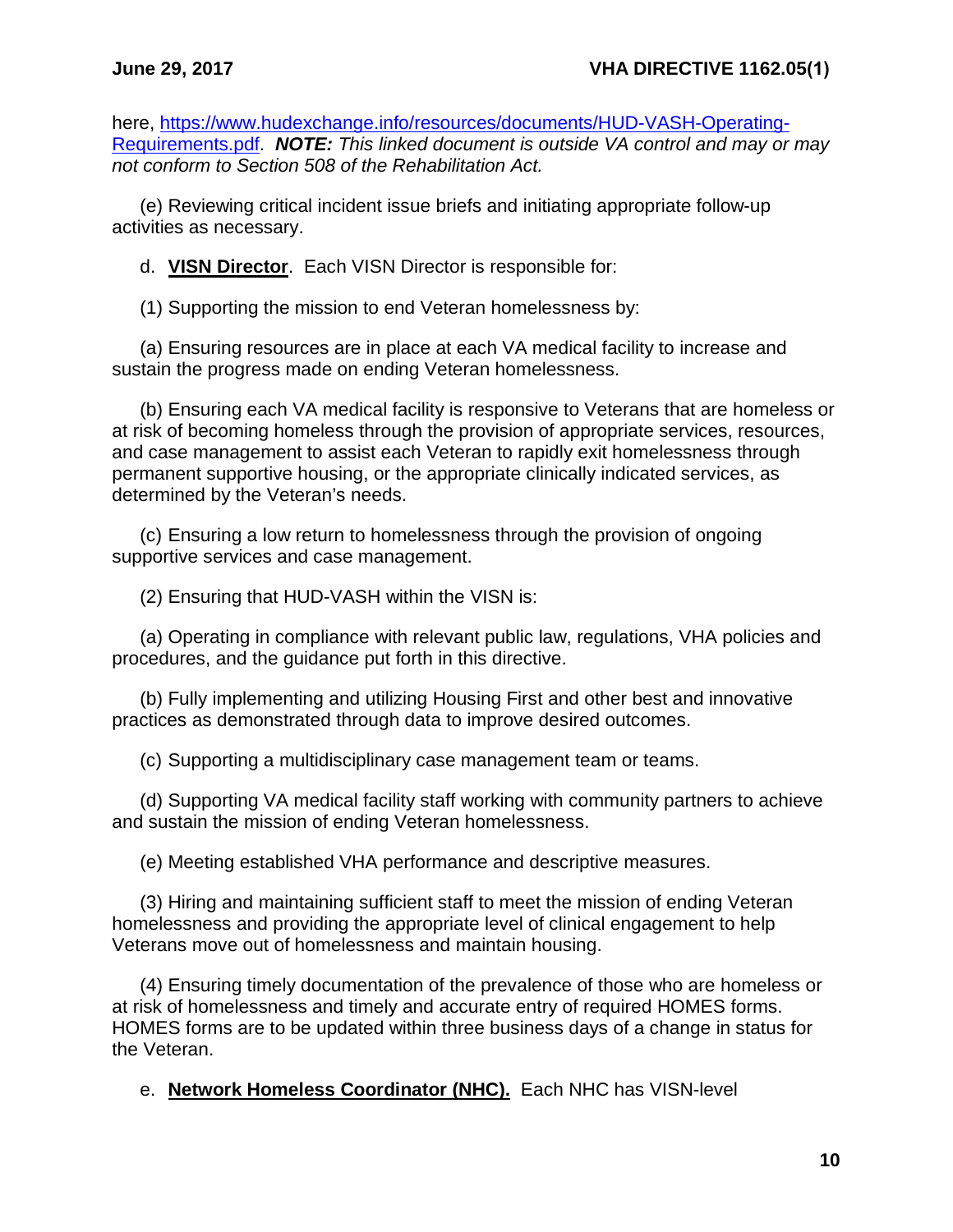responsibility for oversight and monitoring of HUD-VASH in their respective VISN. Each NHC is responsible for:

(1) Ensuring HUD-VASH is monitored and evaluated for adherence to this directive.

(2) Consulting, collaborating with, and apprising the HUD-VASH Regional Coordinator of any issues or concerns pertaining to the operation of HUD-VASH in their respective VISN.

(3) Providing support, guidance, orientation, training, consultation, and advice to HUD-VASH Program staff through regular communications, including site visits, VISN calls, etc. to facilitate mentoring, problem solving, and compliance.

(4) Confirming staff training for all new HUD-VASH staff has been conducted within 90 calendar days of the initial start date. This includes orientation to HUD-VASH. The facility can do this through self-certification to the Network Homeless Coordinator.

(5) Disseminating new information regarding the implementation of HUD-VASH, regularly reviewing performance measures and other data outcomes, and best and innovative practices.

(6) Assisting medical facilities with assessing their staffing needs when there are new vouchers allocated or staff turnover to support a multidisciplinary team approach.

(7) Reviewing HOMES reports, updated Homeless Operating Plans, Gap Analysis, Homeless Services Scorecard, and other evaluation data to optimize program performance, provide support to VA medical facilities to meet established thresholds, and to develop corrective action plans when necessary.

(8) Reviewing HOMES timeliness reports to ensure required data is entered into HOMES within three business days. If needed, working with the facilities to improve processes for timely entries.

(9) Tracking use of obligated HUD-VASH funds, and ensuring all funds are used for specified purposes.

(10) Working with VA medical facilities and HUD-VASH case management teams, along with Quality Improvement and Performance Management staff, to include HUD-VASH Programs in risk management and reporting systems.

(11) Reviewing HUD-VASH Programs' critical incidents and initiating appropriate investigation and follow-up activities in collaboration with the respective VA medical facility.

(12) Working strategically with VA and community partners to establish partnerships to reduce barriers and silos, including a common language and understanding of the mission goals, strategies, and plans to achieve and measure the objectives.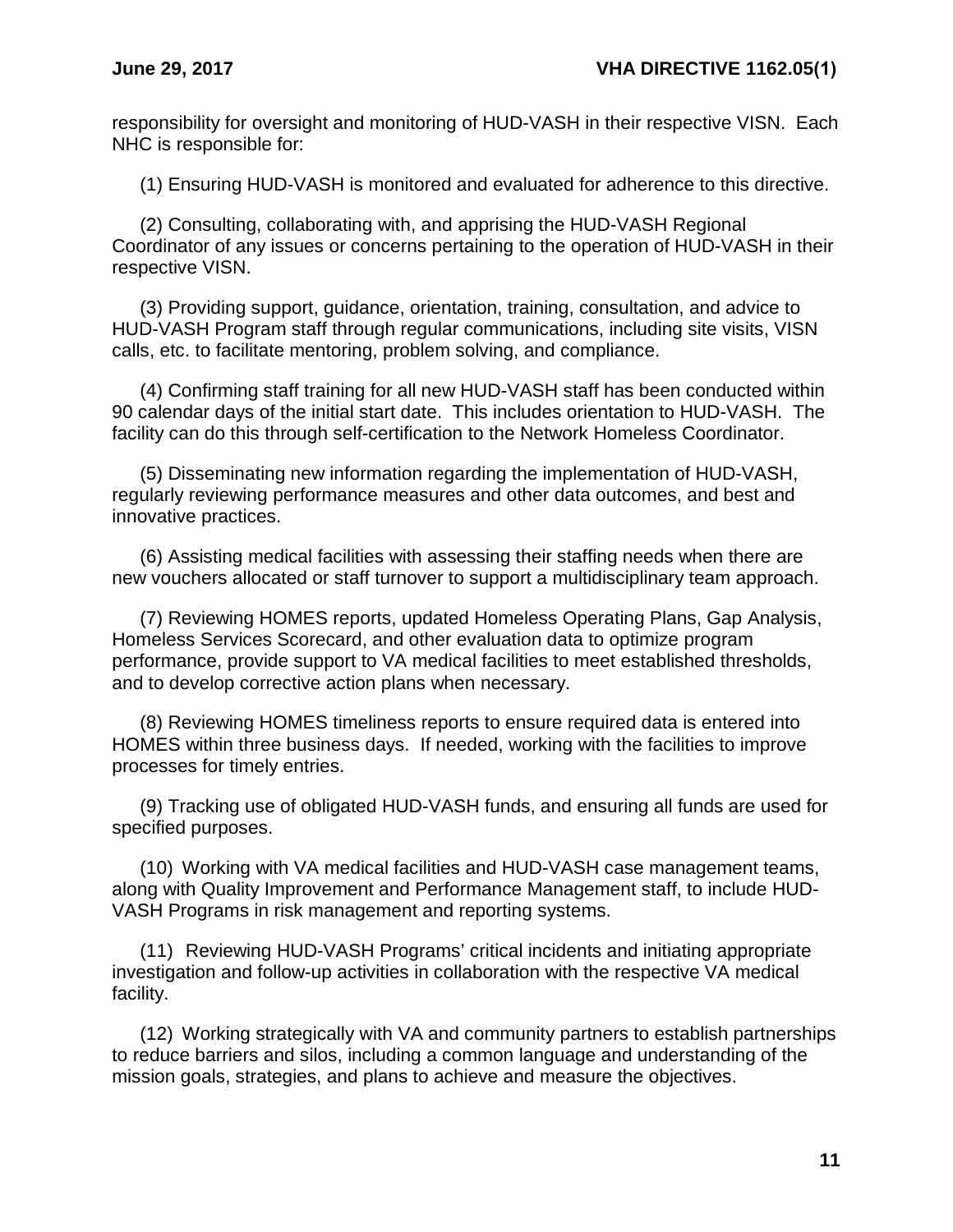f. **VA Medical Facility Director.** Each VA Medical Facility Director is responsible for:

(1) Supporting the mission to end Veteran homelessness and sustaining the efforts to prevent Veterans from returning to homelessness.

(a) Supporting additional HUD-VASH vouchers where and when the need is evident, based on available data, within the VA medical facility's catchment area.

(b) Ensuring Housing First and other best and innovative practices are implemented and utilized to rapidly house homeless Veterans.

(c) Sustaining HUD-VASH to include ongoing case management and supportive services in support of program goals.

(d) Engaging with community partners, as needed, to end Veteran homelessness.

(2) Ensuring adequate access to HUD-VASH through timely hiring of facility or contracted staff. Maintaining adequate staffing levels to safely and appropriately provide the necessary clinical services for the vulnerable Veterans served in HUD-VASH. *NOTE: For purposes of maintaining adequate staffing the Homeless Program Office generates reports and metrics [timely hiring and assessing needs].*

(a) Ensuring that staffing levels are sustained in support of Veteran safety, recovery, and maximum independence within the varied levels of acuity.

(b) Ensuring the expeditious release of an internal candidate if a candidate is selected for a HUD-VASH position.

(c) Ensuring multidisciplinary case management teams are established and sufficiently staffed to provide integrated services to Veterans in HUD-VASH. This includes the ability to provide services in the community and Veterans' homes. Case management teams must be able to provide comprehensive services to address high acuity needs, physical and mental health diagnoses, SUDs, and other psychosocial needs.

(3) Ensuring VA medical facility staff assigned to HUD-VASH has the appropriate clinical backgrounds, education, and experience necessary to provide community-based case management services. This includes:

(a) Ensuring managers and clinicians are competent to address the complex, often co-occurring severe mental and physical health needs specific to the population served in HUD-VASH.

(b) Ensuring clinicians have the required training, including training available through the VA Talent Management System (TMS).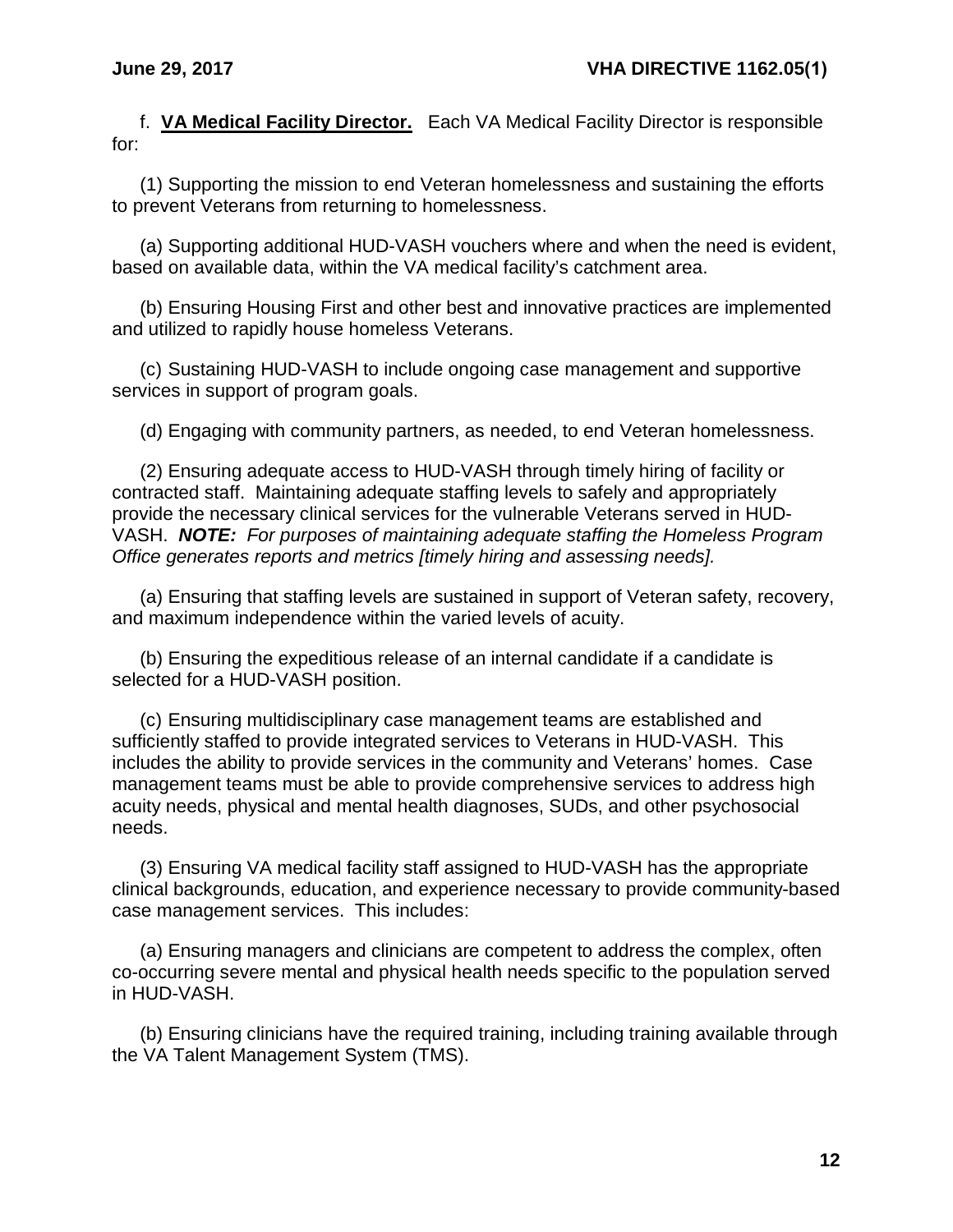(4) Providing appropriate administrative support and timely issuance of resources needed to guarantee HUD-VASH is able to safely accomplish its stated mission, goals, and objectives. This includes office space, information technology (IT) equipment (including mobile phones, laptop computers, air cards, or other Wi-Fi access), and car allocations for work in the community and transporting Veterans.

(5) Providing and maintaining program oversight to ensure quality clinical services and compliance with VHA policy and procedures, to include Computerized Patient Record System (CPRS) documentation and workload policies.

(6) Ensuring performance improvement activities take place to improve access and sustain Veterans in HUD-VASH.

(7) Providing adequate clinical staff support for assessments to determine the medical and psychiatric needs of Veterans referred to HUD-VASH, including risk management and other clinical and ethical consultations as needed for safe and appropriate clinical care, ongoing case management and supportive services.

(8) Ensuring the timely completion of all mandating reporting, monitoring, evaluation, and accreditation requirements. This includes full-time equivalent (FTE) employee tracking and performance measures.

(9) Ensuring HUD-VASH meets all accreditation requirements, to include The Joint Commission (TJC) and the Commission on Accreditation of Rehabilitation Facilities (CARF).

(10) Ensuring VA participation in and collaboration with local community endeavors to end homelessness.

(a) Participating in local CoCs strategic planning meetings and PIT Count surveys of homeless individuals.

(b) Engaging in community activities such as Action and Boot Camps, Registry Weeks, Mayor Challenges, the Built for Zero Initiative, and the 25 City Initiative.

(c) Supporting a coordinated entry process for the identification and referral of homeless Veterans.

(11) Verifying VA medical facility staff provides timely and accurate documentation within three business days of Veteran activity in the HOMES database. Staff must regularly use HOMES Reports to verify accuracy of caseloads.

(12) Verifying VA medical facility staff reconcile their data with their partner PHA(s) at least quarterly.

(13) Creating a culture of safety, meaning leadership openly focuses on safety as a top priority, where system-wide learning occurs as to the causes of adverse events are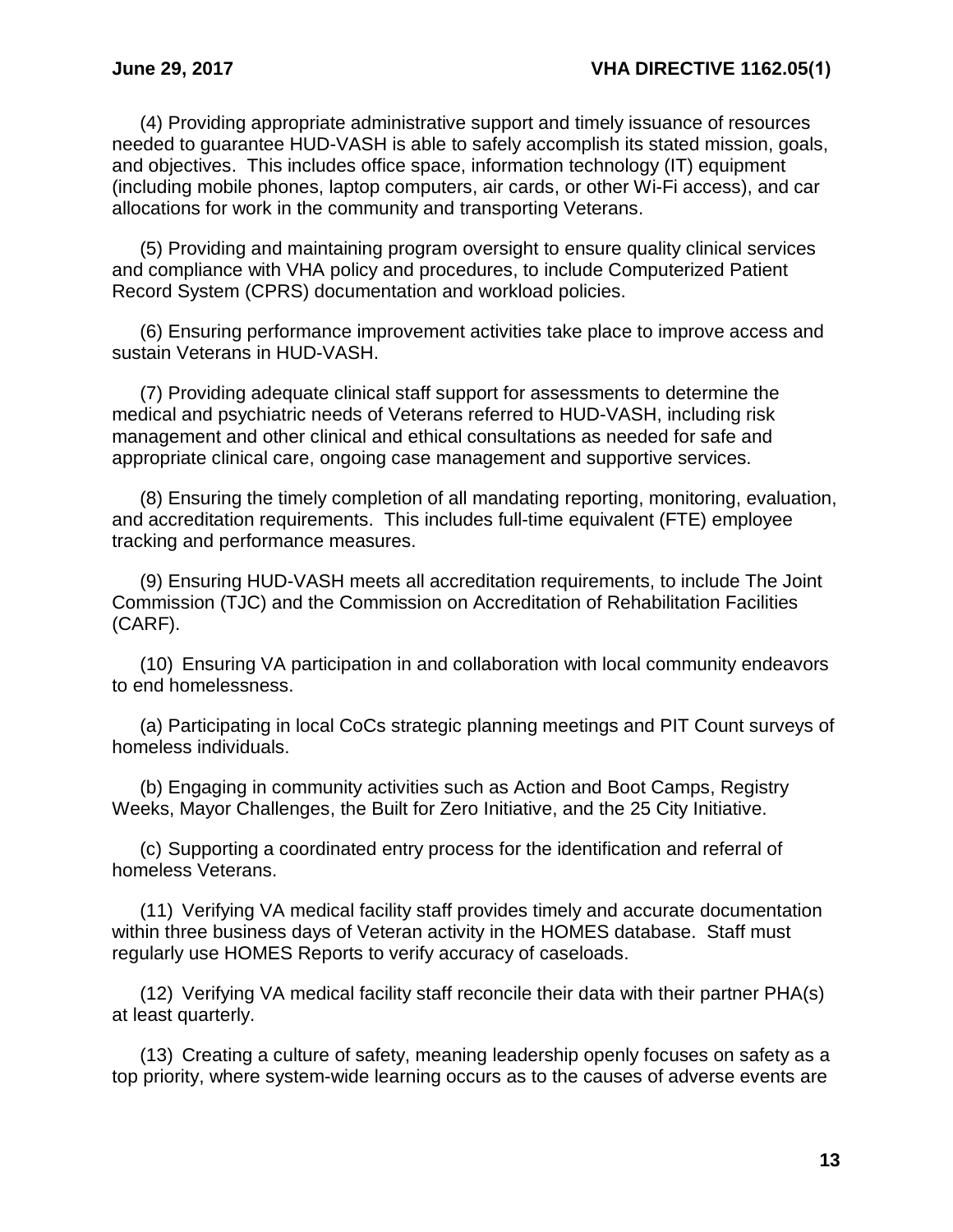openly shared, where investments are made in the resource and training to ensure safe practices, and where employees freely report and communicate safety concerns.

(a) HUD-VASH is a community based program and the safety concerns raised by staff may differ as a result.

(b) This includes empowering VA employees to identify and report their concerns about patient safety without fear of reprisal.

g. **HUD-VASH Program Coordinator.** The HUD-VASH Program Coordinator is responsible for:

(1) Supervision of the program including orientation and training, ongoing use of data for purposes of program improvement and staff education, training, and development.

(2) Training for HUD-VASH Staff:

(a) Guaranteeing all HUD-VASH case management staff members have training in Critical Time Intervention (CTI), Assertive Community Treatment (ACT), Motivational Interviewing (MI), Housing First, Low-Demand Model of Care, and other clinical approaches relevant to the population. Training must be completed within 90 calendar days of initial start date.

(b) Monthly clinical calls provided by the HUD-VASH Office are available in TMS and can be accessed for training purposes from the Operational Planning Hub.

(c) Training obtained in and outside of TMS can be uploaded into TMS via the Record Learning Wizard in the Links section. If an internal item is selected, the search option can assist with locating the training by using the exact phrase or keywords. Required fields for external items include description, completion date, completion time, and time.

(d) Documenting that all staff complete appropriate ethics training as required by respective professional licensure or credentialing boards, with an emphasis on dual relationships and conflict of interest circumstances.

(e) Ensuring all orientation processes meet TJC and CARF standards, including the documentation of completion of orientation.

(3) Establishing internal working partnerships to reduce barriers and silos across all homeless and VA medical facility programs to ensure a seamless transition between providers for Veterans served in HUD-VASH.

(4) Engaging in community outreach and developing community partnerships, particularly with the local Homeless CoC.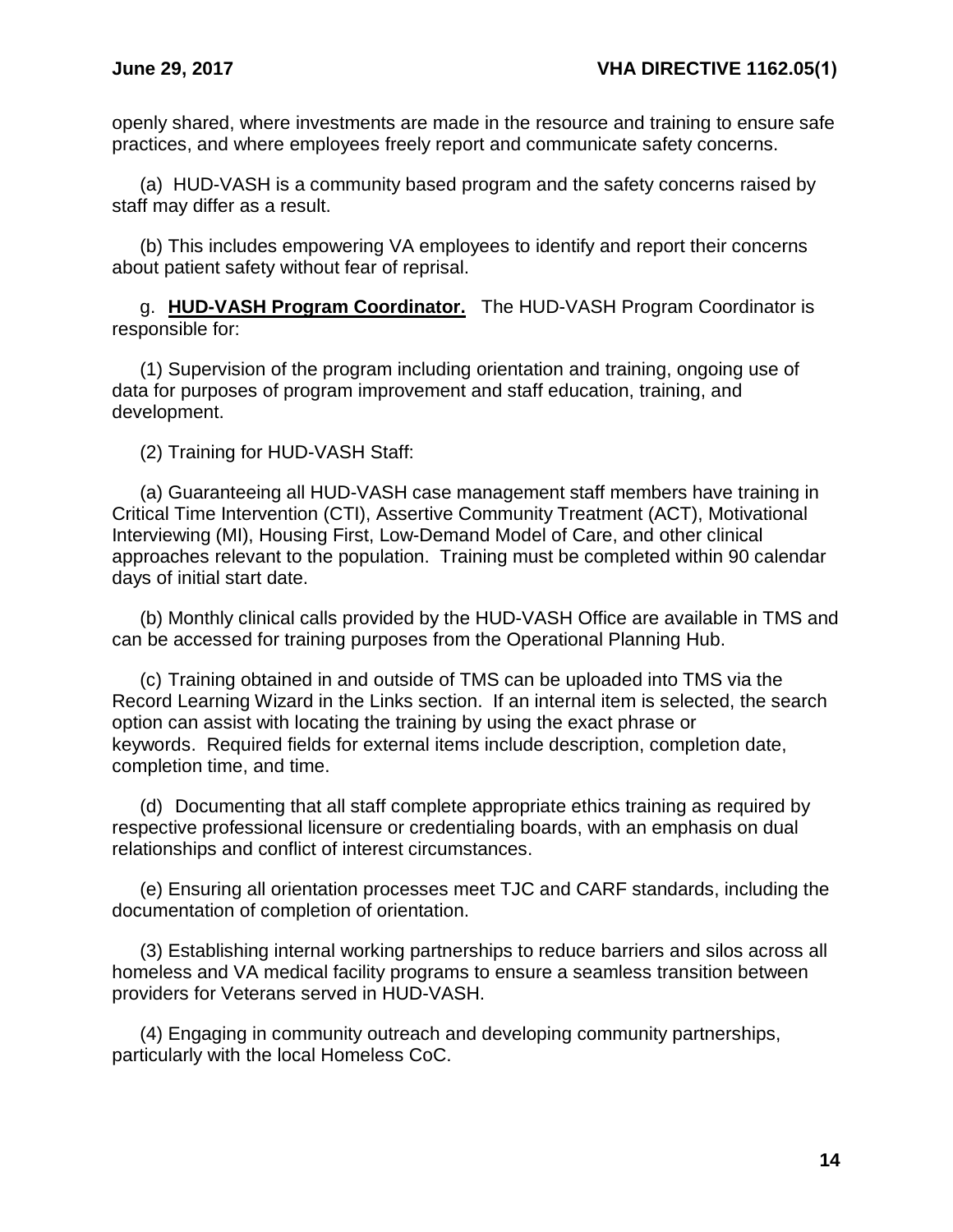(5) Coordinating with the local PHA to provide streamlined and timely processes for HUD-VASH voucher utilization. This includes the referral process, voucher issuance, and the leasing process. At minimum, there needs to be a quarterly reconciliation of data between the HUD-VASH Coordinator, or their designee, and the PHA(s) to determine the status of all HUD-VASH vouchers and processing times between referral to the PHA and lease up.

(6) Reconciling voucher status with the PHA, including any vouchers that are marked as graduated, on a minimum of a quarterly basis.

(7) Providing programmatic direction to all staff assigned to HUD-VASH, including case manager, program support, and associated providers.

(8) Assisting in the development of administrative and personnel documents such as position descriptions, functional statements, and performance appraisals.

(9) Establishing and maintaining a process for referral, evaluation, and admission to HUD-VASH to ensure that the most vulnerable Veterans are prioritized. Performing a review of the program process to improve efficiency and further refine the rapid housing process at least annually.

(10) Managing and ensuring an even distribution of caseloads with consideration to the ACT, ICM, and CTI models of care.

(11) Ensuring the implementation of Housing First principles consistently across all HUD-VASH teams.

(12) Supporting a multidisciplinary team model of care wherever possible to expand the provision of support for Veterans to improve stability and housing retention.

(a) Determining current staffing needs as the Veteran population served can change over time. This may be due to a change in the overall acuity of the population, specific needs of the population (such as health needs associated with aging), and number of Veterans sustaining stability and independence over time.

(b) Regularly reassessing team staffing effectiveness to determine changes to the disciplines or level of staffing would improve services as vacancies or opportunities to add new staff occur. Staffing changes are made by submitting the appropriate memorandum request to add, remove or change positions.

(13) Establishing huddles, clinical case reviews, and staff meetings with assignments for follow-up action.

(14) Providing case consultation, especially around high-risk situations.

(15) Conducting appropriate program audits, such as but not limited to:

(a) Chart reviews to ensure documentation meets TJC and CARF standards of care;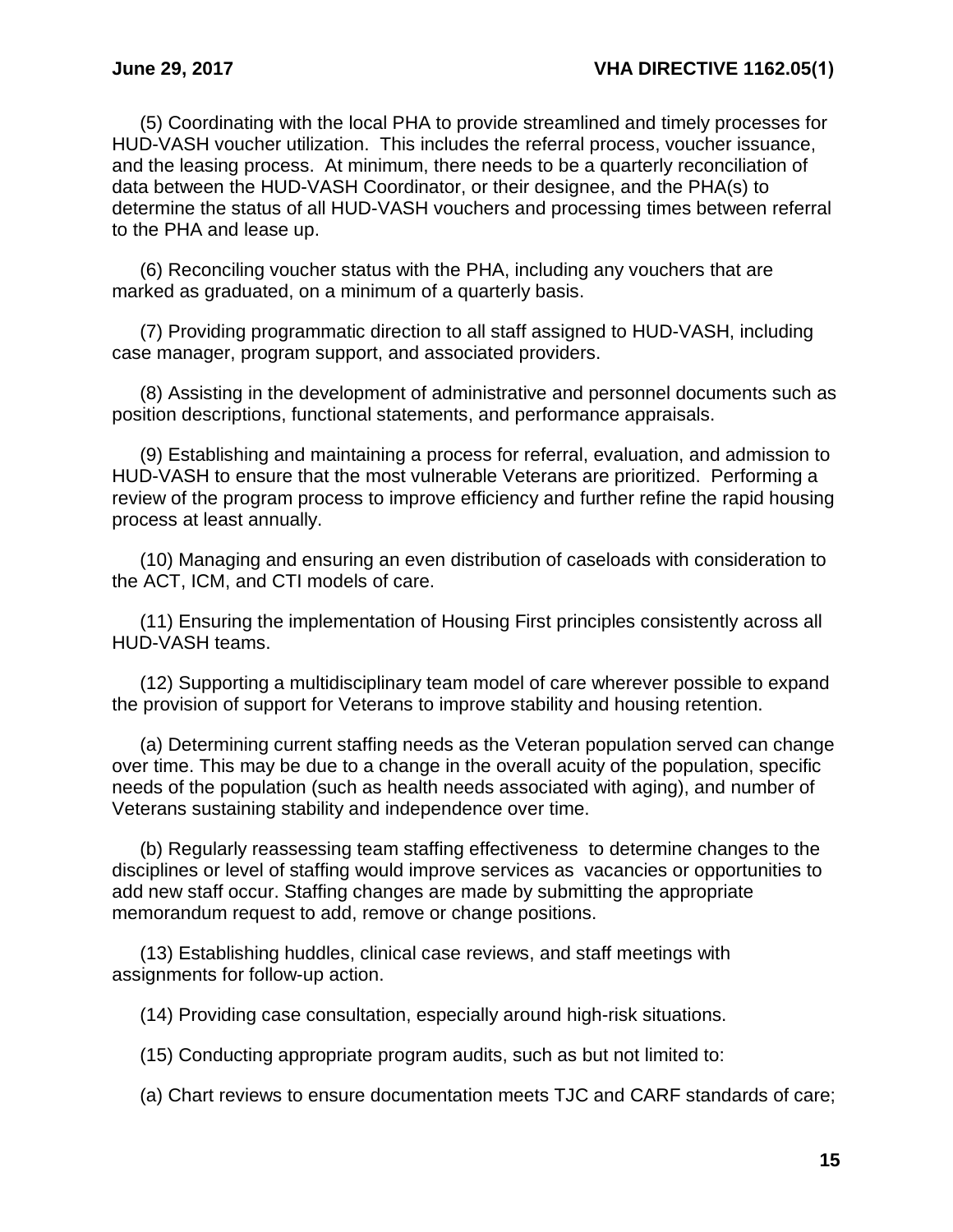(b) Performance measures and descriptive measures;

(c) Frequency of clinical contacts based on the stage of case management being provided; and HOMES data reviews to ensure policy adherence, including that data is entered within three business days.

(16) Coordinating accreditation activities and ensuring compliance with accreditation requirements.

(17) Guaranteeing regular and ongoing reconciliation of data in HOMES against internal tracking mechanisms and with the PHA(s) on the status of vouchers, including those for Veterans who have graduated from case management but maintain a HUD-VASH voucher.

(18) Ensuring effective systems are in place related to personnel, fiscal, acquisition and material management, contracting, and staff vehicles.

(19) Working closely with community partners to eliminate Veteran homelessness. Establish practices to rapidly identify and assess homeless Veterans for HUD-VASH.

(20) Outreach and Access.

(a) Establishing internal and external partnerships to build functional, cooperative relationships that work seamlessly to enhance HUD-VASH's efficiency and effectiveness in outreach and service delivery.

(b) Modeling effective Housing First principles.

(c) Establishing procedures with other VA Homeless Programs and with communitybased homeless programs to provide assistance to Veterans who are not eligible for HUD-VASH or who are not interested in pursuing HUD-VASH.

(d) Developing relationships with other VA programs to improve access to the full range of health care services needed by homeless Veterans. This is particularly important for vesting physicals, mental health evaluations, and other services utilized by this population.

(e) Have the flexibility to develop innovative practices to reach out to the community and assist homeless Veterans.

1. Non-traditional approaches may include casual dress, irregular tours of duty, the use of office space donated by community agencies, and the coordination of activities with community groups.

2. Staff independence may necessitate medical facilities to recognize additional considerations for program safety, employee security, and job effectiveness (available vehicles for outreach and case management activities, cellular phones, laptop connectivity, additional security services, etc.).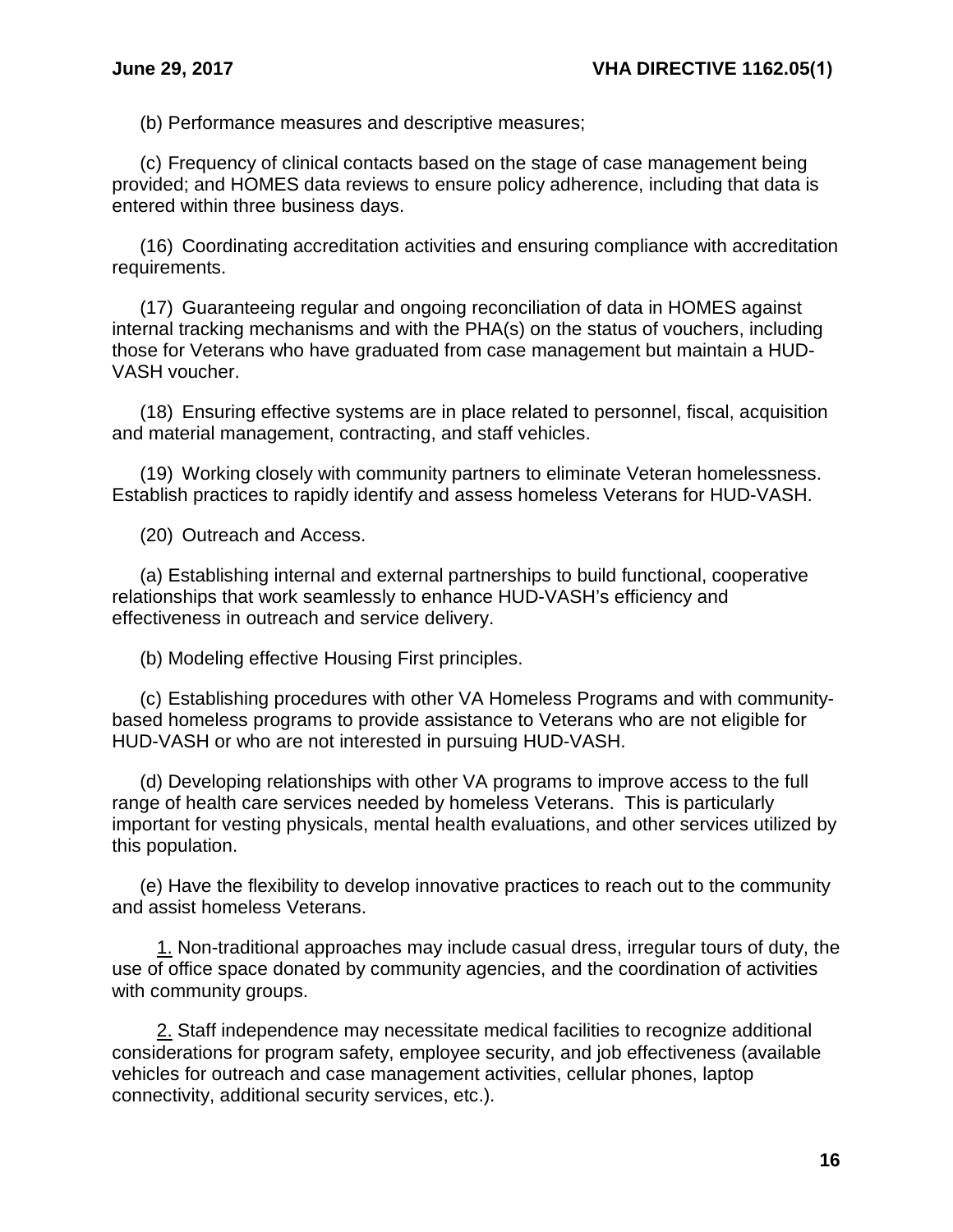h. **Case Management Team.** The Case Management Team is responsible for:

(1) Providing outreach services to engage homeless Veterans, especially those who are chronically homeless and are highly vulnerable.

(2) Verifying a Veteran's status, eligibility for VA health care through the Eligibility Office, family income, and clinical need for program participation.

(3) Accepting referrals for screening and admission to HUD-VASH. Referrals can be received from:

(a) The local CoC, community partners or other community-based stakeholders;

(b) VA's National Homeless Call Center (1-877-4AID VET or 1-877-424-3838);

(c) Veteran self-referral;

(d) Other VA Homeless Programs; or

(e) Other VA or community medical facilities and programs including CBOCs and Vet Centers.

(4) Screening and conducting an assessment to ensure appropriateness of placement into the program.

(5) Assessing Veterans through comprehensive bio-psychosocial evaluations to determine acuity status.

(6) Admitting Veterans into HUD-VASH. Admission is by clinical decision of HUD-VASH staff, or, if indicated, in more complex situations, with consultation of homeless program leadership or other appropriate service.

(a) Veterans are considered admitted into HUD-VASH when accepted for case management. Admission decisions need to occur within 24 hours or one business day of a completed referral interview with the appropriate documentation in HOMES.

(b) HUD-VASH Programs may be associated with their community in coordinated entry efforts. Utilization of any specialized screening tools for purposes of assessment and admission do not replace documentation requirements in HOMES.

(c) In the case of a two-Veteran household, the individual identified as head of household with the primary need for case management is the voucher holder. If both Veterans require case management, there will be two separate entries in HOMES showing that they are case managed although only one Veteran has a HUD-VASH voucher issued.

(7) Providing appropriate services as needed based on Veterans' needs, acuity level, and preferences for care. Veterans need to be reassessed on a regular basis, no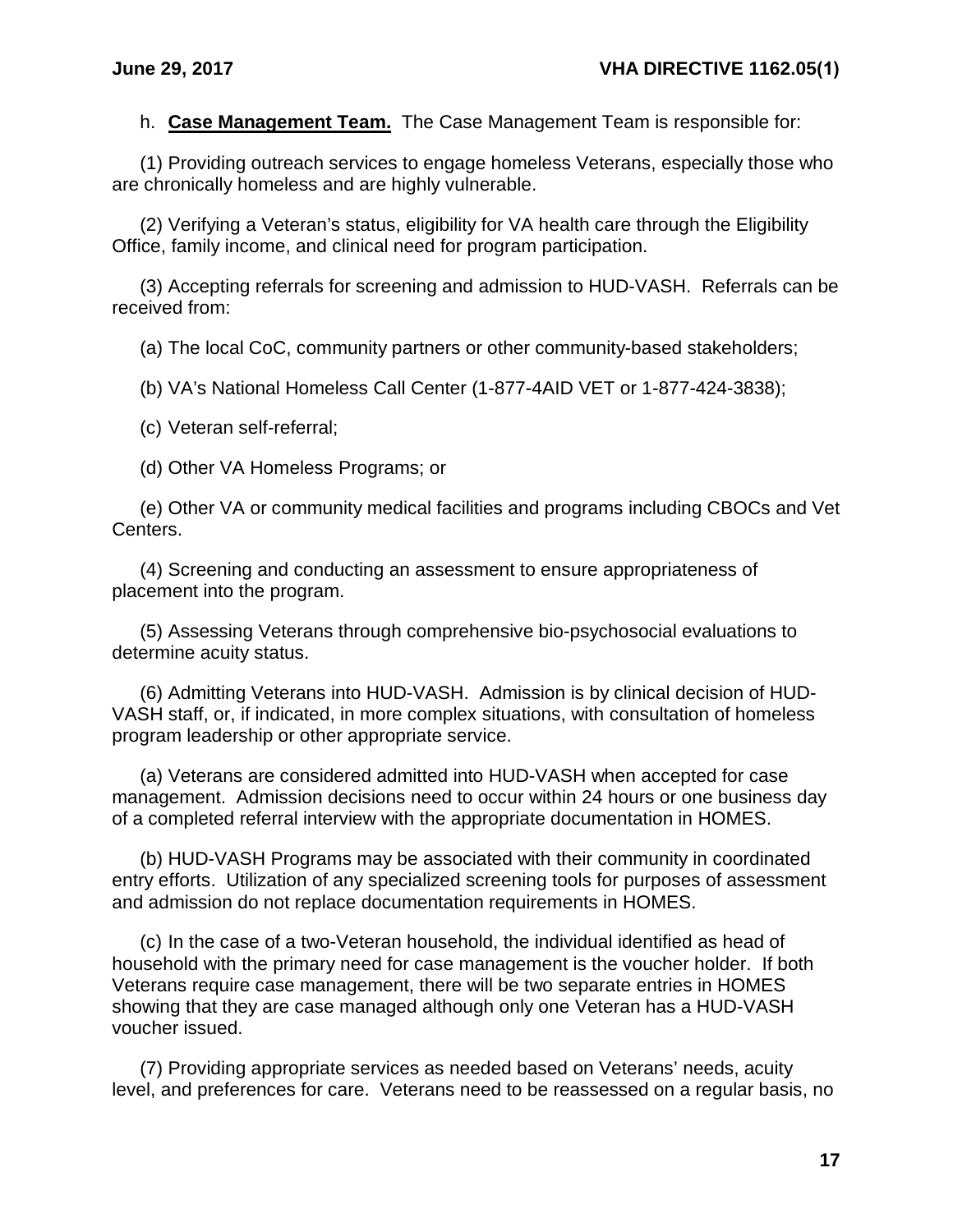less than quarterly and in accordance with local policy, for changes in their needs, acuity level, and preferences for care.

(8) Developing a Housing Stability Plan, or treatment plan, with each Veteran served by the team. The Housing Stability Plan provides a case management and supportive services framework for the Veteran's sustainability in HUD-VASH, and identifies the Veteran's goals with steps to achieve those goals.

(a) The Housing Stability Plan addresses what the Veteran determines he/she needs to maintain housing successfully.

(b) Veterans lead the direction of the Housing Stability Plans, and are encouraged to work with their case management team in the development of this plan with specific, individualized goals that focus the direction of case management. Goals in this plan are in the Veteran's words.

(c) Case managers will empower and respect the Veteran's self-determination in those areas most important to the Veteran. When developing plans, case managers help the Veteran identify and articulate his or her strengths, needs, abilities, and preferences.

(d) The Veterans' participation, along with family and other agency involvement in developing the plan, must be documented. A copy shall be provided to the Veteran and documented in the medical record. The plan may need to be requested through Patient Records.

(e) The Housing Stability Plan is to be reviewed and updated regularly as significant changes occur, goals are accomplished, and new goals are set in accordance with the local documentation policy.

(f) The Housing Stability Plan is to be integrated with the Veteran's overall care plan developed by the treating VA medical facility.

(9) Reviewing changes and updates in Veteran care with the entire case management team and documenting appropriately in the Veteran's CPRS record.

(10) Facilitating and providing access to appropriate treatment and supportive case management services to Veterans in HUD-VASH by coordinating Veteran-centered care across service providers, including VA and non-VA providers. *NOTE: This can be done individually or in groups.*

(11) Providing the appropriate level of case management and supportive services, primarily in the community or in the home, to Veterans based on their needs and wants. There are five basic levels of case management:

(a) Intensive. The HUD-VASH Case Management team works with the Veteran to obtain clinical stability. At a minimum, weekly home visits are required, but even more frequent interactions may be needed.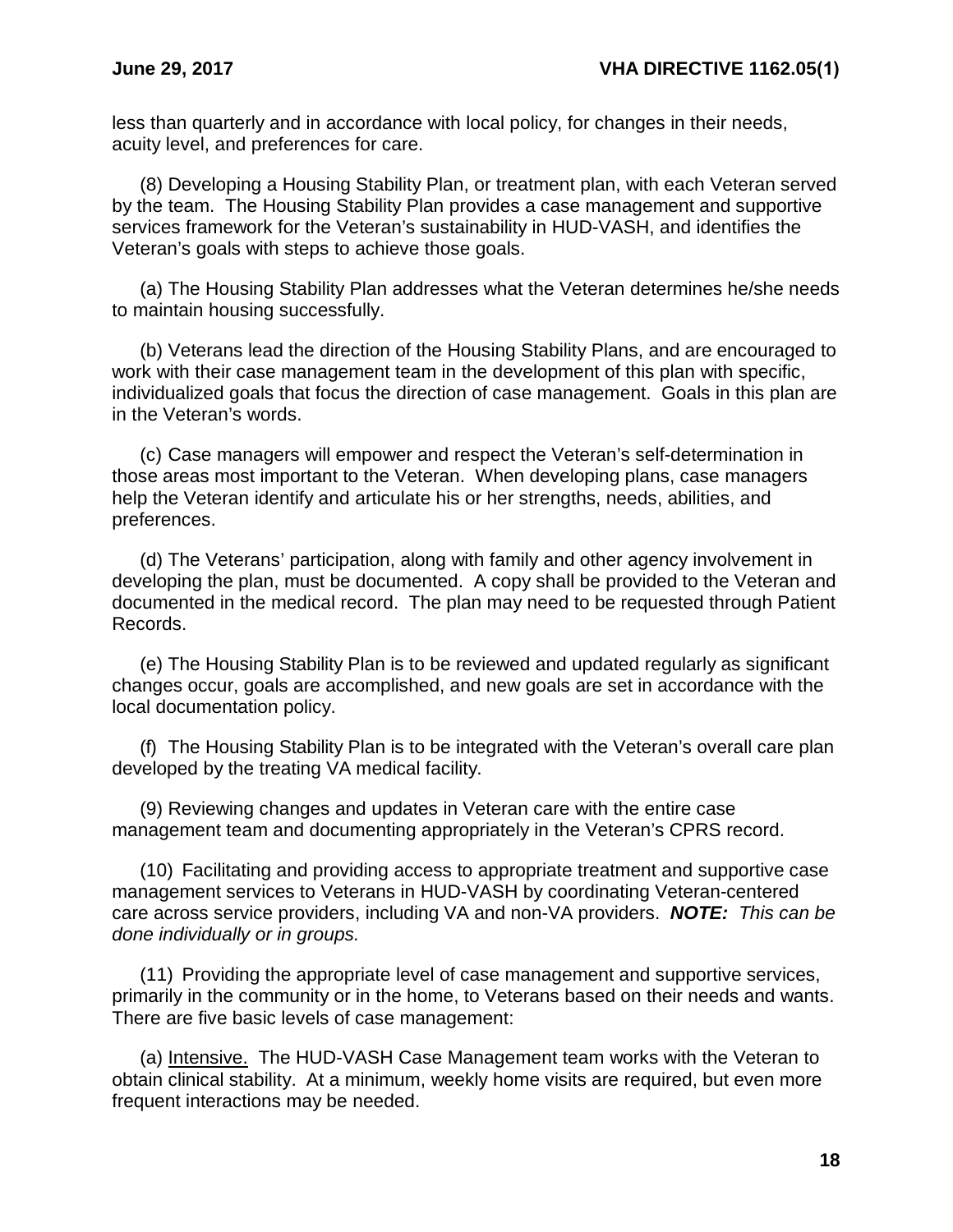(b) Stabilization. At this stage, Veterans are more adept at managing their housing responsibilities and their physical, mental health, and substance use disorders are more stable as the Veteran works on addressing those issues that are most likely to lead to housing instability. At least twice a month home visits are required, with additional interactions as needed.

(c) Maintenance. Case management services ensure that needed treatment, support, and mentoring assistance continue after placement in housing. Home visits need to occur at least every month, once the Veteran demonstrates stability, independence, and improved coping skill use and recovery. Other interactions, such as phone calls, may be indicated.

(d) Preparation for Discharge. Veterans who have functioned at a very independent level for at least 6 to 12 months and sustained a low acuity level may be considered for this phase to practice and plan for discharge from HUD-VASH. Case management can be provided in the home, community, or at the medical center. During this phase, contacts are to occur at least quarterly and the focus of case management would address steps towards graduation from case management, and/or discharge planning.

(e) Graduation/Discharge. Graduation is for Veterans who no longer need the case management services in HUD-VASH, and thus, the Veteran is not required to participate in case management. A Veteran is discharged from HUD-VASH when he/she is no longer participating in case management. If the Veteran is retaining the HUD-VASH voucher for financial purposes only, he or she is considered in graduation status. For more information on case management visit [http://vhaindwebsim.v11.med.va.gov/hub2/hp/.](http://vhaindwebsim.v11.med.va.gov/hub2/hp/) *NOTE: This is an internal VA Web site not available to the public*.

(12) Providing groups based on need or specific areas of focus, such as understanding the PHA, the housing search process, tenancy rights and responsibilities, developing interpersonal skills, budgeting, and maintaining sobriety and/or harm reduction strategies.

(13) Utilizing Housing First and other evidence-based practice models to promote Veteran engagement and self-efficacy.

(14) Helping Veterans obtain all necessary documentation required by the PHA for voucher issuance.

(15) Assisting Veterans through the voucher application process, from referral to voucher issuance.

(16) Providing housing search assistance to Veterans in HUD-VASH, including choices from an array of housing within the Veteran's preferred community. Additional assistance and peer support can be provided in a housing resource group.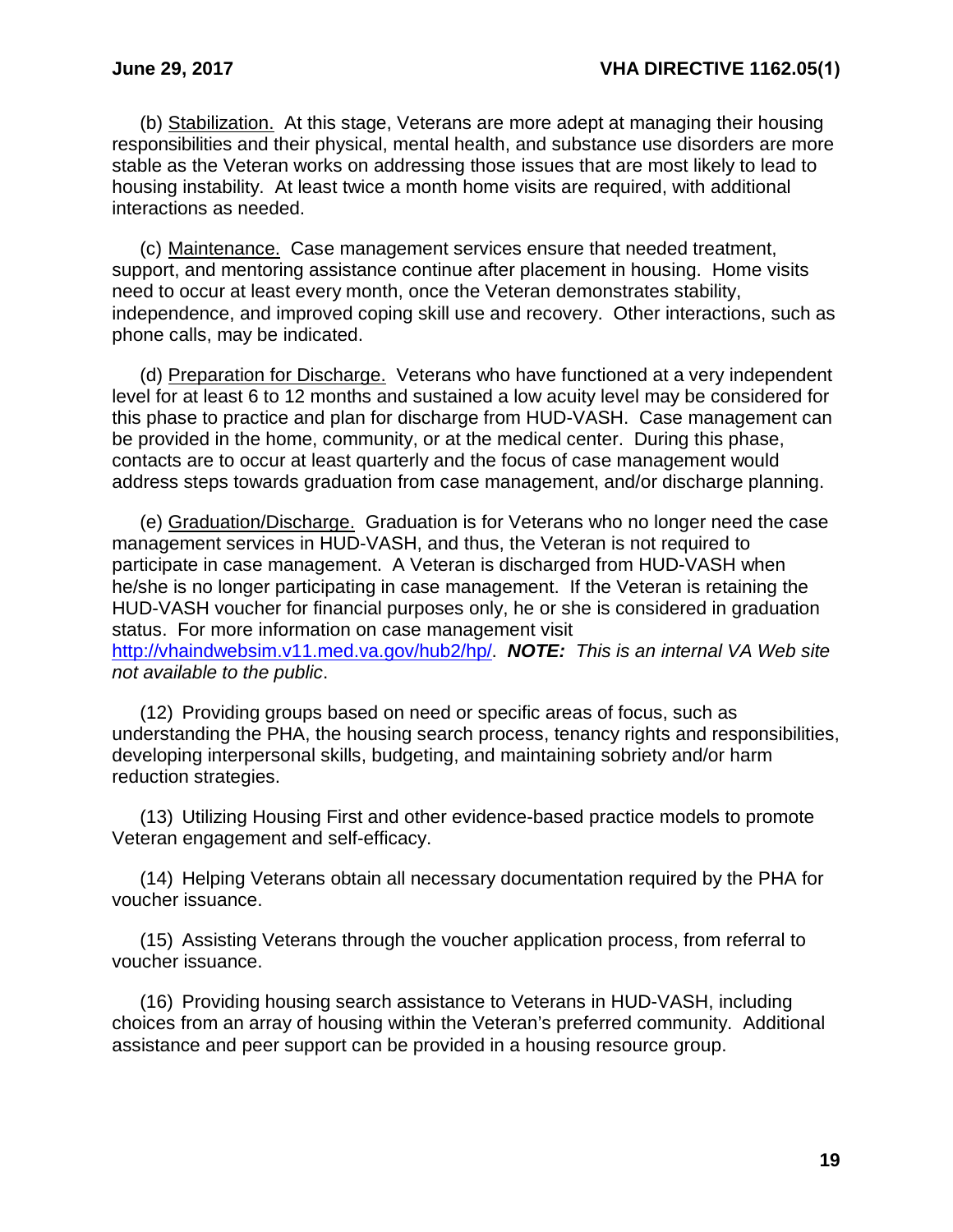(17) Responsible for assisting the Veteran with housing placement, beginning with the process of obtaining a HUD-VASH voucher from the PHA through the lease up process.

(a) Developing a collaborative relationship with the PHA, including but not limited to:

1. Streamlining the voucher application process by minimizing the number of meetings and assessments where possible;

2. Obtaining forms and proper execution of those forms;

3. Communicating on housing status frequently to expedite solutions to barriers/delays'

4. Maintaining a list of Veterans in program and reconciling with the PHA at regular intervals; and

5. Confirming housing status of Veterans who are no longer in case management but are still using a voucher.

(b) Assisting the Veteran with the entire process from referral to the PHA to voucher issuance. This can include, but not limited to the following:

1. Obtaining signature on Release of Information (ROI) to ensure proper information exchange with PHA. *NOTE: Examples of this kind of exchange would be notification of appointments, notification of additional needed documentation, or resolving concerns or issues;*

2. Assisting the Veteran in obtaining the needed documentation (provision of checklists for required documents is a good practice to help organize Veterans);

3. Helping the Veteran complete the PHA voucher application to ensure that only accurate and fully completed application packets are forwarded to decrease the time between referral to the PHA and issuance of a HUD-VASH voucher;

4. Supporting the Veteran during voucher briefing and landlord package appointment(s) at PHA. Veterans may need support from the HUD-VASH team to attend appointments at the PHA;

5. The HUD-VASH team must be actively involved in assisting, where needed, in the housing search process with the Veteran. Assistance may include helping the Veteran to determine the geographic areas where he/she may be interested in living, researching types of housing best suited for his/her needs, collaborating on the actual search and consideration of access to services and public transportation to better target their search. Transportation to view units and negotiate with landlords may be key to quickly identify a unit for lease; and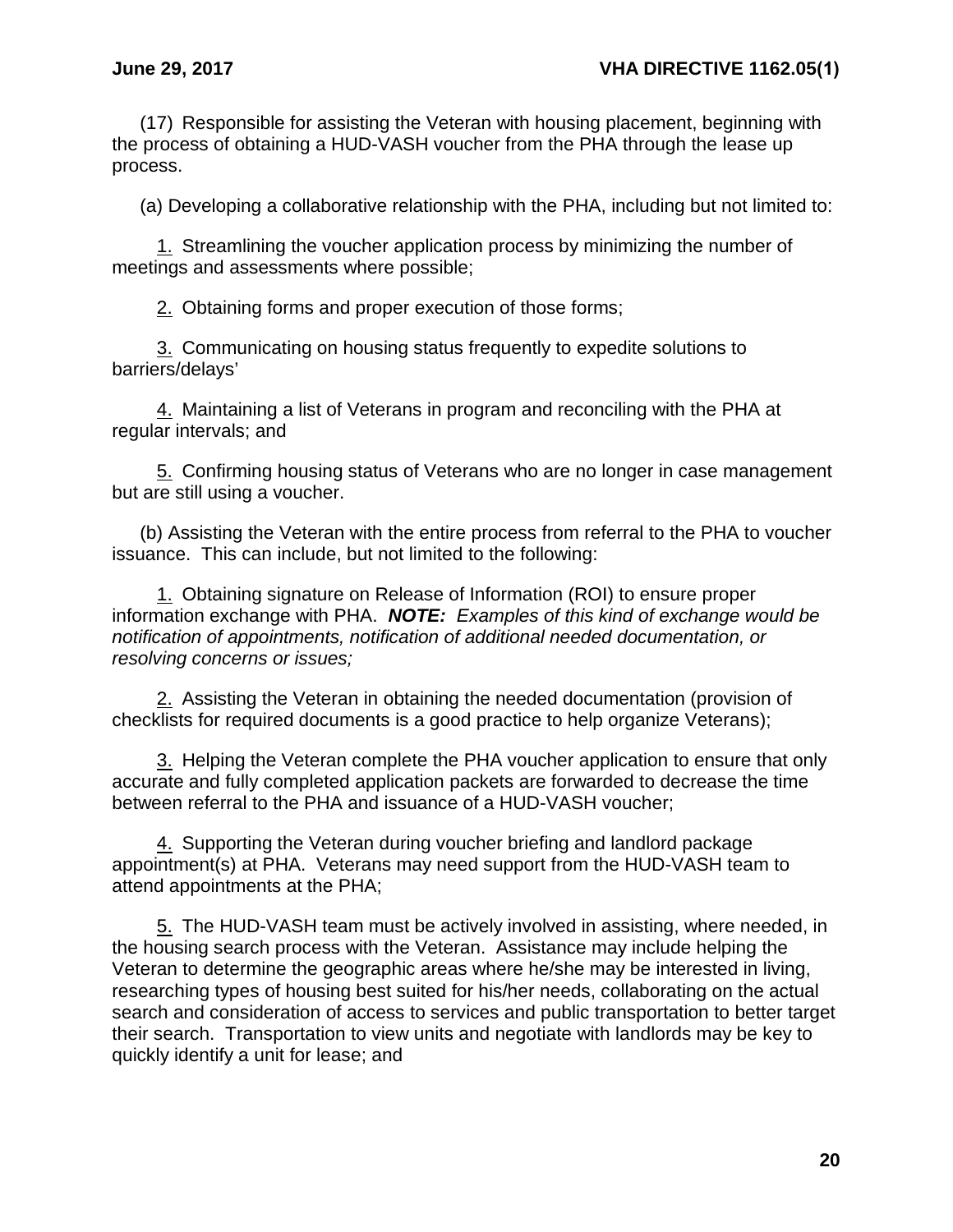6. The HUD-VASH team must be informed about the Housing Quality Standards (HQS) utilized in the inspection process to help determine if a unit is likely to pass inspection or not. Providing the landlord with the HQS prior to the inspection will permit the landlord to determine if they are able to meet HQS or are willing to improve the unit to pass the inspection process.

(18) Assisting Veterans with pursuing employment to increase their income and integrate into the community. This can be done in conjunction with the Community Employment Coordinator (CEC), HUD-VASH employment specialists, and other VA and non-VA programs providing employment services to homeless individuals and individuals with disabilities.

(19) Assisting Veterans in determining eligibility and applying for non-service connected pension, service connected compensation, applying for mainstream entitlement benefits, such as Social Security, and/or state and county benefits including Temporary Aid to Needy Families (TANF) and Special Needs Assistance Program (SNAP).

(20) Working with Veterans to develop structure and a meaningful purpose to their day. This may include but not limited to working, volunteering, being involved in a civic organization, or participating in religious or cultural activities.

(21) Making regular home visits, based on the acuity level of the Veteran, to assess Veterans' housing stability, social and community integration, and recovery process. Additionally, home visits help ensure the residences are safe environments and in compliance with HQS.

(22) Advocating on behalf of Veterans and their families with landlords, PHAs, and community providers.

(23) Assisting Veterans in development of their self-identified goals and Housing Stability Plans. Ensuring regular re-assessment and revision of the Housing Stability Plan to cater it to the Veterans' needs and preference and assist Veterans in removing barriers and achieving their stated goals.

(24) Promoting housing retention and stability. This includes reviewing lease obligations, developing money management and budgeting strategies, helping Veterans develop healthy boundaries with others, skills and approaches to support housing retention, and assisting with the recertification process as needed.

(25) Promoting a safe and respectful culture by:

(a) Scheduling home visits with Veterans and their family at times convenient to them;

(b) Involving Veterans in the development of disaster planning and providing relevant local resources to support the household; and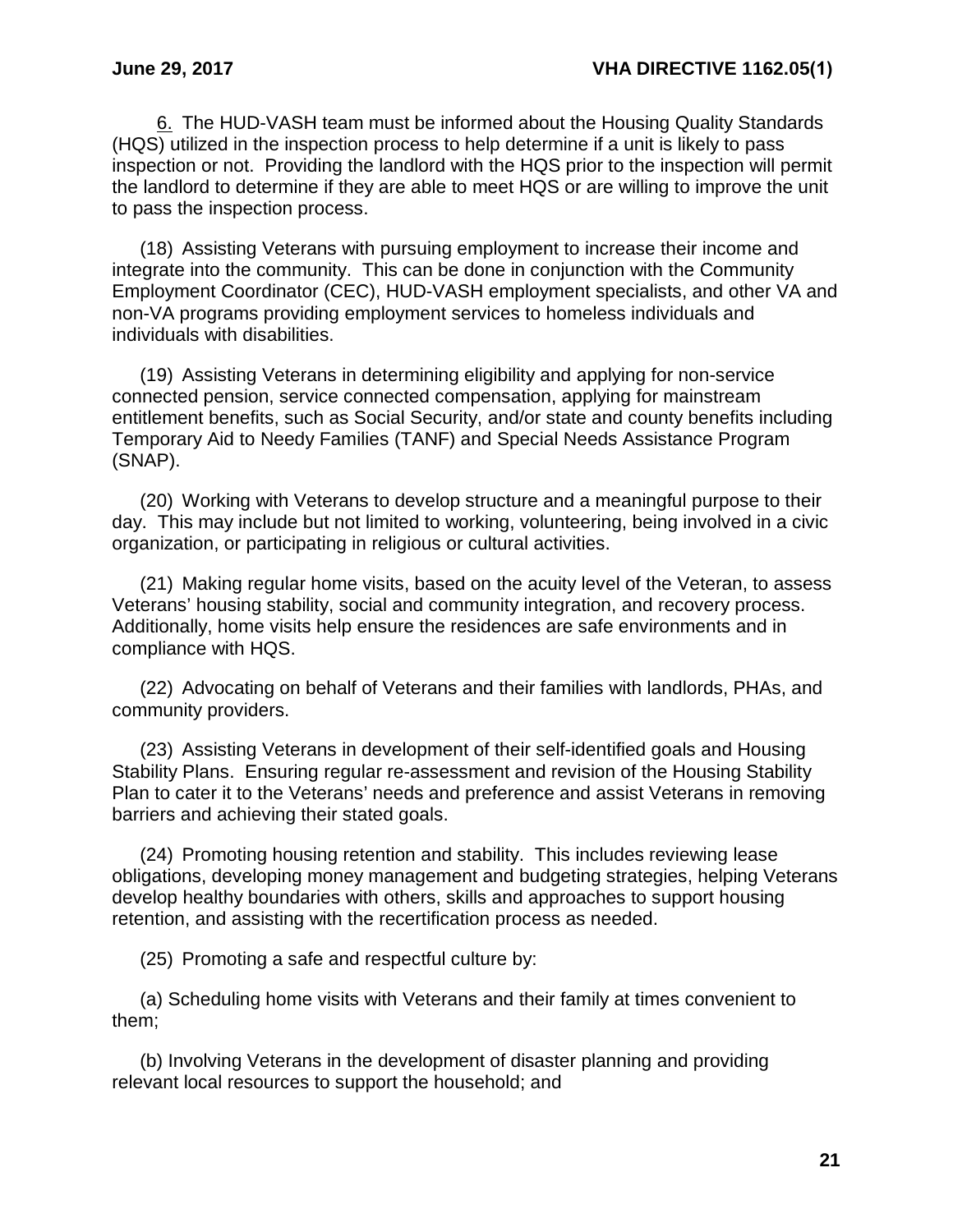(c) Discussing when unscheduled visits will occur, but emphasizing their use as safety measures in emergency situations, such as when Veterans have not been in contact, and for wellness checks within established parameters.

(26) Coordinating among team members to ensure that all Veterans are served during staff absences as appropriate to the acuity and needs of each Veteran.

(27) Obtaining ROI consents from Veterans, when possible, with all community providers and housing stakeholders, to ensure comprehensive coordination and collaboration towards maintaining housing permanency.

(28) Being knowledgeable of the relevant HUD regulations regarding HCV and HUD-VASH as well as local PHA administrative plans.

(29) Meeting regularly with landlords and PHA officials to ensure the availability of affordable, safe housing stock that will accept the HCV subsidy. Collaborative efforts to conduct "landlord fairs" or other housing stock outreach efforts is encouraged and may identify additional HCV subsidy opportunities.

(30) Facilitating the portability process with originating and receiving VA medical facilities and PHAs to help ensure a smooth transition for Veterans.

(31) Ensuring all HOMES documentation is completed within three business days and all contacts are documented in the Veteran's CPRS file in accordance with local documentation policies.

(32) Ensuring there is no conflict of interest in dealings with Veterans, landlord, and other entities by adhering by professional ethical guidelines. It is required that all VA medical facility staff complete annual ethics training, to include conflicts of interest.

(33) Participating in program specific conference calls, broadcasts, and trainings. This includes but not limited to the monthly national HUD-VASH operations, clinical, and orientation calls as well as VISN calls.

(34) Developing relationships and processes with the CoC and other community providers, VA providers, and other VA homeless programs.

(35)Coordinating care of Veterans with high-acuity and high-risk mental health and behavioral factors with relevant providers throughout the VA medical facility and within the community.

(36) Responsible for ensuring that a culture of safety exists among team members and Veterans by:

(a) Participating in the mandatory Prevention and Management of Disruptive Behavior Training (PMDB) and all other pertinent safety trainings as required by the local VA medical facility;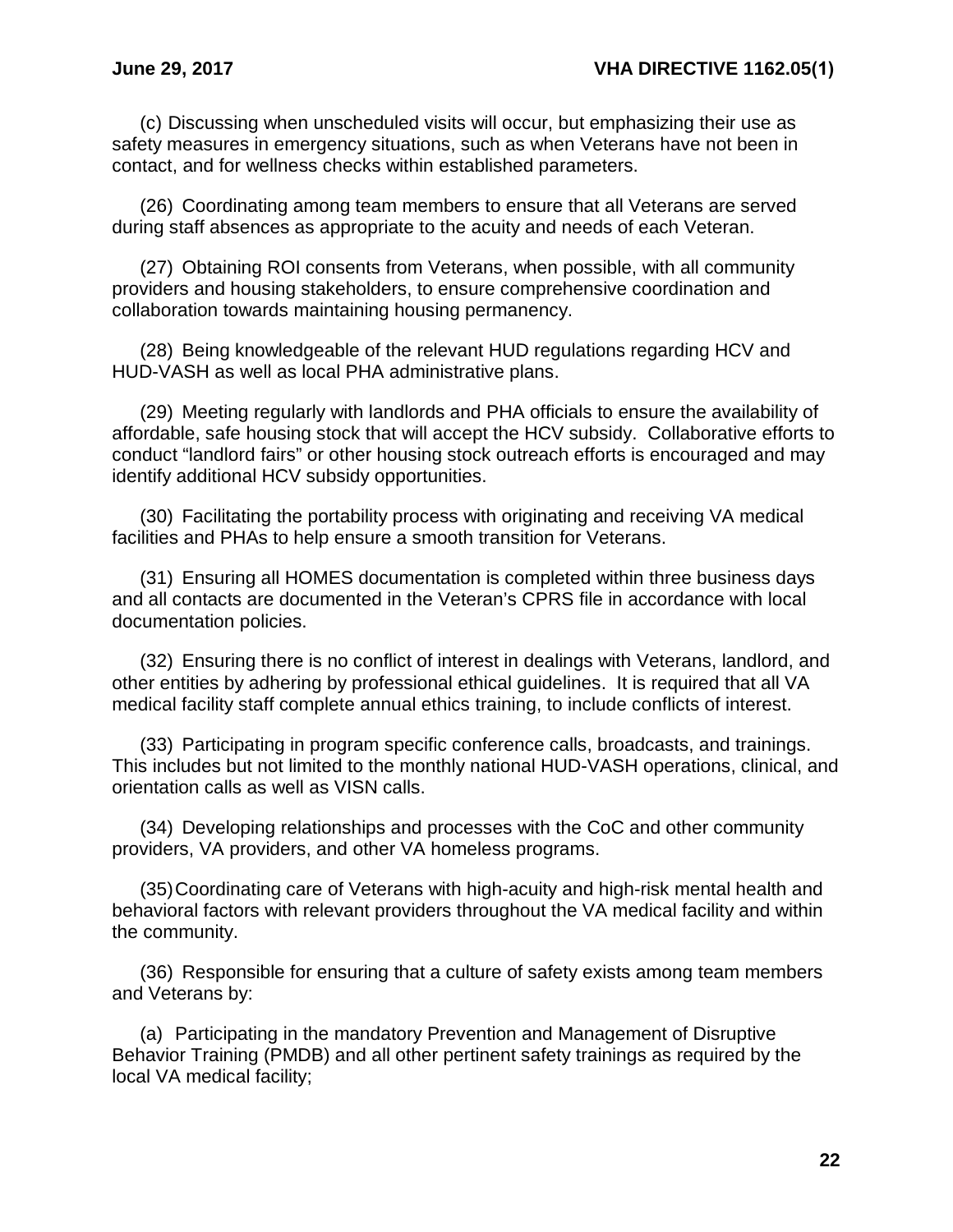(b) Obtaining all required safety training, including training related to suicide risk reduction and working safely with high-risk Veterans, in both office and community settings, such as but not limited to: those with severe mental illness and SUD, those with a history of violence, and those with an involvement with the justice system;

(c) Reporting all incidents of Veteran threats, aggression or violence, including those witnessed in the community, to the VA medical facility's Disruptive Behavior Committee through the disruptive behavior reporting system for tracking and assistance;

(d) Utilizing safe practices while performing duties;

(e) Working with the Disruptive Behavior Committee, leadership, peers, supervisors, and VA police to ensure safety in questionable circumstances; and

(f) Adhering to local and national VA policies and procedures related to management of high-risk safety issues.

i. **Nursing.** The responsibilities of the nursing staff will vary based on specific classification and scope of practice. Responsibilities may include:

(a) Actively participating as a HUD-VASH team member; nurses are to provide case management services and promote integration with medical and mental health care providers across the medical facility.

(b) Providing outreach services to engage homeless Veterans, especially those who are chronically homeless with complex medical and mental health needs.

(c) Utilizing the nursing process which includes systematic data gathering, assessment, appropriate nursing judgment, and evaluation of human responses to actual or potential health problems.

(d) Providing health teaching, health counseling; provision of care supportive to or restorative of life and well-being; and executing medical regimens including administering medications and treatments prescribed by a licensed or otherwise legally authorized provider. The nurse's primary commitment is to the patient, whether an individual, family, group, or community.

(e) Helping each Veteran access all needed medical and mental health care. This may include accompanying Veterans to appointments to facilitate information sharing of symptoms experienced by the Veteran and promoting Veteran comprehension of the treatment recommendations made by the provider.

(f) Engaging HUD-VASH Veterans in understanding the nature and extent of their complex comorbid diagnosis of mental health and medical concerns (potentially unrecognized and untreated), discuss the impact of the Veteran's symptoms, and develop a plan to address these concerns. The nurse must develop an engaging, therapeutic relationship with the Veteran to assist each Veteran participant with exploring, as ready, the impact of his/her condition on health, functioning, relationships,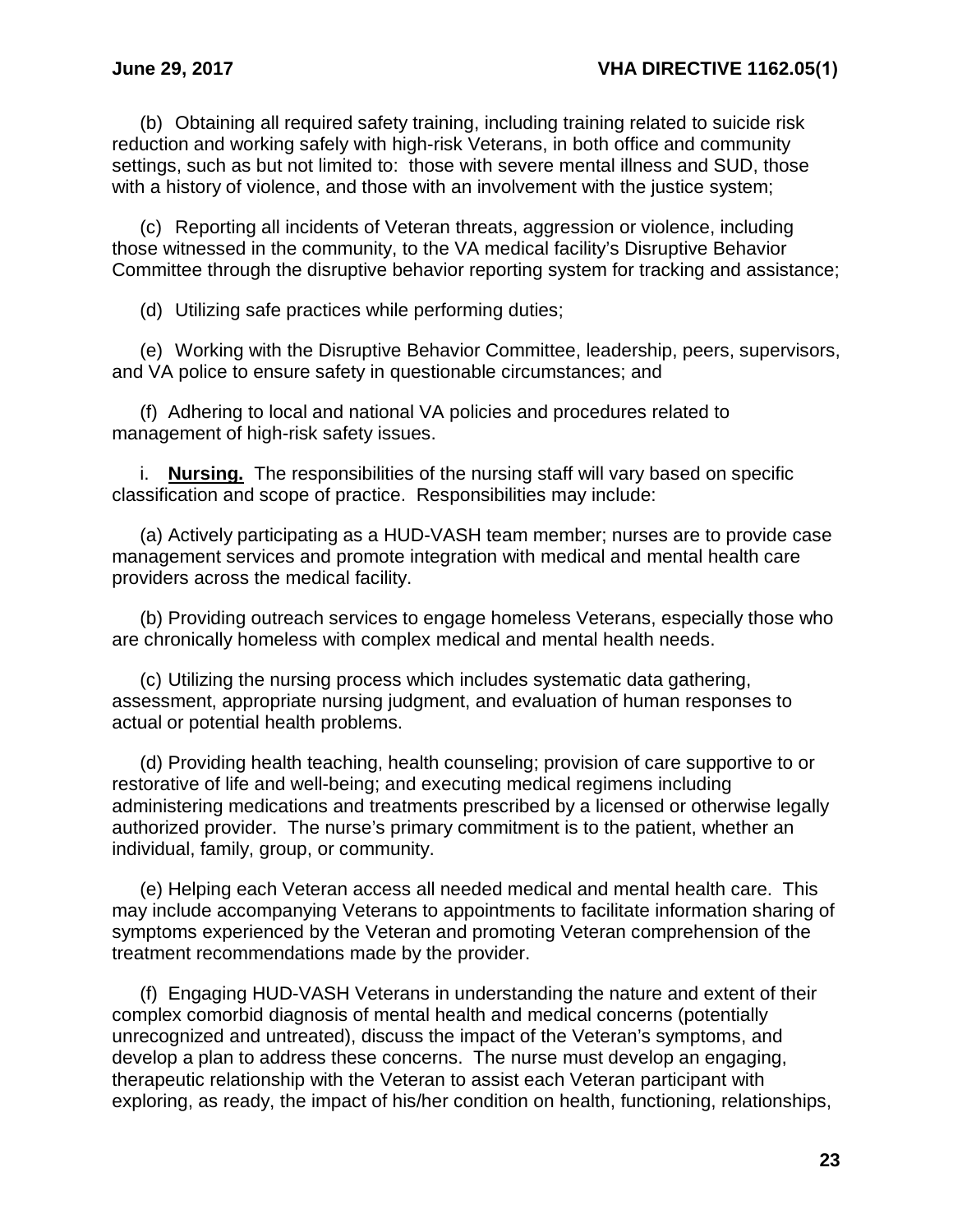and housing access/sustainment and advance strategies to access needed care.

(g) Assisting Veterans by simplifying their treatment recommendations and medication regimens in order to promote Veteran agreement and cooperation to enhance positive treatment outcomes for the Veteran who may have multiple providers, medications or appointments.

*NOTE: The nurse may provide service to the HUD-VASH Veterans in a consultative role and/or may carry an individual case load of complex care Veterans depending on how the local team is organized.*

j. **Substance Use Disorder Specialist.** The Substance Use Disorder (SUD) Specialist is responsible for:

(1) Actively participating as a HUD-VASH team member with direct interaction with SUD specialty services. SUD Specialists are to provide case management services and promote integration with SUD care providers across VA.

(2) Engaging HUD-VASH Veterans with SUDs to discuss the impact of their substance use and developing a therapeutic relationship that assists Veteran participants with exploring, as ready, the impact of their use on health, functioning, relationships, and housing access/maintenance, and develop strategies to decrease or end such use.

(3) Providing direct, concurrent clinical care using established evidence-based practices, for Veterans with co-occurring conditions of homelessness and SUD.

(4) Assisting, as needed, with education on Harm Reduction as it relates to substance use and recovery.

*NOTE:* The S*UD Specialist is not necessarily assigned to provide ongoing case management services to every Veteran in HUD-VASH who presents with a SUD, but assignment of care needs to be based on the complexity of the care required, and the competencies of available staff to meet the specific needs related to SUD.*

(5) Facilitating recovery groups for Veterans with significant SUD concerns. As much as possible, these offerings will be located in the community in locations easily accessed by public transportation.

(6) Serving as the liaison between HUD-VASH, specialty SUD services at the VA medical facility, and community agencies. Regular attendance at SUD specialty services' case conferences will be beneficial.

(7) Providing Veterans and staff with education about SUDs, including a range of approaches that can assist the Veteran with maintaining their housing while reducing their substance use.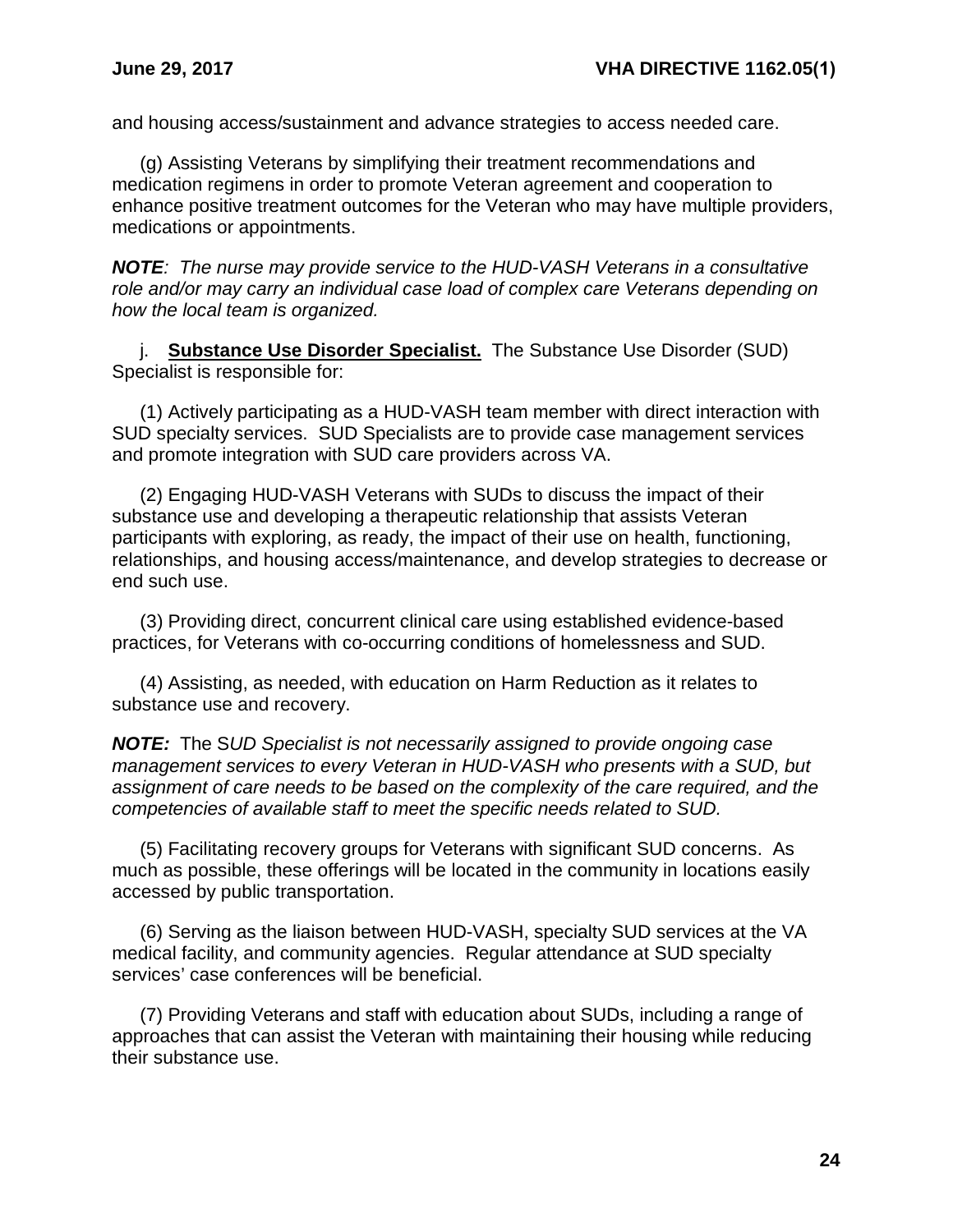(8) Coordinating with existing SUD specialty services to ensure that HUD-VASH Veterans receive continuing care for SUD, as appropriate and as needed.

(9) Consulting with providers both within HUD-VASH and throughout the VA medical facility who may directly interact with Veterans who are homeless and have SUD (e.g., primary care, acute psychiatry, inpatient or residential mental health programs).

(10) Engaging the Veteran in discussions regarding a variety of evidence-based SUD treatment options, ranging from harm reduction strategies through inpatient treatment/abstinence.

(11) Utilizing evidenced-based clinical techniques such as MI to help Veterans address their SUD concerns.

(12) Participating in HUD-VASH national and VISN level conference calls.

(13) Documenting Veteran contacts in CPRS in accordance with local documentation policy.

(14) Accurate and timely recording of workload for Veteran contacts in accordance with local policy and procedure.

*NOTE: The Homeless Productivity and Procedure Coding Guide provides reference information on encounter codes for services offered. It can be found at*  [http://vhaindwebsim.v11.med.va.gov/hub/app/library/record/visit?id=10425.](http://vhaindwebsim.v11.med.va.gov/hub/app/library/record/visit?id=10425) *NOTE: This is an internal VA Web site not available to the public*.

k. **Peer Support Specialist.** The Peer Support Specialist is responsible for:

(1) Providing emotional support to encourage positive change during the Veteran's recovery process, including checking in with the Veteran on how he/she is feeling and managing and regularly asking about the Veteran's current needs.

(2) Keeping the HUD-VASH team informed of high-risk behaviors and other concerns for the Veteran by attending and participating in scheduled case conferences and team meetings.

(3) Providing practical assistance, as needed and appropriate, to HUD-VASH Veterans, including but not limited to:

(a) Accompanying the Veteran to clinical appointments and self-help group meetings and assisting with obtaining a sponsor if the Veteran chooses to participate in a 12-step program;

(b) Helping with the housing search and move-in process;

(c) Assisting the Veteran with access to vocational training, and employment resources;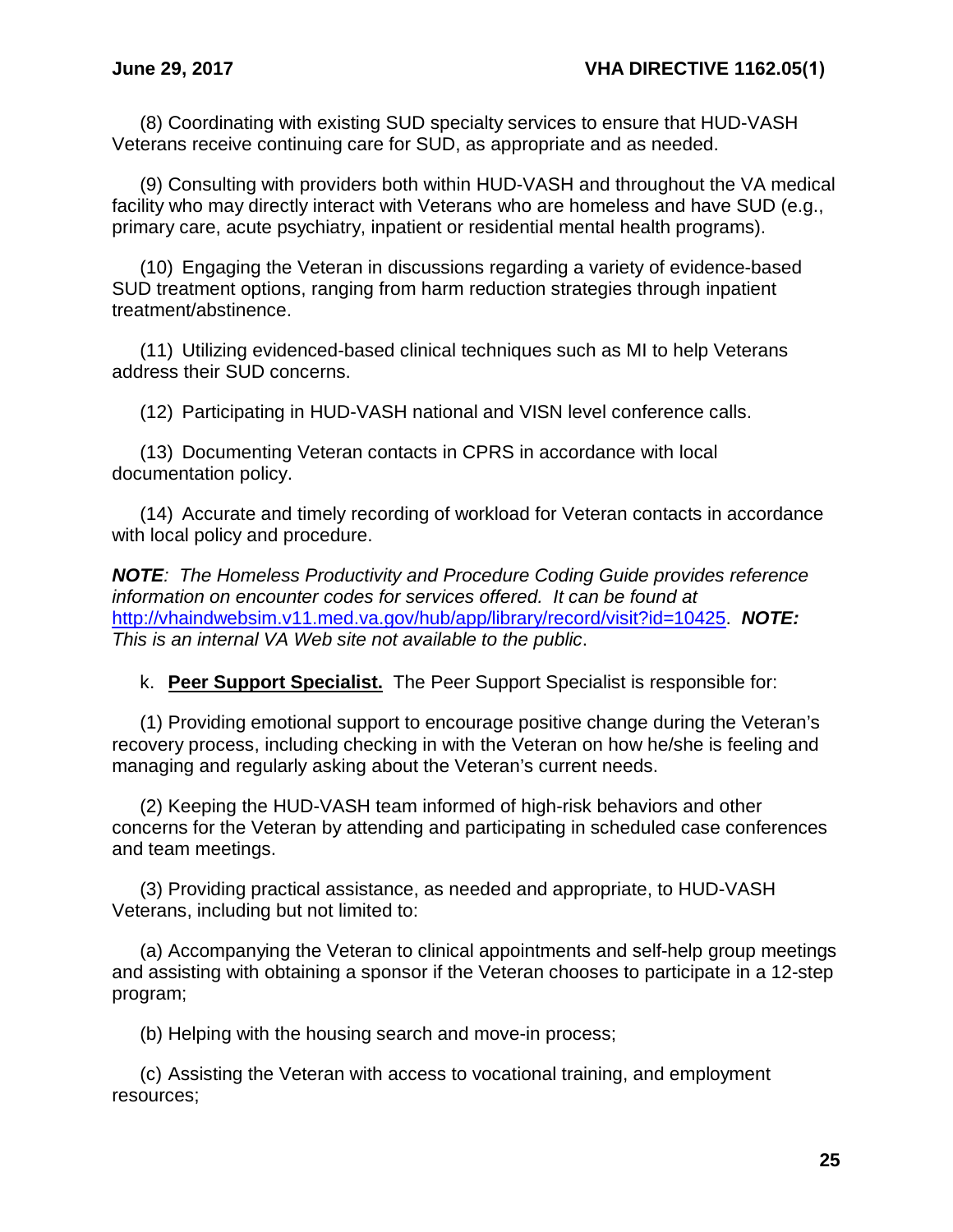(d) Assisting Veterans in obtaining furniture and other necessities for their apartment, through collaboration with Voluntary Services and community providers;

(e) Identifying Veteran interest, encouraging participation in and connecting to appropriate recreational activities;

(f) Helping Veterans articulate concerns and advocate effectively for themselves with providers;

(g) Modeling skills for a positive lifestyle and community engagement;

(h) Assisting with linkages to mental health and substance abuse services in VA and the community; and

(i) Facilitating groups as appropriate to the knowledge and skill of the Peer Support Specialists.

(4) Documenting Veteran contacts in CPRS in accordance with local documentation policy.

(5) Accurate and timely recording of workload for Veteran contacts in accordance with local policy and procedure.

*NOTE: The Homeless Productivity and Procedure Coding Guide provides reference information on encounter codes for services offered. It can be found at*  [http://vhaindwebsim.v11.med.va.gov/hub/app/library/record/visit?id=10425.](http://vhaindwebsim.v11.med.va.gov/hub/app/library/record/visit?id=10425) *NOTE: This is an internal VA Web site not available to the public*.

l. **Housing Specialist.** If there is no designated housing specialist, the HUD-VASH team needs to share these responsibilities. The Housing Specialist is responsible for:

(1) Acting as a liaison between all parties, including but not limited to the VA, PHA, landlord, and Veteran, to address housing needs.

(2) Educating the community on HUD-VASH.

(3) Identifying and contacting local landlords and realtors to find potential housing units for Veterans to lease.

(4) Maintaining a database of landlords and property management companies that accept HCV subsidies. This should be reviewed and updated at least monthly.

(5) Organizing and conducting housing fairs in collaboration with local PHA to increase landlords' awareness and interest in HUD-VASH. HUD-VASH staff may also wish to include SSVF grantees in the development of housing fairs, as appropriate.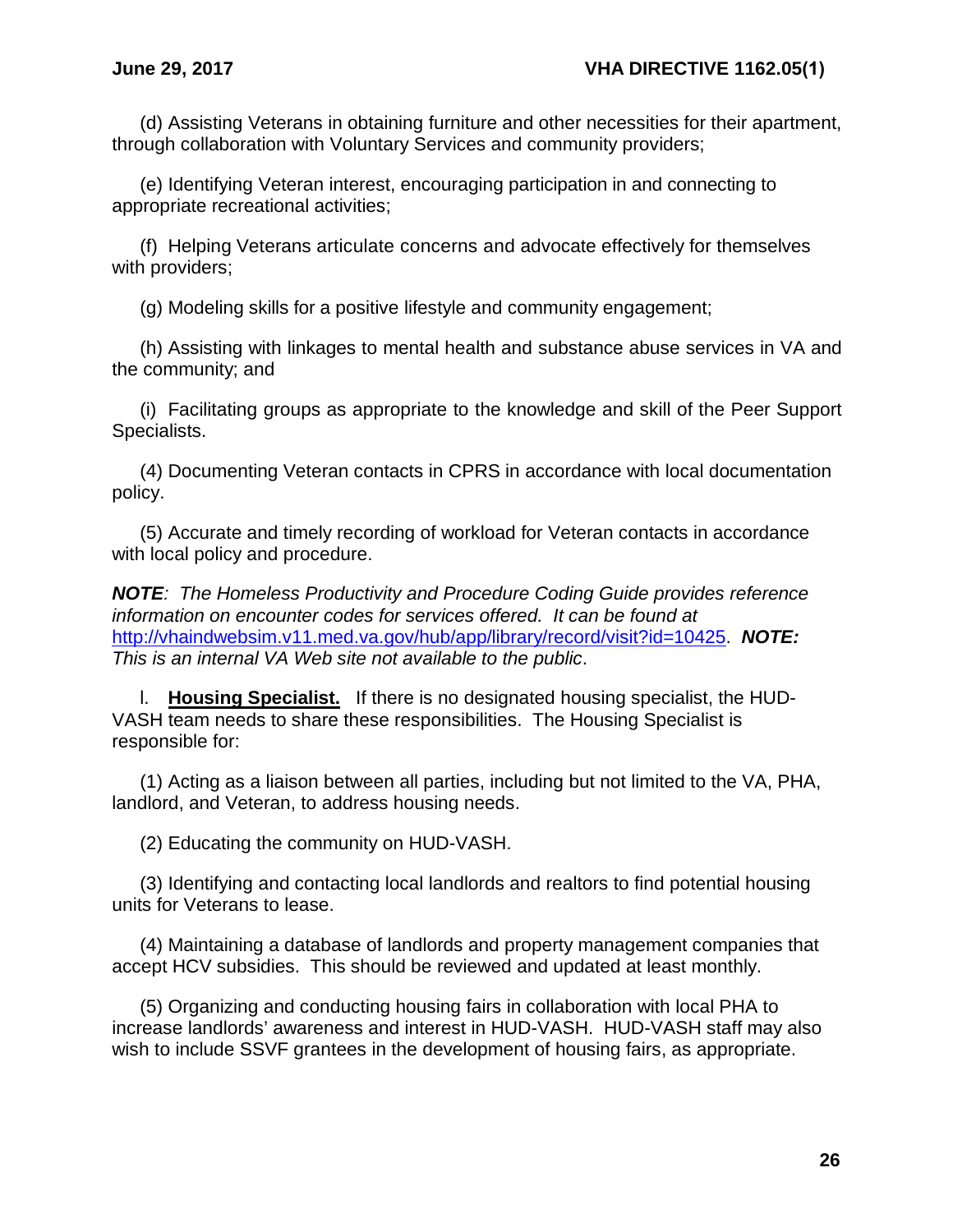(6) Conducting a walk-through of apartments, using the HQS form and any local PHA requirements, to help ensure all units meet requirements for lease up.

(7) Obtaining releases of information and working with the PHA to create processes to expedite inspections, such as pre-inspection of units and rapid re-inspections.

(8) Serving as the point of contact and liaison for the PHA to ensure that housing packets are complete, processed, and vouchers are processed and issued in a timely manner.

(9) Developing and/or utilizing tools to track voucher utilization within the HUD-VASH catchment area.

(10) Assisting Veterans with the housing search process, including helping Veterans fill out housing applications and assisting with transportation to units for lease signing.

(11) Conducting groups on tenancy rights and responsibilities.

(12) Working with team members to obtain needed funds for security and utility deposits and furnishings needed for the unit. This may include working closely with SSVF grantees, Veteran Service Organizations, and other community partners.

(13) Assisting a Veteran with his or her move into housing. This includes, but is not limited to, obtaining necessities and furniture, scheduling furniture move in, and turning on utilities. This may be done through collaboration with Voluntary Services and community providers.

(14) Identifying potential or existing problems in apartments and assisting Veterans in requesting repairs.

(15) Maintaining regular contact with landlords to ensure that concerns are addressed immediately with case management including any potential or actual lease requirements.

(16) Contacting Veterans with upcoming PHA recertification for their unit, educating them on this PHA requirement and assisting them with the process.

(17) Accurate and timely recording of workload for Veteran contacts in accordance with local policy and procedure.

*NOTE: The Homeless Productivity and Procedure Coding Guide provides reference information on encounter codes for services offered. This information can be found at*  [http://vhaindwebsim.v11.med.va.gov/hub/app/library/record/visit?id=10425.](http://vhaindwebsim.v11.med.va.gov/hub/app/library/record/visit?id=10425) *NOTE: This is an internal VA Web site not available to the public*.

m. **Administrative Support Specialist.** The Administrative Support Specialist is responsible for: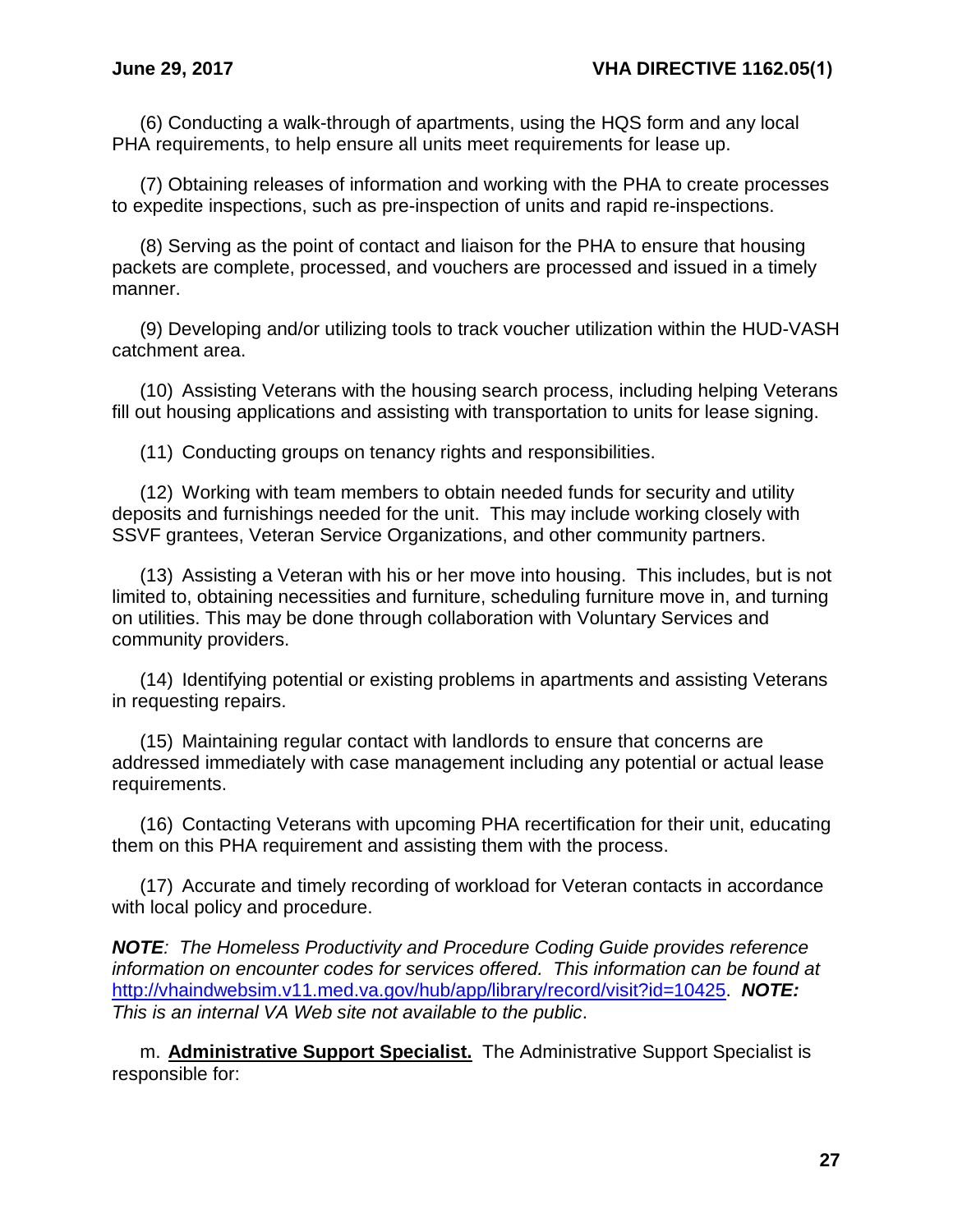(1) Providing a welcoming environment for Veterans and connecting Veterans with clinicians.

(2) Providing administrative support to HUD-VASH and clinicians, including keeping minutes and records, pulling appropriate reports and data, and procuring needed resources.

(3) Developing relationships with community partners, attending meetings, and providing basic education about HUD-VASH, when indicated.

(4) Assisting with preparations for TJC and CARF reviews.

n. **Veteran.** The Veteran, with the help of the HUD-VASH case management team, is responsible for finding a suitable rental unit, paying rent and utilities on time, following rules of tenancy, participating in case management services, and complying with PHA requirements. The procedure sequence is as follows:

(1) Upon locating a suitable apartment, the Veteran or case management team submits the Request for Tenancy Approval to the local PHA to request an inspection and to approve the dwelling. The form HUD-52517 is available at: [https://www.hud.gov/offices/pih/pha/approved/pdf/02/fl005v05.pdf.](https://www.hud.gov/offices/pih/pha/approved/pdf/02/fl005v05.pdf) *NOTE: This linked document is outside VA control and may or may not conform to Section 508 of the Rehabilitation Act.*

(2) When the unit passes inspection, a Housing Assistance Payment (HAP) contract is signed by the PHA and landlord. Once the HAP is executed, the Veteran contacts the landlord and, if all parties agree, a standard lease is executed.

(3) The Veteran, assisted by the case manager, moves into the housing unit on the agreed upon date.

*NOTE: The Veteran may need the case manager's assistance to plan the steps involved in the move including obtaining furniture, cleaning supplies, dishes, as well as how the Veteran will physically move those items. Case managers are encouraged to work with their local Voluntary Service Program, community programs, and other appropriate resources to assist the Veteran with this step and the physical move. Case managers are not authorized to physically move the Veteran into the apartment.*

(4) The Veteran follows the rules of tenancy.

(5) The Veteran notifies the case management team of issues or concerns with the unit, other tenants, landlord, PHA and develops a plan to resolve the concerns.

(6) The Veteran and case management team utilize the housing stability plan and other strategies to sustain the Veteran in housing.

o. **Public Housing Authority (PHA).** HUD has legislative and regulatory authority of HUD-VASH vouchers and public housing agencies. Generally, the HUD-VASH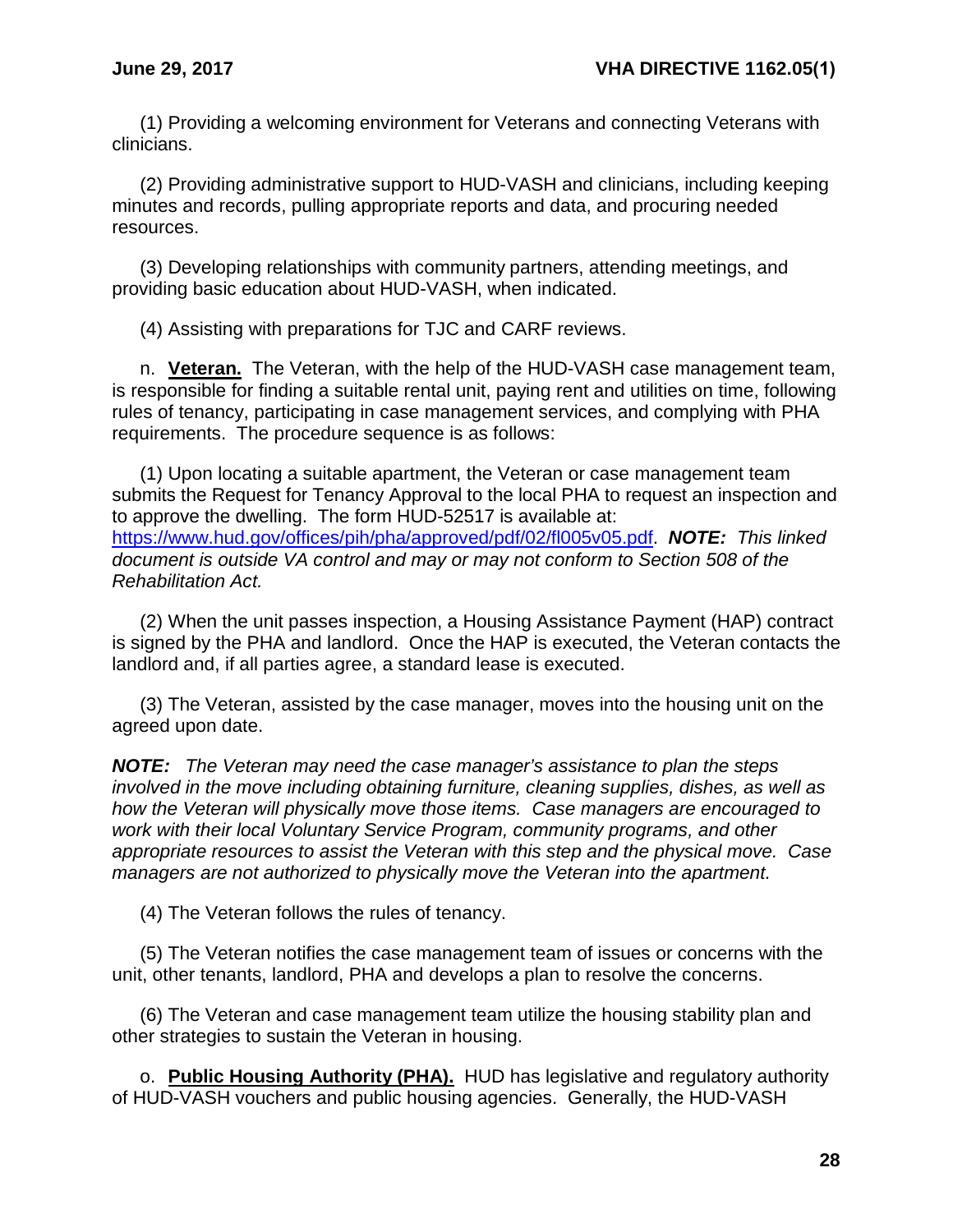program is administered in accordance with regular HCV program requirements (24 CFR, Section 982). However, the 2008 Consolidated Appropriations Act (Public Law 110-161) allows HUD to waive or specify alternative requirements for any provision of any statute or regulation affecting the HCV program in order to effectively deliver and administer HUD-VASH voucher assistance. The alternative requirements are established in the HUD-VASH Operating Requirements (including the waivers and alternative requirements from HCV program rules), which were published in the Federal Register on May 6, 2008 and updated March 23, 2012. The Operating Requirements can be found here, https://www.gpo.gov/fdsys/pkg/FR-2012-03-23/pdf/2012-7081.pdf. *NOTE*: This linked document is outside VA control and may or may not conform to Section 508 of the Rehabilitation Act.

The PHAs local discretionary policies adopted in the PHA's Administrative Plan, apply to HUD-VASH vouchers. If there is a conflict between the program regulations and the agency's administrative plan, the program regulations have precedence.

By agreeing to administer HUD-VASH, PHAs are responsible for:

(1) Accepting Veterans referred by the VA Medical Center only. PHAs do not maintain a separate waiting list for the HUD-VASH program.

(2) Determining/Verifying income eligibility. If the Veteran is over income he/she is ineligible for HUD-VASH.

(3) Completing a background check to ensure that the Veteran (or household member) is not a lifetime registered sex offender under a State sex offender registry

(4) Conducting briefing sessions and issuing vouchers for all eligible VASH applicants. The initial search term for a HUD-VASH vouchers is at least 120 days to search for a unit.

(5) Providing housing-search resources to HUD-VASH Veterans.

(6) Assisting with landlord recruitment and housing stock availability.

(7) Inspecting housing units to ensure that HUD-assisted are in compliance with Housing Quality Standards. To expedite the leasing process, PHAs may choose to "pre-inspect" units. If a family selects a unit that passed an HQS inspection (without intervening occupancy) within 45 days of the date of the Request for Tenancy Approval, the unit may be approved.

(8) Executing HAP Contracts.

(9) Making timely housing assistance payments.

(10) Assisting with the mobility/portability process, whereby a Veteran is using a voucher to lease a unit in another jurisdiction where a PHA operates a Housing Choice Voucher (HCV) program.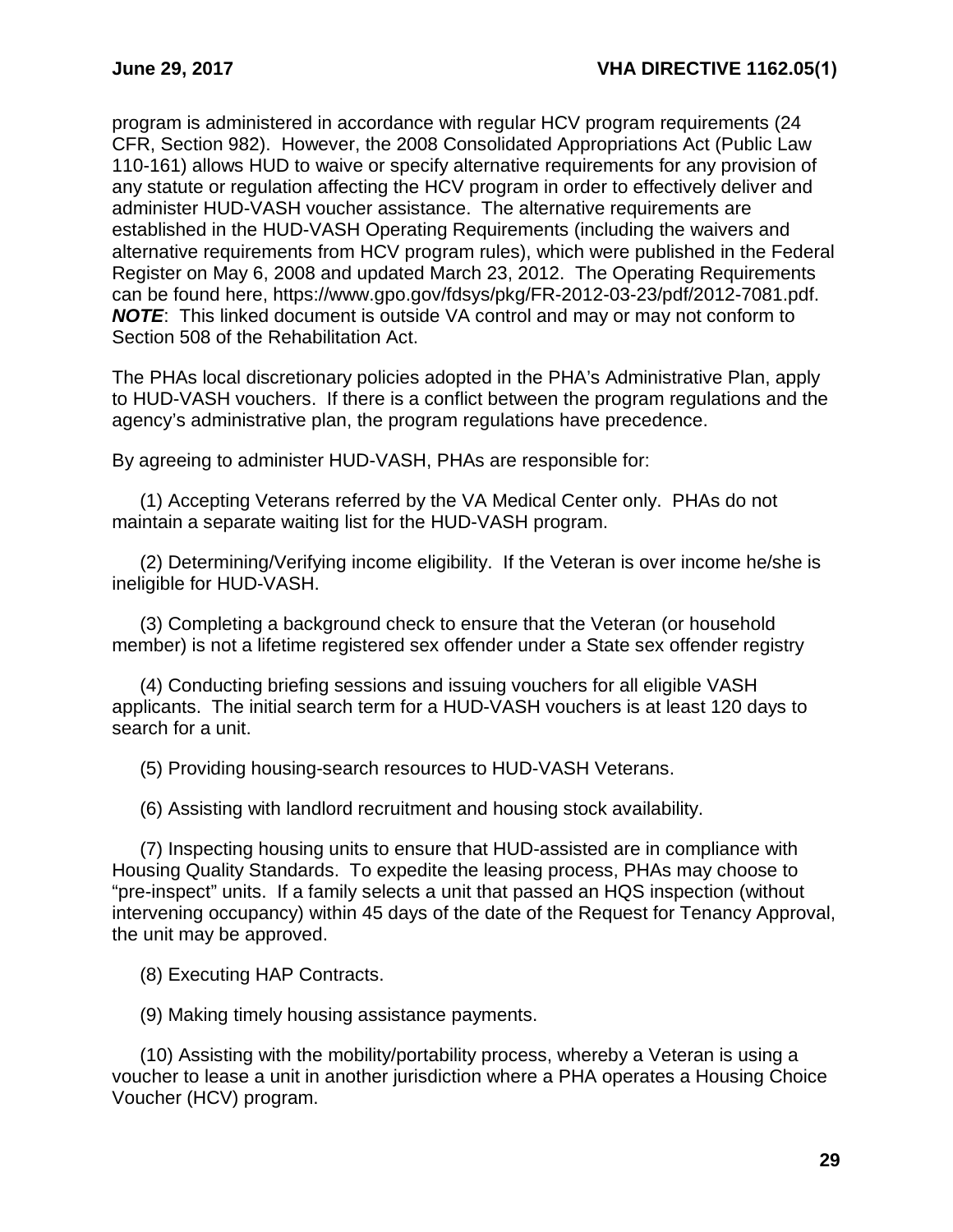(11) Notifying the HUD-VASH Case Management Team of all upcoming appointments to help guarantee attendance.

(12) Providing housing-search resources to HUD-VASH Veterans.

(13) Providing assistance to case managers regarding program rules, local PHA policies written in the agency's Administrative Plan, including but not limited to procedural guidelines and performance standards for conducting HQS inspections, revising payment standards, determining rent reasonableness, interim redeterminations informal reviews/hearing procedures (appeals).

(14) Communicating housing status of Veteran participants to resolve concerns and maintain accurate participant accounting.

(15) Helping maintain positive relationship with landlords and resolving PHA/HAP related issues.

(16) Addressing issues with the Veteran following their PHA procedures.

(17) Communicating the Denial of Assistance notice. If the PHA denies assistance to an HUD-VASH applicant, the PHA must provide:

(a) Providing Notification of Termination or Denial of Assistance. If the PHA is denying or terminating assistance the PHA must provide (1) Family obligations of the program; (2) the grounds on which the PHA may deny or terminate assistance because of a family action or failure to act and (3) the informal hearing procedures. A copy of the notification letter should be sent to the VA HUD-VASH case manager. For applicants, the written notification must provide: a brief statement of the reason for denial; and an opportunity for the Veteran to request an informal review.

(b) A brief statement of the reason for denial; and

(c) An opportunity for the Veteran to request an informal review in accordance with 24 CFR 982.554(a) and (b). A copy of this denial of assistance notice must be sent to a VA HUD-VASH team member.

*NOTE: The PHA cannot deny HUD-VASH assistance to a Veteran for any grounds under 24 CFR 982.522 and 982.553. Additionally, a PHA cannot refuse to reissue vouchers to Veterans that have been previously terminated from HUD-VASH. The only reasons for denial of assistance by PHA are failure to meet the income eligibility requirements or if any member of the Veteran's household is subject to a lifetime registration requirement under a state sex-offender registration program, according to HUD's regulations.*

(18) Ensuring a violation of PHA Rules does not occur. Once a Veteran participant has been issued a voucher, they must follow the usual PHA rules or face possible suspension or termination of their voucher assistance. The PHA must follow their usual procedure in terminating assistance, to include an informal hearing Case managers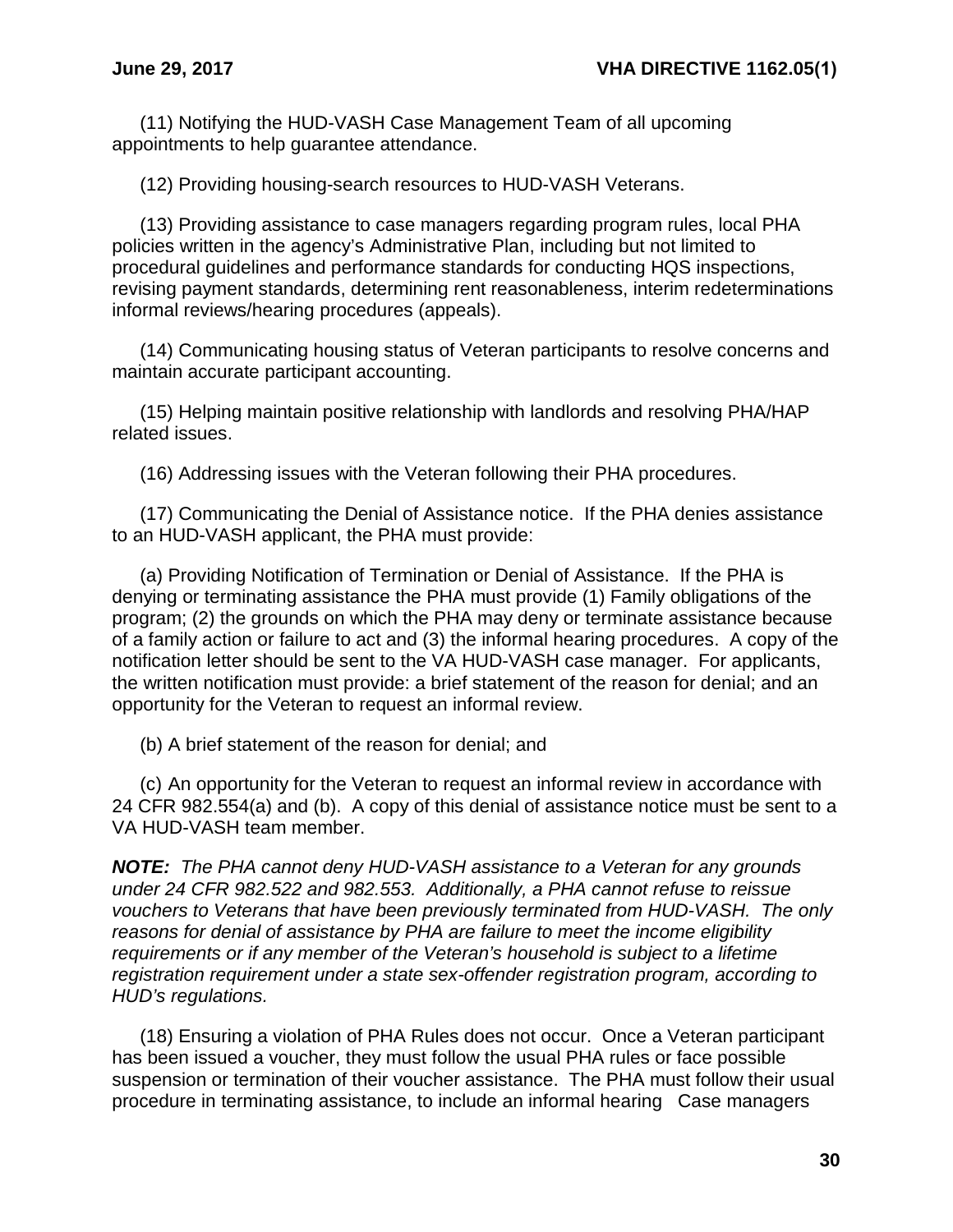are expected to work with the Veteran and PHA to ensure that all measures are taken to address options that allow the Veteran to maintain housing. This may include assisting the Veteran with making necessary changes in behavior while advocating for flexibility with the PHA.

(19) Terminating Assistance. HUD has not established any alternative requirements for termination of assistance for HUD-VASH participants. However, prior to terminating HUD-VASH participants, HUD strongly encourages PHAs to exercise their discretion under 24 CFR 983.552 (c)(2) and consider all relevant circumstances of the specific case, including granting reasonable accommodations for persons with disabilities in accordance with 24 CFR Part 8, as well as including the role of the case manager and the impact that ongoing case management services can have on mitigating the conditions that led to the potential termination, prior to determining whether to terminate assistance.

(20) Documenting changes in the family.

(a) Death of the Veteran. When a Veteran, who is under lease with a HUD-VASH voucher dies, then the family members who are also registered on the voucher and lease are able to continue to utilize the HUD-VASH voucher for as long as they remain otherwise eligible. The PHA is encouraged, though not required, to move the Veteran's family to a non-HUD-VASH, or "regular," HCV when one is available. Once the family moves to a regular HCV then the HUD-VASH voucher becomes available for a new Veteran. Case management is not available through this program without the Veteran, but it can be arranged for the family if needed through referral to community or other programs.

(b) Separation/Divorce of the Veteran. Since the set-aside of HUD-VASH vouchers is for Veterans, the voucher must remain with the Veteran in the case of separation or divorce. This in effect overrides the PHA's policies on how to determine who remains in the program when a family breaks up (24 CFR Section 982.59(d) (11)).

(c) Imprisonment of the Veteran. Veterans who are leasing a unit with their HUD-VASH voucher and are imprisoned may be able to continue to sustain their housing. When the Veteran has been terminated from VA case management, the PHA must terminate HUD-VASH assistance. PHAs may use its discretion under 24 CFR 982.552  $(c)(2)(ii)$  to allow other members of the participant family to continue receiving assistance subject to the condition that the offender will not reside in the unit. The family may retain the HUD-VASH voucher, or the PHA may offer the family a non-VASH voucher to free up the HUD-VASH vouchers for another homeless Veteran. Once the VASH voucher turns over, it must be issued to another homeless Veteran.

(21) Single Veterans may retain their housing as long as they are not absent from the unit longer than 180 calendar days for continued assistance, and the Veteran's rent portion continues to be paid to the landlord.

(22) Veteran families where the Veteran is not expected to return to the family unit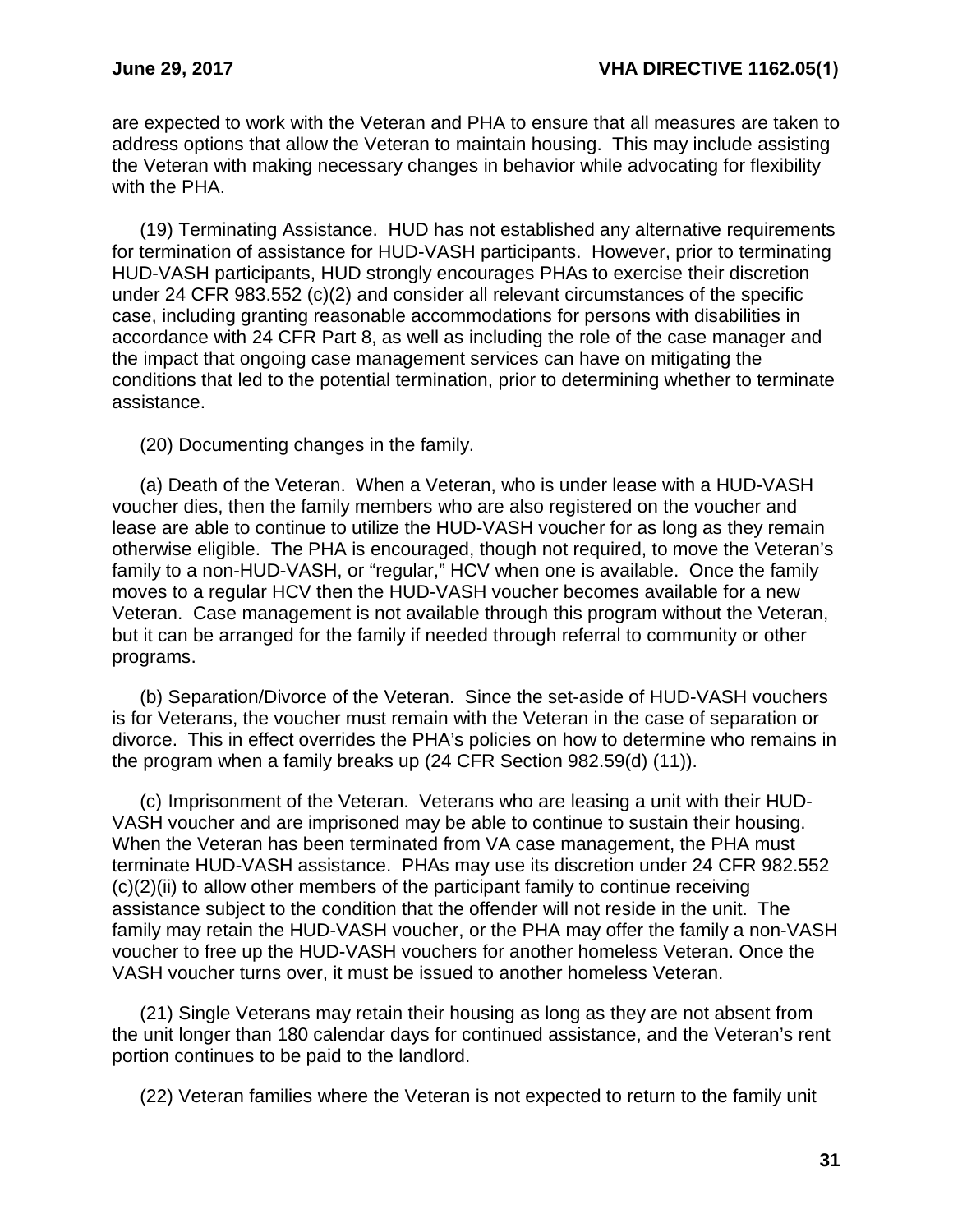may request the PHA to provide them with a regular voucher, if available. The family, already a program participant, would not be subject to a waiting list. However, the PHA determines availability of their regular HCV for the family. If the PHA is not able to move the family to a regular HCV, the family would continue to utilize the HUD-VASH voucher.

(23) Veterans who have exited HUD-VASH case management and whose voucher was terminated due to excessive lengths of incarceration may be evaluated upon release for readmission to HUD-VASH.

(24) Veterans who are incarcerated may not receive services from the HUD-VASH team. Consultation with VA's Veteran Justice Program staff and Fugitive Felon point of contact is recommended.

(25) Protection for the Victim. When a Veteran's family member is under lease with a HUD-VASH voucher and is receiving protection as a victim of domestic violence, dating violence, or stalking, and the Veteran is the perpetrator of such violence, the victim must continue to be assisted by PHA.

(a) Dating violence, domestic violence, and stalking are each violations of the family obligations under 24 CFR 982.551(l). Therefore, the perpetrator may be terminated from PHA voucher assistance for committing such acts.

(b) Upon termination of a perpetrator's HUD-VASH voucher due to acts of domestic violence, the victim receiving protection is to be given a regular HCV by PHA, if one is available. If a regular HCV is not available for the victim, the victim continues to utilize the HUD-VASH voucher until another subsidy can be utilized. Case management associated with any remaining household members utilizing this voucher is terminated. The Veteran's victim and family would not be subject to the PHA's voucher waiting list as they are already participants in the voucher program.

(c) In the case of the victim utilizing the HUD-VASH voucher, upon release of the voucher by the victim, the HCV must be returned to HUD-VASH for re-issue by PHA to another eligible Veteran family. NOTE: HUD is currently developing guidance that will provide PHAs with further procedures for the implementation of Violence Against Women Act (VAWA) protections under 24 CFR part 5, subpart L.

(d) The Veteran perpetrator may continue to be served by the HUD-VASH team, have a new voucher issued, and work towards becoming rehoused as appropriate.

(e) Where appropriate referrals need to be made to the medical facility's local Intimate Partner Violence/Domestic Violence coordinator or point of contact.

# <span id="page-34-0"></span>**5. PORTABILITY**

a. **HUD-VASH HCVs**. A HUD-VASH participant that has been issued a HUD-VASH voucher may use the voucher to lease a unit, in a community of their choice – with some limitations. HUD-VASH participants may only reside in those jurisdictional areas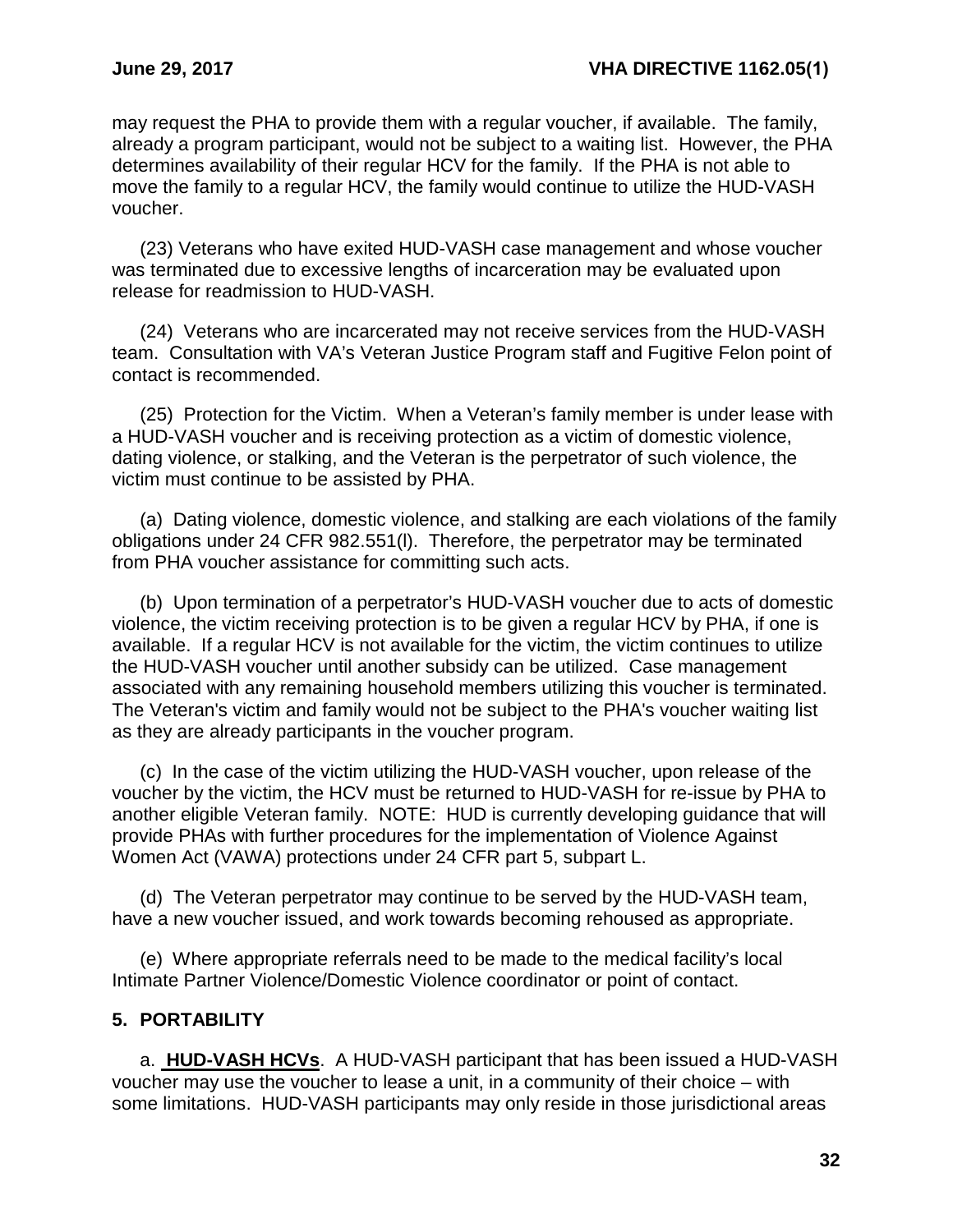that are accessible to case management services as determined by the VA medical facility catchment area.

b. **Rules.** The rules pertaining to portability moves in the HUD-VASH program are dependent on whether the family moves within or outside of the referring VA medical facility's catchment area.

*NOTE: For more information on Portability, see Mobility and Portability of HUD-VASH vouchers, in the HUD-VASH Operating Requirements* 

*[\(https://www.gpo.gov/fdsys/pkg/FR-2012-03-23/pdf/2012-7081.pdf\)](https://www.gpo.gov/fdsys/pkg/FR-2012-03-23/pdf/2012-7081.pdf). The Portability Attachment on HUD's HUD-VASH Web page at:* 

*https://portal.hud.gov/hudportal/documents/huddoc?id=pih2011-53.pdf NOTE: This linked document is outside VA control and may or may not conform to Section 508 of the Rehabilitation Act.*

c. **Delivery Systems.** The standard HUD-VASH Program and the Tribal HUD-VASH Program have different housing subsidy delivery systems and are not transferable or portable from one to the other. Tribal HUD-VASH vouchers are not portable.

d. **A Move Within a VA Medical Facility's Catchment Area.** This type of porting is from the Veteran family who wishes to live in a town within the catchment area of the VA medical facility, but is covered by a different PHA that the one who originally provided the voucher. If the move is within a VA medical facility's catchment area:

(1) The Veteran can move to another community within the referring VA medical facility's catchment area if the same VA medical facility can continue to provide case management.

(2) Some VA medical facilities have more than one PHA partner. If the receiving PHA does not have its own allocation of HUD-VASH vouchers, the receiving PHA must bill the initial PHA.

(3) If the receiving PHA has its own allocation of HUD-VASH vouchers, the receiving PHA may either absorb the Veteran or bill the initial PHA. To absorb the family, the receiving PHA would use one of their allocated vouchers, thereby returning the ported voucher to the original PHA.

(4) Non-HUD-VASH PHAs need to be advised of program requirements including using the HUD-VASH code when preparing the form HUD-50058, Family Report, for the family.

(5) The receiving PHA needs to be given the name and contact information for the Veteran's VA case manager.

e. **A Move Outside of a VA Medical Facility's Catchment Area.** This type of porting is for the Veteran family who wishes to move outside of the catchment area to another VA medical facility's jurisdiction. If the move is outside the catchment area of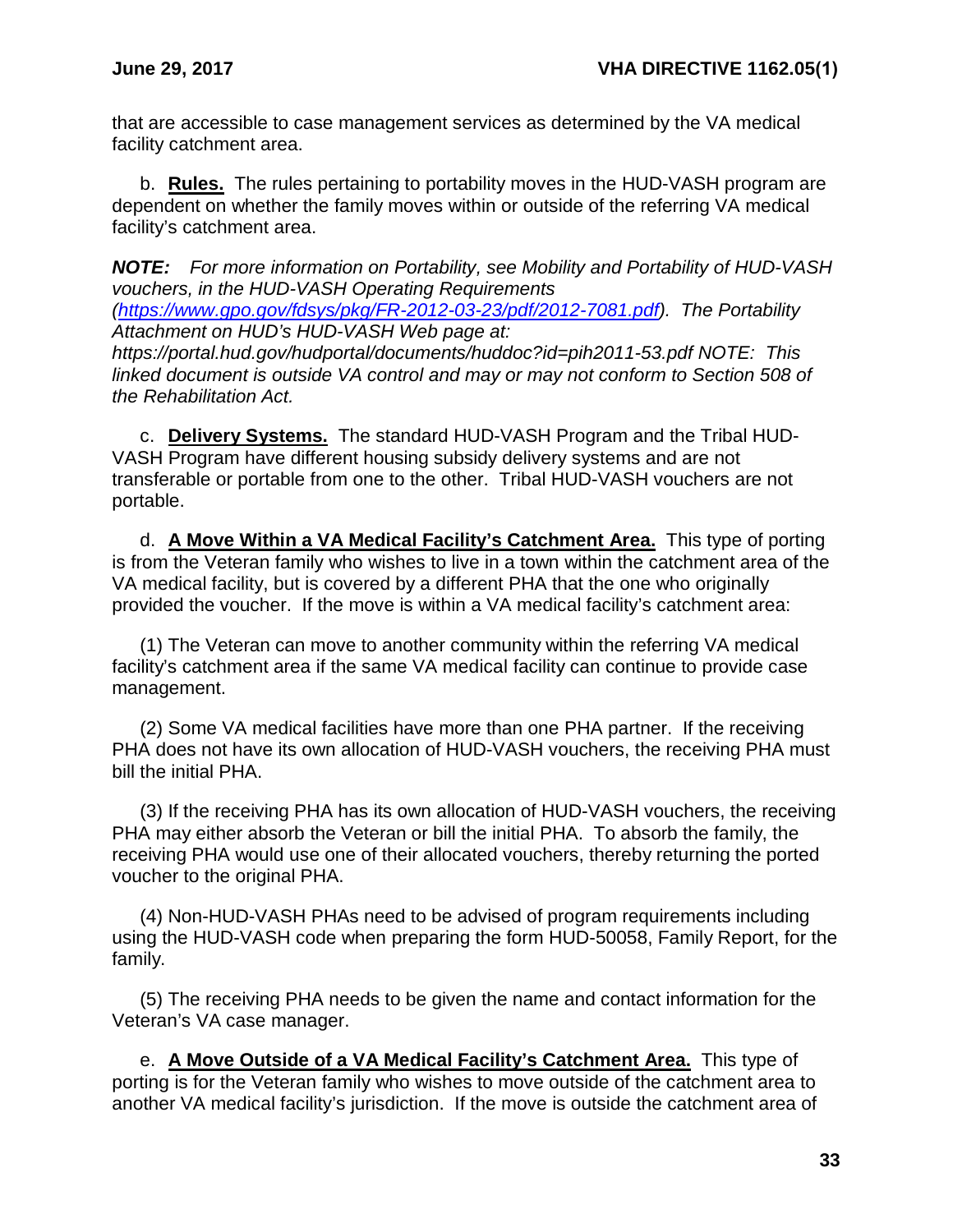the referring VA medical facility:

(1) The referring VA medical facility must coordinate the referral and confirm that the new VA medical facility has an available case management slot and that new VA medical facility's PHA partner has an available HUD-VASH voucher.

(2) Every request for a HUD-VASH port needs to be clinically reviewed and evaluated for appropriateness by the receiving VA medical facility's HUD-VASH Coordinator, or designee.

(3) In all instances, HUD-VASH staff at the receiving VA medical facility must be consulted by the initiating VA medical facility's HUD-VASH Program prior to the move and agree that they can and will provide case management services. There may be instances when the new VA medical facility cannot accommodate the request, so it is imperative that the referring VA medical facility seek appropriate consultation regarding voucher availability with the receiving VA medical facility prior to initiating a referral.

(4) The receiving HUD-VASH PHA must use one of its own HUD-VASH vouchers to absorb the Veteran.

*NOTE: The portability process only occurs between two PHAs, and the act of absorption occurs when the Veteran enters a lease in the new location. In circumstances where the receiving HUD-VASH team approves the port, but the receiving PHA does not have their own HUD-VASH vouchers, the receiving HUD-VASH team is encouraged to seek consultation with the HUD-VASH Regional Coordinator to determine the appropriate method for handling the port.*

(a) When a receiving HUD-VASH Program accepts a Veteran from outside their VA medical facility catchment area, the treatment team must utilize clinical judgment in determining that Veteran's priority for receiving one of their vouchers. An assessment by the HUD-VASH Program being asked to accept the request to port will be completed. Decisions are to be based on whether the Veteran has a compelling reason for the request, the necessary resources, and a plan.

(b) When a port occurs the two VA medical facilities need to coordinate efforts with the Veteran to help ensure that the move and transition is seamless.

*NOTE: When a Veteran has a positive discharge from case management, the Veteran is able to port the voucher anywhere. The new PHA would bill the HUD-VASH participating PHA. The participating PHA would keep track of the Voucher's continued use, and would recycle the voucher when it was no longer being used by the Veteran family, notifying VA of the voucher status. In circumstances where the new PHA wishes to absorb the ported voucher, HUD-VASH staff is encouraged to contact their HUD-VASH Regional Coordinator for guidance as to how this is to be documented for the purposes of program and performance evaluation.*

(5) To ensure continuity of healthcare, Veterans who plan to move outside a medical facility's catchment area to another facility and who desire to transfer their VA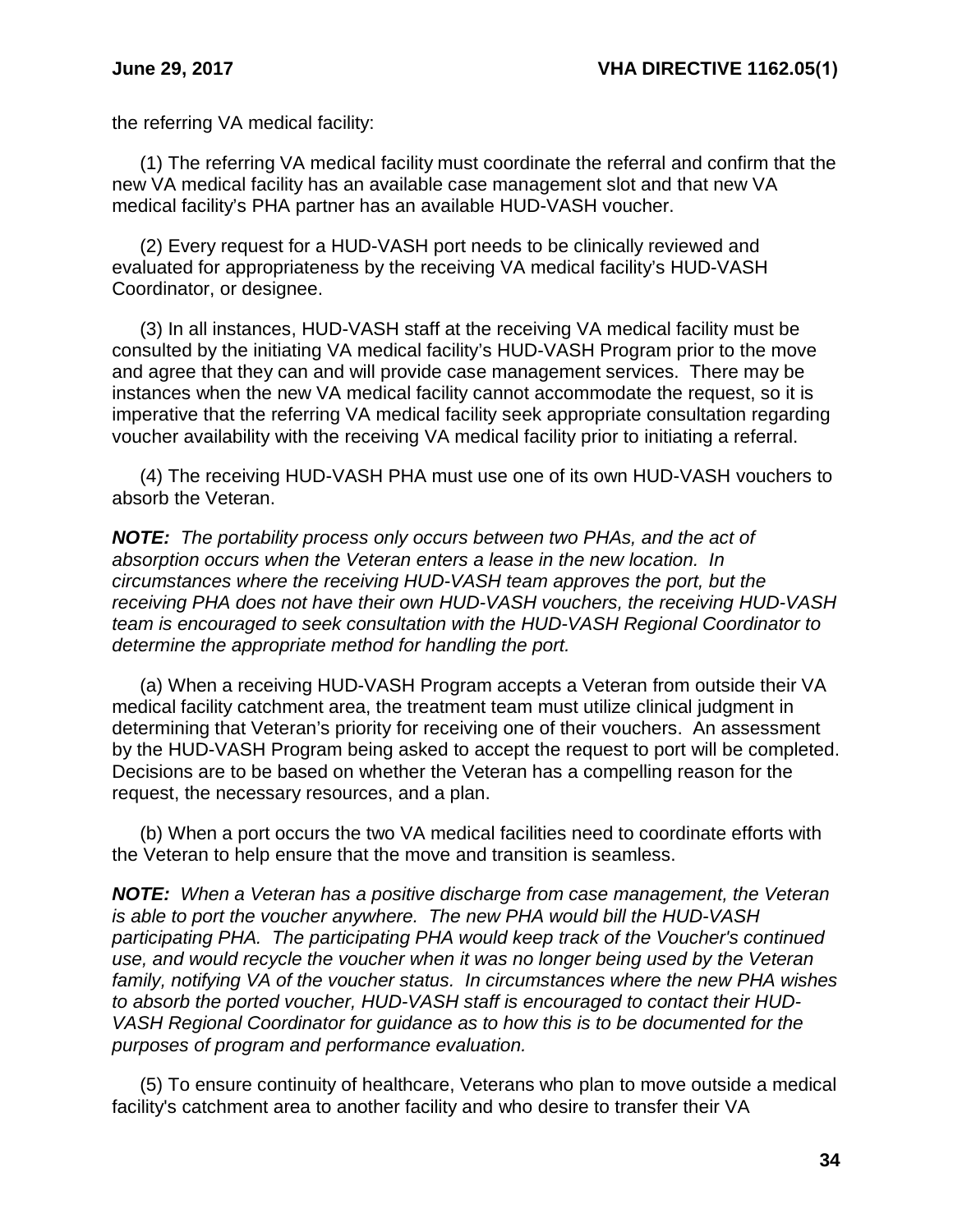healthcare to the new medical facility needs to be educated to contact their primary care provider or other provider regarding coordinating health care between the current preferred medical facility and the new medical facility. The process for coordinated care can be found in VHA Handbook 1101.01 Coordinated Care for Traveling Veterans. If possible, this coordination should occur prior to the move.

### <span id="page-37-0"></span>**6. PROGRAM PARTICIPANT TARGETING**

The HUD-VASH team is responsible for program participant targeting.

a. Veteran participants in HUD-VASH must be homeless and meet VA health care eligibility as defined by law and regulation.

b. This resource is to be utilized for those Veterans who demonstrate the most need or vulnerability based on their unique clinical and/or psychosocial circumstances. Veterans with higher needs are served first.

c. HUD-VASH targets the chronically homeless Veteran who is the most vulnerable and often has severe mental or physical health problems and/or SUD, with frequent emergency room visits, multiple treatment attempts, and limited access to other social supports. However, other Veterans who are homeless with diminished functional capacity and resultant need for case management are also eligible for the program.

d. The HUD-VASH team must assess each applicant on an individual basis. Admission decisions are to be prioritized by highest need for HUD-VASH, based on Veteran's acuity per clinical judgment and resource availability. It must be demonstrated that the homeless Veteran has an identified need for case management services to obtain and sustain housing.

*NOTE: It is strongly recommended that an assessment tool is used to determine acuity. In situations where the Veteran's clinical profile is unclear, consultation with mental health leadership or primary care, or their clinical designee, must be utilized to ensure appropriate placements.*

e. Chronically homeless Veterans will be given the highest priority for admission.

*NOTE: For more information on the prioritization of non-chronically homeless Veterans please see the* HUD Notice CPD-16-11*, Notice on Prioritizing Persons Experiencing Chronic Homelessness and Other Vulnerable Homeless Persons in Permanent Supportive Housing*, located at the following link

https://www.hudexchange.info/resources/documents/notice-cpd-16-11-prioritizingpersons-experiencing-chronic-homelessness-and-other-vulnerable-homeless-personsin-psh.pdf. *NOTE: This linked document is outside VA control and may or may not conform to Section 508 of the Rehabilitation Act.*

f. Where there are no chronically homeless Veterans, admissions to HUD-VASH will use the HUD Notice CPD-16-11, *Notice on Prioritizing Persons Experiencing*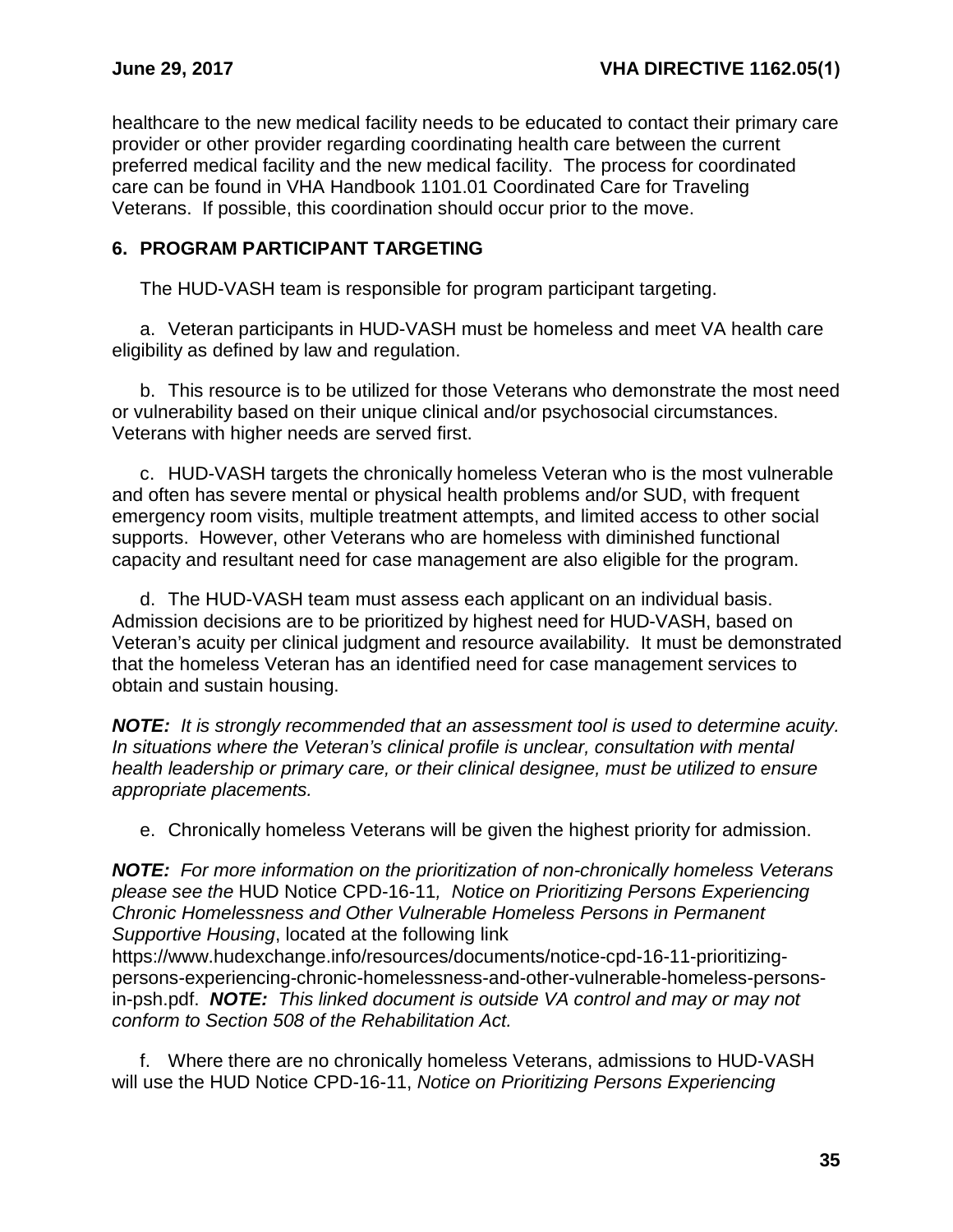*Chronic Homelessness and Other Vulnerable Homeless Persons in Permanent Supportive Housing,* in the following order of priority:

(1) **First Priority.** Homeless persons with a disability with long periods of episodic homelessness and severe service needs.

(2) **Second Priority.** Homeless persons with a disability with severe service needs.

(3) **Third Priority.** Homeless persons with disability coming from places not meant for human habitation, safe havens, or emergency shelters without severe service needs.

(4) **Fourth Priority**. Homeless persons with a disability coming from transitional housing.

(5) **VA Priority Populations.** Homeless Veterans who do not meet criteria for chronic homelessness or the priority groups above may be prioritized for VA-funded PSH if they demonstrate a need for ongoing case management based on clinical assessment. Additional priority populations include, but are not limited to, the following Veterans: women, those with children, those who served in Operation Enduring Freedom/Operation Iraqi Freedom/Operation New Dawn (OEF/OIF/OND), aging Veterans, those with a debilitating clinical condition that does not meet formal disability criteria, and those with an extensive homeless history that does not meet other criteria above.

g. If there are no available case management openings or vouchers, the Veteran will be placed on a HUD-VASH Interest List. The Veteran will be provided with information about HUD-VASH, and when appropriate, the HUD-VASH case management team will invite the Veteran to participate in any existing HUD-VASH preadmission groups, as available. However, Veterans in this category must be referred to other VA and community resources to address their current needs. HUD-VASH staff must document the referral, in CPRS, and note that the reason for denial was a lack of an available voucher or case management openings. Denials for lack of an available voucher should be recorded as such in HOMES as well.

(1) Veterans who are placed on a HUD-VASH Interest List must be reassessed, by HUD-VASH Program Coordinator, or his/her designee, when a voucher becomes available so that the Veteran most in need is admitted to the program.

(2) Veterans on the HUD-VASH Interest List must have a warm handoff to other VA and/or community programs that can assist with ongoing clinical and housing needs.

### <span id="page-38-0"></span>**7. TRIBAL HUD-VASH**

The Tribal HUD-VASH policy document will be available at the VHA Forms and Publications Web site at<http://vaww.va.gov/vhapublications/publications.cfm?Pub=1> upon its publication. *NOTE: This is an internal VA Web site not available to the public.*

### <span id="page-38-1"></span>**8. GRADUATION FROM HUD-VASH**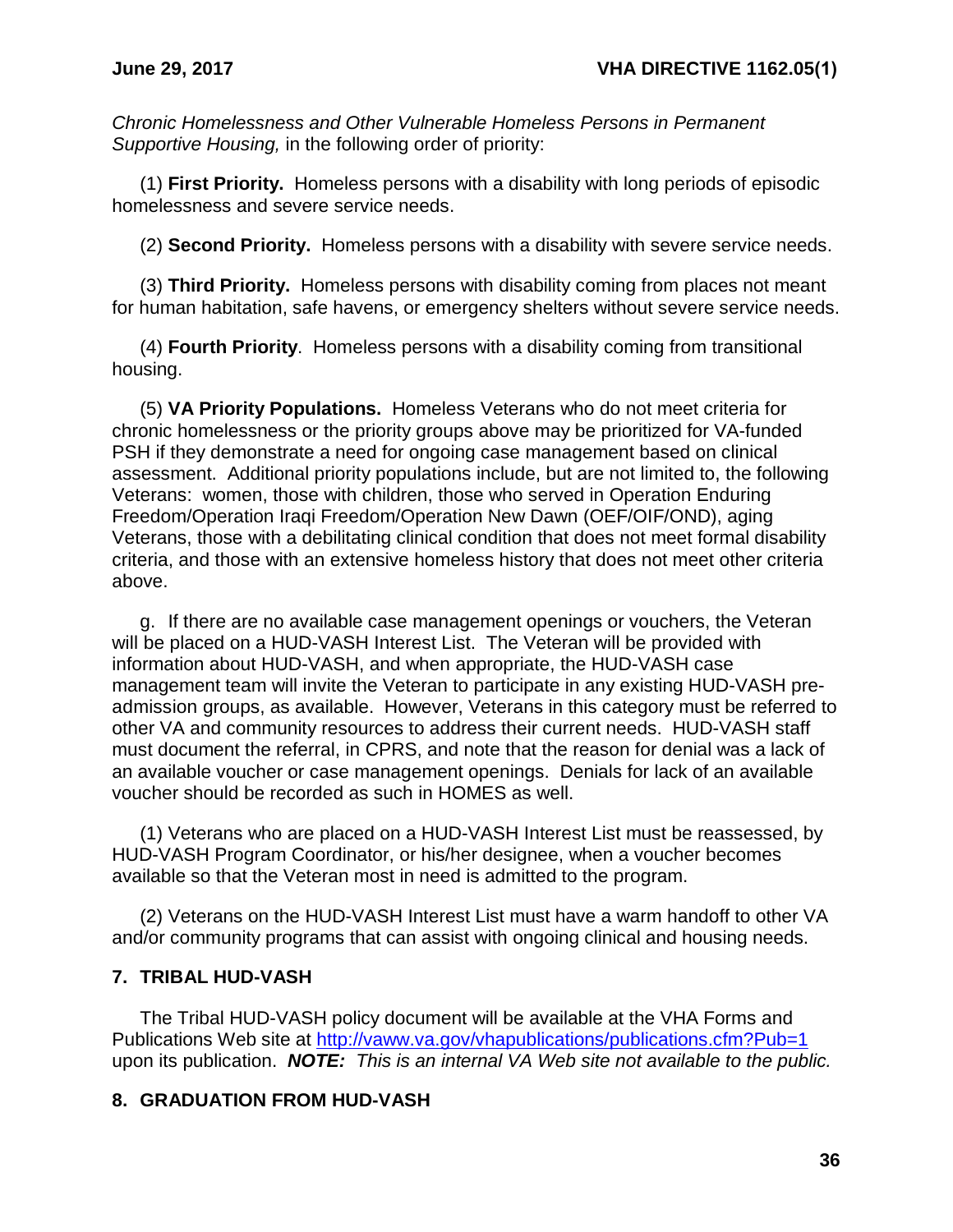a. Graduation from HUD-VASH is defined as exit from case management after the Veteran has achieved optimal functioning and demonstrates the ability to live independently in the community, but is retaining their HUD-VASH voucher for financial stability.

(1) While some Veterans achieve this goal quickly, others may remain in case management without discharge, as this may not be a goal for all Veterans who participate in HUD-VASH.

(2) Case management teams and other providers involved with the Veteran's care, in consultation with the Veteran, determine when the Veteran is ready to complete case management based on criteria listed in 8(d).

(3) Veterans who graduate from HUD-VASH will continue to utilize their healthcare services within the larger VA system of care.

b. Veterans who graduate are not required to participate in case management even though they are retaining their HUD-VASH voucher.

c. Veterans who are being graduated are exited from case management, as documented in CPRS and HOMES, and are fully integrated within the larger VA system of care and/or the community.

d. HUD-VASH staff must contact graduated Veterans at the time of recertification and inspection to offer assistance with this process. HUD-VASH staff must to work with PHAs to obtain notice 60 calendar days prior to any recertifications or inspections.

e. Every Veterans Integrated Service Network (VISN) and/or VA medical facility must have a policy for discharge, including graduation. Many factors can influence the determination of graduation, including the Veteran:

(1) Voices a desire to graduate from HUD-VASH case management.

(2) Has been stably housed for at least one year, as evidenced by adherence to the lease agreement.

(3) Is knowledgeable of the recertification process with the PHA.

(4) Utilized knowledge and abilities in a recent crisis situation to access VA and/or community resources and services to address the crisis.

(5) Has functioned at a very independent level for at least one year and sustained a low acuity level; mental health symptoms are manageable; substance use is not problematic or the Veteran practices abstinence. The Veteran independently seeks assistance when there are changes in acuity level.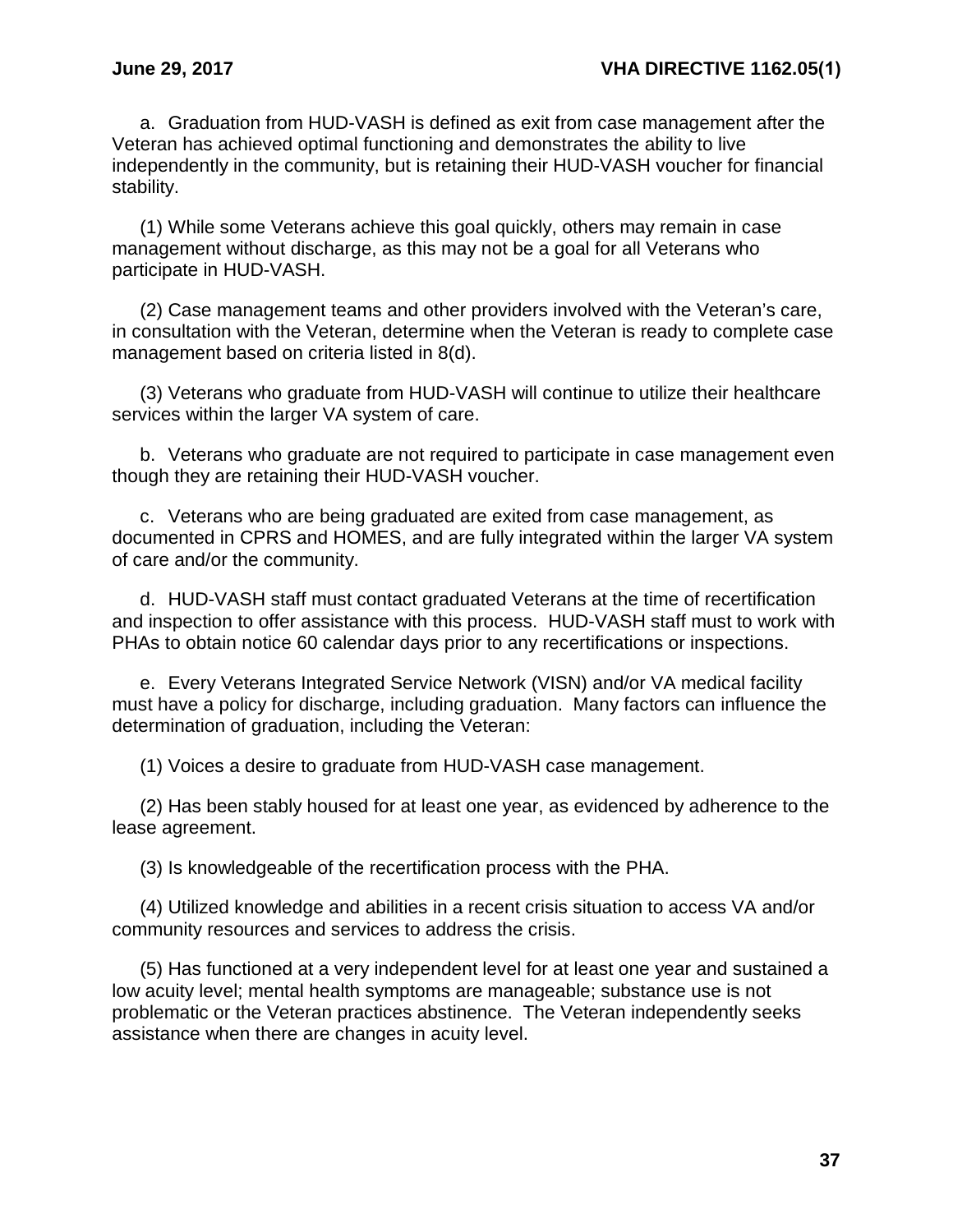(6) Is connected with primary care, mental health and specialty services, as applicable, and has made significant progress on self-defined goals, as evidenced by treatment plan reviews and other documentation.

(7) Demonstrates fiscal responsibility as evidenced by sustainable income, timely payment of bills without prompting or assistance, saving money, and/or resources that will enable housing stability.

(8) Developed appropriate and approachable relationships with neighbors, landlord, and maintenance staff. The Veteran allows neighbors peaceful enjoyment of their units, and when the neighbor's behavior does not allow peaceful enjoyment of the Veteran's unit, the Veteran employs appropriate communication and response behaviors.

f. When it has been determined that the Veteran no longer needs case management and a regular HCV is not available, the Veteran remains eligible for rental assistance under the HUD-VASH voucher program.

(1) In cases where case management is no longer needed and the Veteran remains below the income limits, the PHA may permit use of one of its regular HCVs, if available, to continue assisting the Veteran and free up a voucher for another HUD-VASH eligible Veteran.

(2) When a HUD-VASH voucher is exchanged for a regular HCV, the Veteran is not subject to a PHA's waiting list, because the Veteran is already a participant in the PHA's HCV Program.

(3) If the Veteran retains his or her HUD-VASH voucher and is considered to be in graduation status, there are no further requirements for participation in the case management; however, HUD-VASH staff should contact the Veteran at the time of PHA recertification and offer assistance with the process. Veterans should be encouraged to participate in alumni activities and social events. The PHA must be notified of this change in case management status.

(4) Veterans who were previously in HUD-VASH and discharged from case management while continuing to use the HUD-VASH voucher must be given the opportunity to return to case management, if needed.

g. When a Veteran graduates from HUD-VASH and ports their voucher, systems must be able to address:

(1) If the original HUD-VASH program is made aware of the Veteran's decision to port, the program coordinator will notify their counterpart at the new VA medical facility. The HUD-VASH program at the new VA medical facility offers to assist the Veteran with enrollment.

(2) Veterans requesting readmission to case management must be assessed by the closest HUD-VASH program to determine clinical need and appropriateness. If the Veteran warrants readmission to case management, the two HUD-VASH programs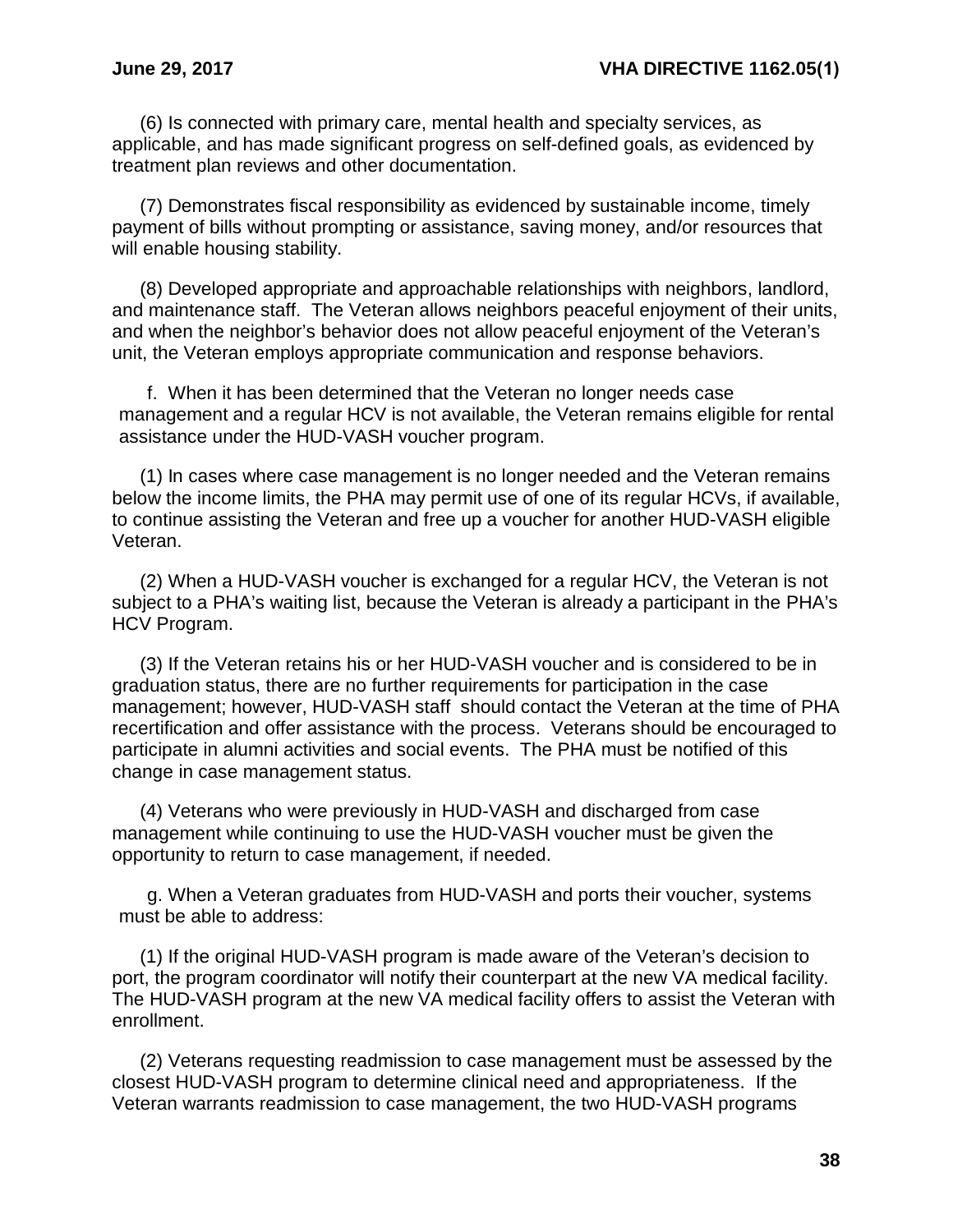must coordinate the transferring of vouchers, so that the Veteran moves into an available voucher for the new VA medical facility.

(3) Veterans who do not meet criteria for readmission to HUD-VASH case management will be assisted with identifying and accessing appropriate VA and community resources to support their recovery and housing stability.

h. Case managers must document in CPRS and on the HOMES Exit Form when a Veteran graduates the program. When a Veteran graduates, the exit note in CPRS identifies a crisis management plan established by the Veteran and clinician that defines support systems to address needs. All members of the Veteran's multidisciplinary team will be co-signed on the graduation discharge summary note, which will provide at a minimum the following:

(1) The date of discharge;

- (2) Reason for discharge;
- (3) Status of treatment plan and accomplishment of related goals;
- (4) Strengths, needs, abilities, and preferences;
- (5) Overall level of functioning;
- (6) Provider contacts or referrals for ongoing care, treatment, and services; and
- (7) Update in HOMES to reflect the Veteran's change in status.

i. Discharge planning in HUD-VASH is reflective of a recovery-oriented system of care and is based on the needs and aspirations of the Veteran. Determining graduation readiness requires the development of a post-discharge plan. A post discharge plan includes goals that support full community integration.

(1) Veterans are transitioned into the VA regular system of care which involves primary care, outpatient mental health and/or substance abuse services, and specialty care as needed.

(2) Ongoing engagement is offered as needed, and Veterans continue to have access to services within the larger VA system of care.

(3) If the Veteran elects to continue utilizing the voucher, the PHA may, at their discretion, transfer the Veteran into a regular HCV voucher.

(4) If there are no regular HCV vouchers made available by the PHA, the voucher is retained by the Veteran until such time they are no longer eligible for subsidy (typically increased income) or they elect to discontinue use of the voucher.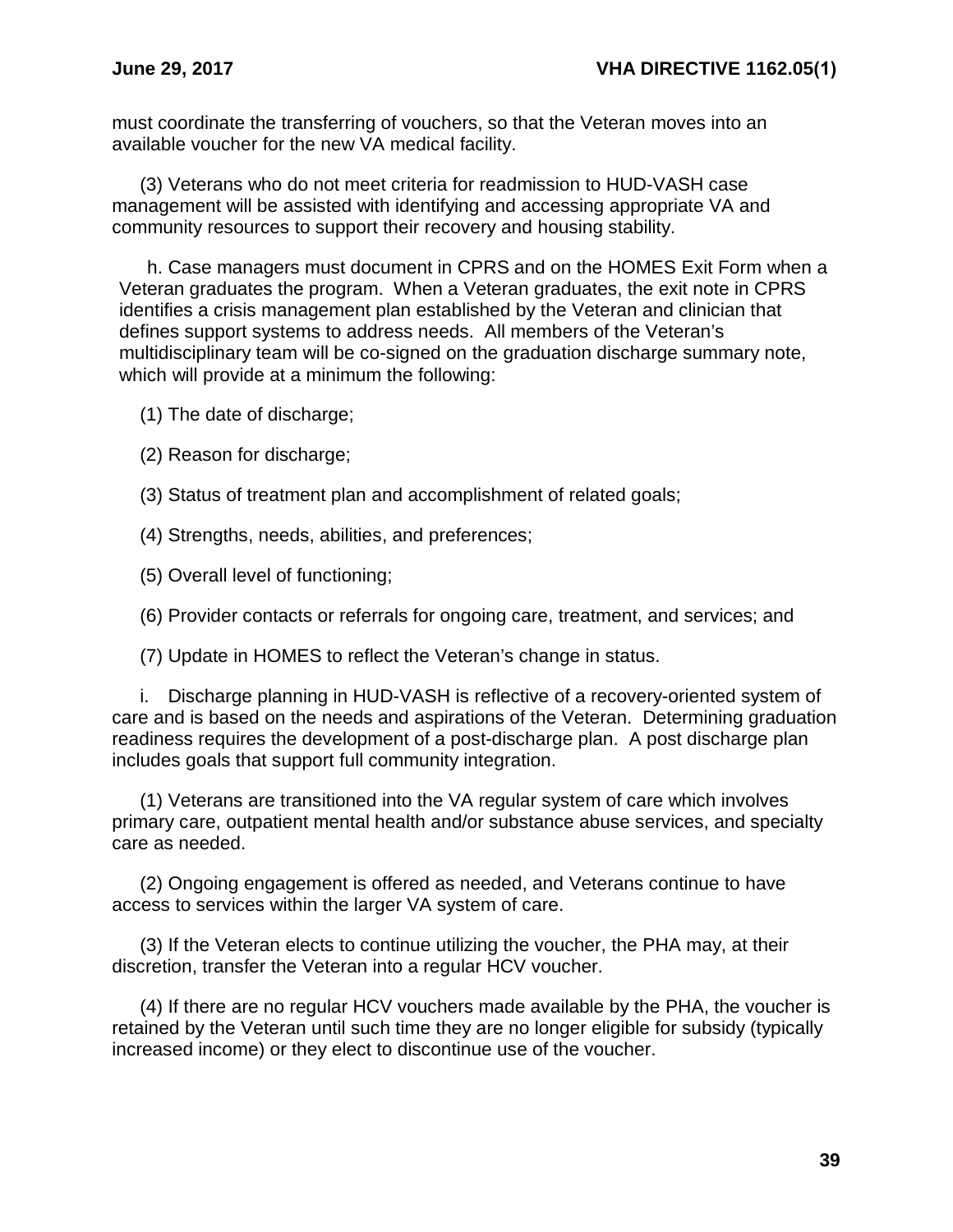j. The Veteran may elect to continue case management, especially if they have goals or achievements that they are working towards.

(1) The determination of readiness to complete case management will be a joint decision between the Veteran, their case management team, and other providers that work with the Veteran.

(2) A Veteran must be able to demonstrate a sustained period of housing stability and have met their self-defined goals. Veterans will have different levels of acuity and their goals will vary based on their wants and needs, so each Veteran will need to be assessed individually.

(3) At this stage, the Veteran and the HUD-VASH case management team, as well as any other identified parties, will assess the Veteran's readiness to step down to quarterly case management contacts. It is also recommended that other providers who work with the Veteran regularly participate in the determination of readiness for graduation. This may include mental health providers, primary care teams, specialty care, and non-VA service providers.

k. The assessment process for graduation readiness must include a standardized tool and clinical review. The assessment and determination, along with the input of the Veteran, and any other identified parties, shall be recorded in the CPRS. Factors to be considered in an assessment, and documented in the medical record may include, but are not limited to:

(1) Demographic factors (age, sex, marital status, children);

(2) Clinical stability and acuity level;

(3) Veteran self-report of readiness;

(4) Collateral agreement from treatment providers, in addition to the HUD-VASH team (mental health, primary care, and community partners);

(5) Community integration with identified natural and community support system including social and emotional indicators (employment, life skills, friendships, familial supports);

(6) Economic indicators (income, ability to pay rent and other expenses, money management, employment, etc.);

(7) Extreme vulnerability indicators (mental health, substance use, medical needs, cognitive functioning); and

(8) Demonstrated a period of housing stability for 6-12 months with sustained graduation expectations.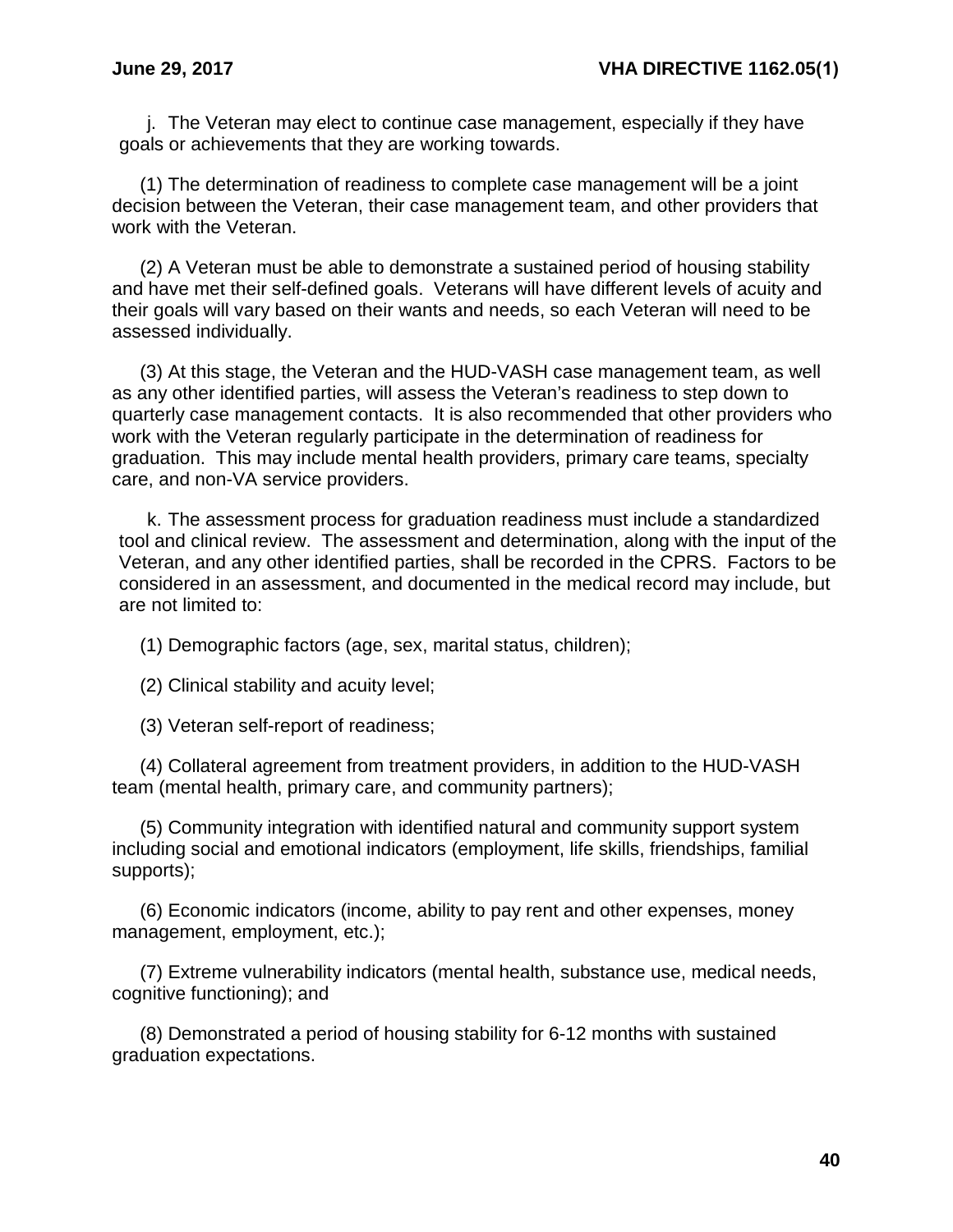l. Graduated Veterans should be encouraged to participate in alumni groups and other social opportunities that will help them remain connected to the VA system of care and services.

### <span id="page-43-0"></span>**9. EXITING CASE MANAGEMENT**

When the Veteran exits case management and the voucher is be relinquished, the PHA will initiate termination of assistance according to HUD regulation.

a. In this case, the Veteran would no longer be provided with rental assistance. However, it is expected that, prior to termination, VA and HUD consider all relevant circumstances of the specific case, including granting reasonable accommodations for persons with disabilities.

b. The Veteran may elect to voluntarily release the voucher due to various circumstances, such as moving to a more intensive level of care (such as assisted living), or an increase in income.

c. Case management teams are expected to assist the Veteran with any unmet needs, as indicated on the treatment plan, and make all attempts to transfer care whenever possible to VA and community providers.

d.If a Veteran has completed the HUD-VASH program and no longer has a HUD-VASH voucher, but is seeking case management, they will be assisted with identifying the resources and supports available to them in the larger VA system of care and community.

e. If there are no other supports available, the HUD-VASH program could provide interim case management while making the appropriate warm hand-offs to a Patient Aligned Care Team (PACT), Health Care for Homeless Veterans (HCHV) Case Management, Women Veterans, etc.

f. Any work provided by the HUD-VASH team must be coded under the HUD-VASH stop codes. The Stop Code Guide is available at [http://vhaindwebsim.v11.med.va.gov/hub/app/library/record/visit?id=10427.](http://vhaindwebsim.v11.med.va.gov/hub/app/library/record/visit?id=10427) *NOTE: This is an internal VA Web site not available to the public*.

g. In cases where the Veteran no longer meets the income requirement, but still needs case management, the HUD-VASH program case management team should refer the Veteran to other programs within the larger system of VA care or community and provide a warm hand-off. This decision will be determined by the Veteran, the team, and other providers involved with the Veterans care.

### <span id="page-43-1"></span>**10. INTERNAL ADMINISTRATION**

a. **Local Written Policies and Procedures.** Local policies and Standard Operating Procedures (SOP) must be developed by HUD-VASH sites. These local documents may pertain to such things as: position descriptions and duties, staff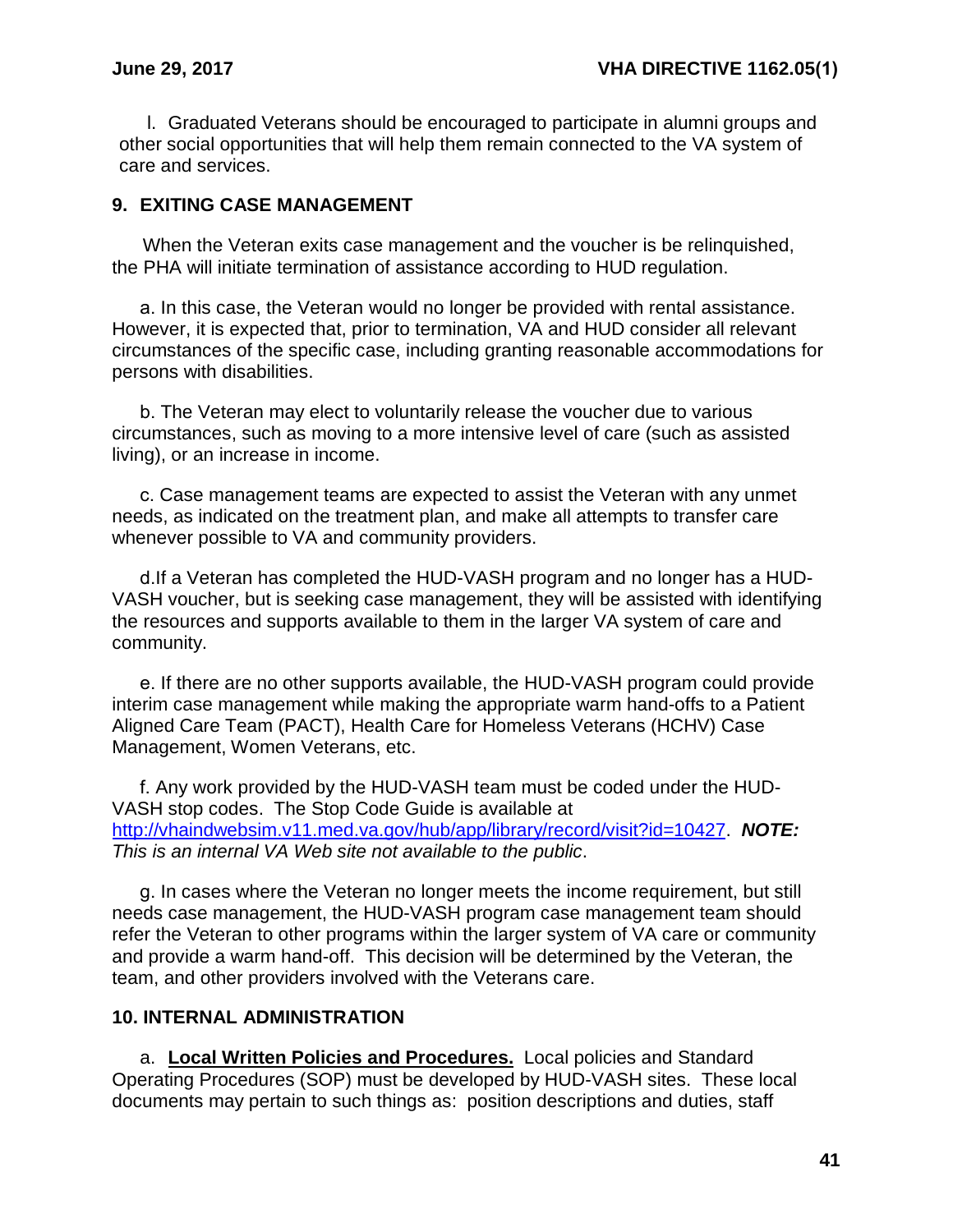competency assessments, staff transportation and education policies, regulations and procedures for psychiatric and medical emergencies and routine care, documentation policies, program rules and regulations, Patient Advocate Services and grievance procedures, appeal for denial admission, discharge policy, and Quality and Performance Initiative reports.

*NOTE: It is encouraged to integrate these operating procedures with the other VA medical facility homeless programs, such as Health Care for Homeless Veterans (HCHV), Grant and Per Diem (GPD), Compensated Work Therapy-Transitional Residences (CWT-TR) and Domiciliary or Mental Health Residential Rehabilitation Treatment Program (MHRRTP) Programs, as HUD- VASH is a significant component in the homeless continuum of care and in meeting the intent of the VHA Handbook 1160.01, Uniform Mental Health Services in VA Medical Centers and Clinics, dated September 11, 2008, or subsequent policy document.*

b. **Medical Records.** Medical record documentation must comply with applicable TJC and CARF requirements, as well as local and national VA medical facility policy and procedures. Documentation must reflect the Veteran-centric model with clear indications of the Veteran's preferences, choices, priorities and goals.

c. **Housing Stability Plans.** Housing Stability Plans are treatment plans. They are to be reviewed for relevance and modified as needed in accordance with local VA medical facility documentation standards and program specific SOP. Documentation is to note progress toward achievement of goals and objectives in the plan, significant events in the Veteran's life, delivery of services, specific interventions, referrals, and discharges or transitions to other levels of care. Veteran's engagement in completing their housing stability plan, personal goals/objectives, and services offered to the Veteran (with Veteran's decision/interest noted) must also be part of documentation.

d. **Confidentiality.** HUD-VASH team members will facilitate a Release of Information (ROI) with the Veteran to coordinate care as appropriate. VA may disclose relevant health care information, including personally identifiable information and protected health information, to health and welfare agencies and other relevant agencies, such as housing resources, utility companies, and funding agencies. HUD-VASH case management team members may also disclose relevant health care information in situations where staff needs to act quickly in order to provide basic and/or emergency needs for the Veteran and Veteran family where the family resides with the Veteran or serves as a caregiver as outlined in the Federal Register/Vol.74, No. 222/Thursday, November 19, 2009/Notices Department of Veterans Affairs, Privacy Act of 1974, System of Records #40 found at the following link [https://www.gpo.gov/fdsys/pkg/FR-2009-11-19/pdf/E9-27786.pdf.](https://www.gpo.gov/fdsys/pkg/FR-2009-11-19/pdf/E9-27786.pdf) *NOTE: This linked document is outside VA control and may or may not conform to Section 508 of the Rehabilitation Act.* In instances of uncertainty, consult with the VA medical facility Privacy Officer.

e. **Conflicts of Interest.** In networking with not-for-profit agencies or other community- based providers, HUD-VASH Program teams must be aware of the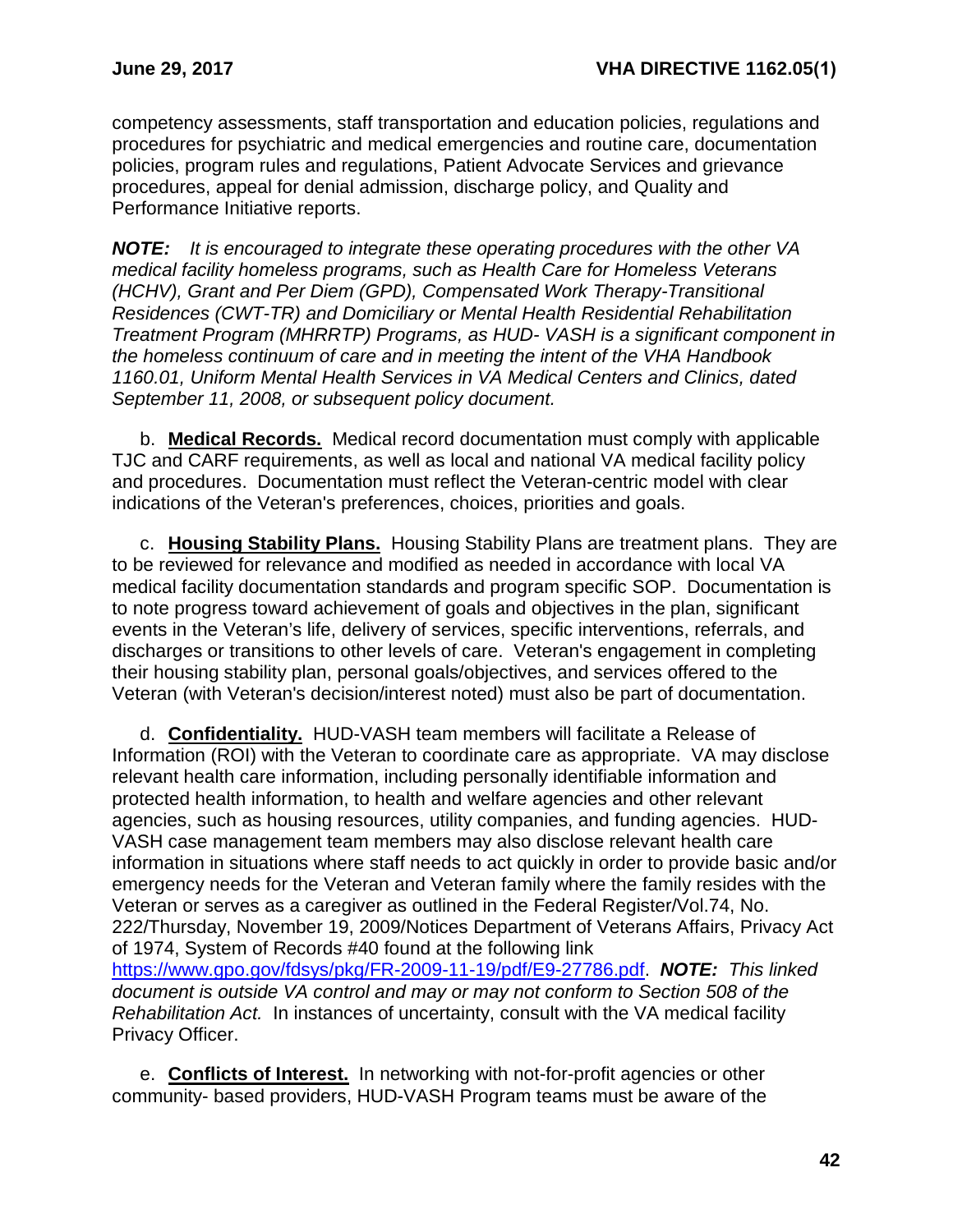possibility of situations that could be perceived as, or lead to, conflicts of interest.

(1) HUD-VASH staff must ensure that there is no inherent conflict of interest. Examples of a possible conflict of interest are steering Veterans to housing that is owned by the staff person or a family member of the staff person; accepting a finder's fee bribe for utilizing certain housing; or accepting a gift of any sort for promoting certain housing.

(2) HUD-VASH staff must comply with all applicable laws, including the Governmentwide "Standards of Ethical Conduct for Employees of the Executive Branch," found at 5 CFR Part 2635.

(a) Any questions related to potential conflicts of interest need to be directed to Regional Counsel.

(b) VA Central Office employees need to direct their questions to the Designated Agency Ethics Official, i.e., the Assistant General Counsel for Professional Staff Group III (023).

### <span id="page-45-0"></span>**11.DOCUMENTATION AND HOMELESS OPERATIONS MANAGEMENT AND EVALUATION SYSTEM (HOMES):**

a. **HUD-VASH Program Clinics**. HUD-VASH Program clinics, community-based clinics, or homeless visits must be entered into the 522 primary stop code. These clinic visits may be retrieved for management purposes at the local medical facility. They are routinely provided in conference call minutes and reports to Congress concerning the HUD-VASH Program.

b. **HUD-VASH SUD Specialists.** HUD-VASH SUD Specialists are to use 522 as the primary stop code and 514 as the secondary code to document their workload. If services are to be provided to an individual at the medical facility, 513 is to be the secondary stop code. If services are provided to a group at the medical facility, 507 is the primary stop code and 560 is the secondary stop code. Stop code 522 should not be used for group notes.

c. **Telephone Contacts.** Telephone contacts made by the HUD-VASH Program case managers with homeless Veterans with mental health or SUD are entered into the 530 primary stop code.

d. **Groups.** HUD-VASH groups must be entered into the 507 primary stop code.

e. **Workload.** Workload credit must be claimed by the HUD-VASH case manager for all clinical contacts with the Veteran before and after the date of formal admission, with appropriate documentation.

f. **Note Titles.** Specific local note titles for the HUD-VASH Program must be established at each site.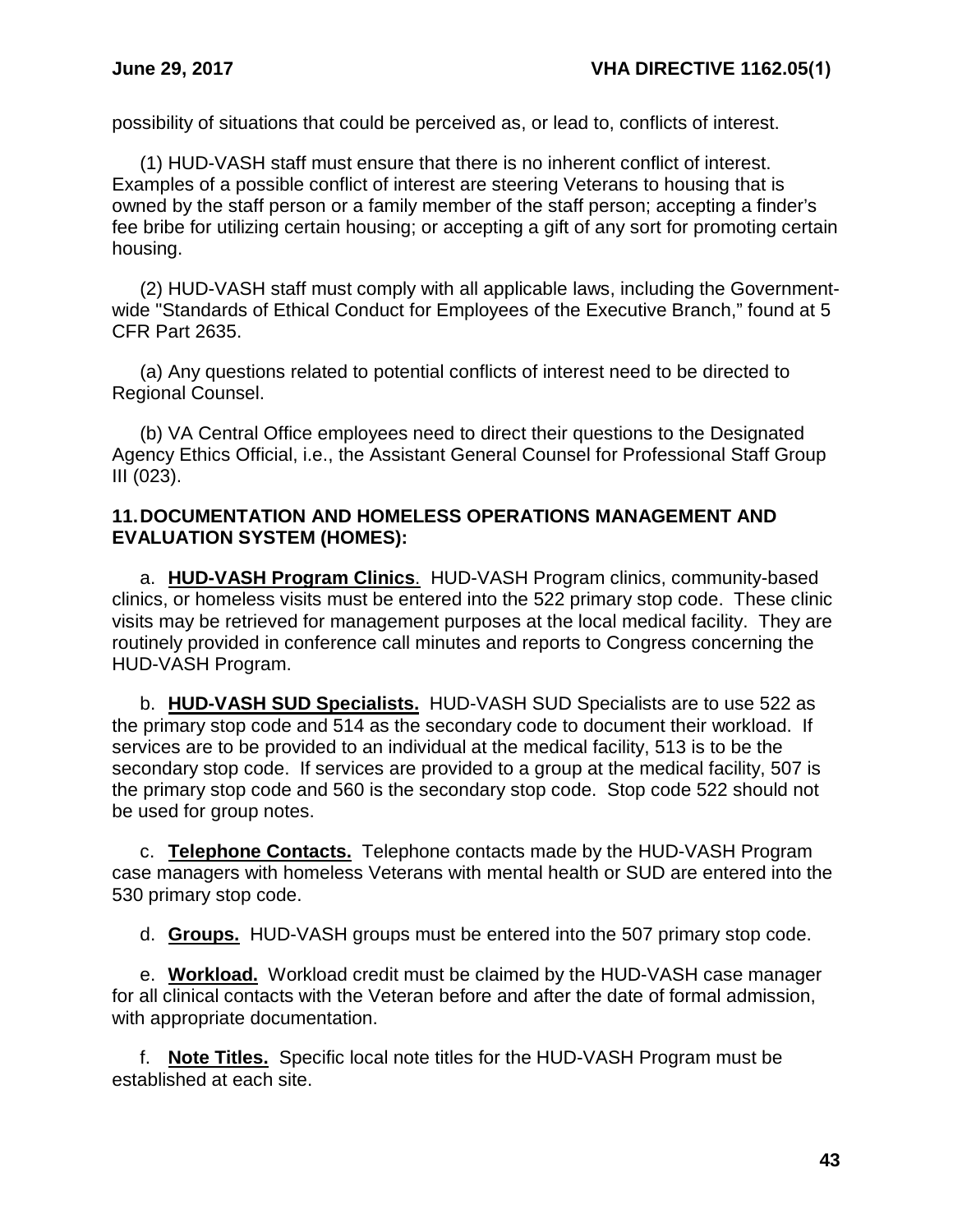*NOTE: HUD-VASH case managers frequently network with community-based organizations to leverage services or develop resources, participate in community meetings, and serve on local coalitions. As a result, HUD-VASH Program staff members do not necessarily meet the standards prescribed for office-based mental health staff. Facility Directors must recognize the unique nature of these duties when considering workload indicators and thresholds.*

g. **HOMES.** HOMES is VA's primary platform for collecting intake, progress and outcome information for homeless Veterans as they move through VA's system of care. HOMES can be accessed online through at [https://vaww.homes.va.gov/VAHomes.aspx.](https://vaww.homes.va.gov/VAHomes.aspx) *NOTE: This is an internal VA Web site not available to the public.*

h. **HOMES Episode.** A HOMES episode documents a Veteran's participation through VA homeless services. The episode begins when a full = Assessment Interview is completed and submitted. During the episode, a Veteran may be referred to, admitted to, and exited from various homeless services and programs. A HOMES episode closes:

(1) 30 calendar days after the date the last program exit data is submitted;

(2) On the expiration date of the last referral form, if no program entries were documented; or

(3) 30 calendar days after the full Assessment is submitted if no program referrals were documented.

(i.) **Documentation.** All services, progress notes and housing progress dates must be entered within three business days of occurrence per the HOMES Reporting Policy. This is available at [http://vhaindwebsim.v11.med.va.gov/hub2/hp/.](http://vhaindwebsim.v11.med.va.gov/hub2/hp/) *NOTE: This is an internal VA Web site not available to the public*.

### <span id="page-46-0"></span>**12.REFERENCES**

a. Pub. L. 113-235

- b. 38 U.S.C. 2003(b)
- c. 42 U.S.C. 11302
- d. 42 U.S.C. 11360.
- e. 5 CFR 2635
- f. 24 CFR 5(L)
- g. 24 CFR 91.5.
- h. 24 CFR 982.59(d)(11).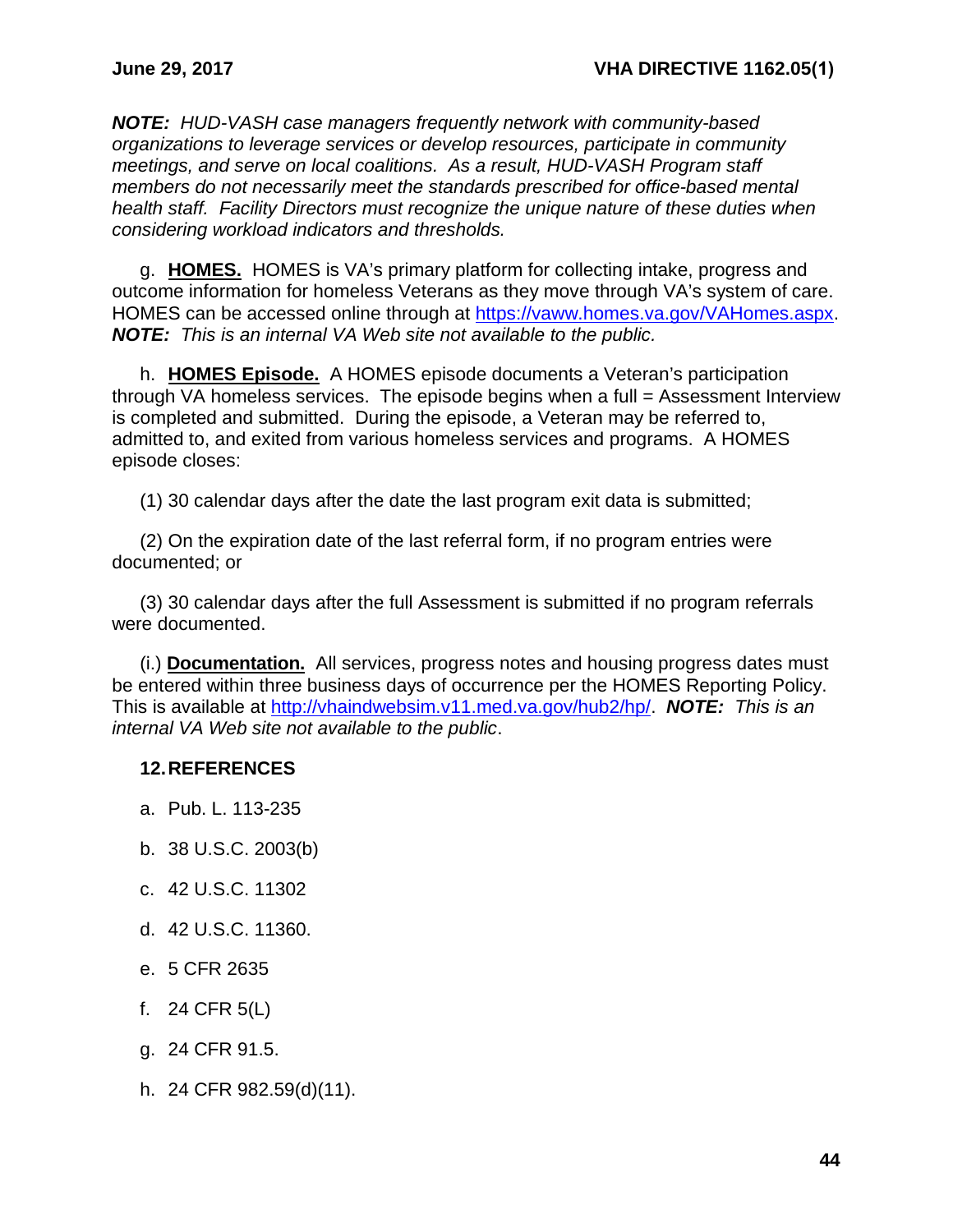i. 24 CFR 982.522.

j. 24 CFR 982.551(l).

k. 24 CFR 982.553.

l. 24 CFR 982.554(a) and (b).

m. 24 CFR 983.552(c)(2).

n. VHA Handbook 1160.01, Uniform Mental Health Services in VA Medical Centers and Clinics.

o. VHA Handbook 1101.01, Coordinated Care for Traveling Veterans.

p. Section 8 Housing Choice Vouchers: Revised Implementation of the HUD-VA Supportive Housing Program Technical Correction, 79 Fed. Reg. 117 (June 18, 2014), Federal Register: The Daily Journal of the United States. Web. January 2017.

q. Privacy Act of 1974 System of Records, 74 Fed. Reg. 222 (November 19, 2009), Federal Register: The Daily Journal of the United States. Web. January 2017.

r. Tsemberis, Ph.D., S, Housing First: the Pathways model to end homelessness with mental illness and addiction City Center: first ed, Vol .1. Minnesota; 2010

s. US Department of Housing and Urban Development, Notice CPD-16-11, *Notice on Prioritizing Persons Experiencing Chronic Homelessness and Other Vulnerable Homeless Persons in Permanent Supportive House,*

https://www.hudexchange.info/resources/documents/notice-cpd-16-11-prioritizingpersons-experiencing-chronic-homelessness-and-other-vulnerable-homeless-personsin-psh.pdf.

t. US Department of Housing and Urban Development, Notice PIH 2010-12 (HA), Reporting Requirements for HUD-Veterans Affairs Supportive Housing Program, US Department of Housing and Urban Development, [https://portal.hud.gov/hudportal/documents/huddoc?id=DOC\\_9006.pdf.](https://portal.hud.gov/hudportal/documents/huddoc?id=DOC_9006.pdf)

u. US Department of Housing and Urban Development, Notice PIH 2011-53 (HA), Reporting Requirements for HUD-Veterans Affairs Supportive Housing (VASH) Program, US Department of Housing and Urban Development, [https://portal.hud.gov/hudportal/documents/huddoc?id=pih2011-53.pdf.](https://portal.hud.gov/hudportal/documents/huddoc?id=pih2011-53.pdf)

v. [http://portal.hud.gov/hudportal/HUD?src=/program\\_offices/public\\_indian\\_housing](http://portal.hud.gov/hudportal/HUD?src=/program_offices/public_indian_housing/programs/hcv) [/programs/hcv](http://portal.hud.gov/hudportal/HUD?src=/program_offices/public_indian_housing/programs/hcv)

w. <https://www.hud.gov/offices/pih/pha/approved/pdf/02/fl005v05.pdf>

x. McKinney-Vento Homeless Assistance Act